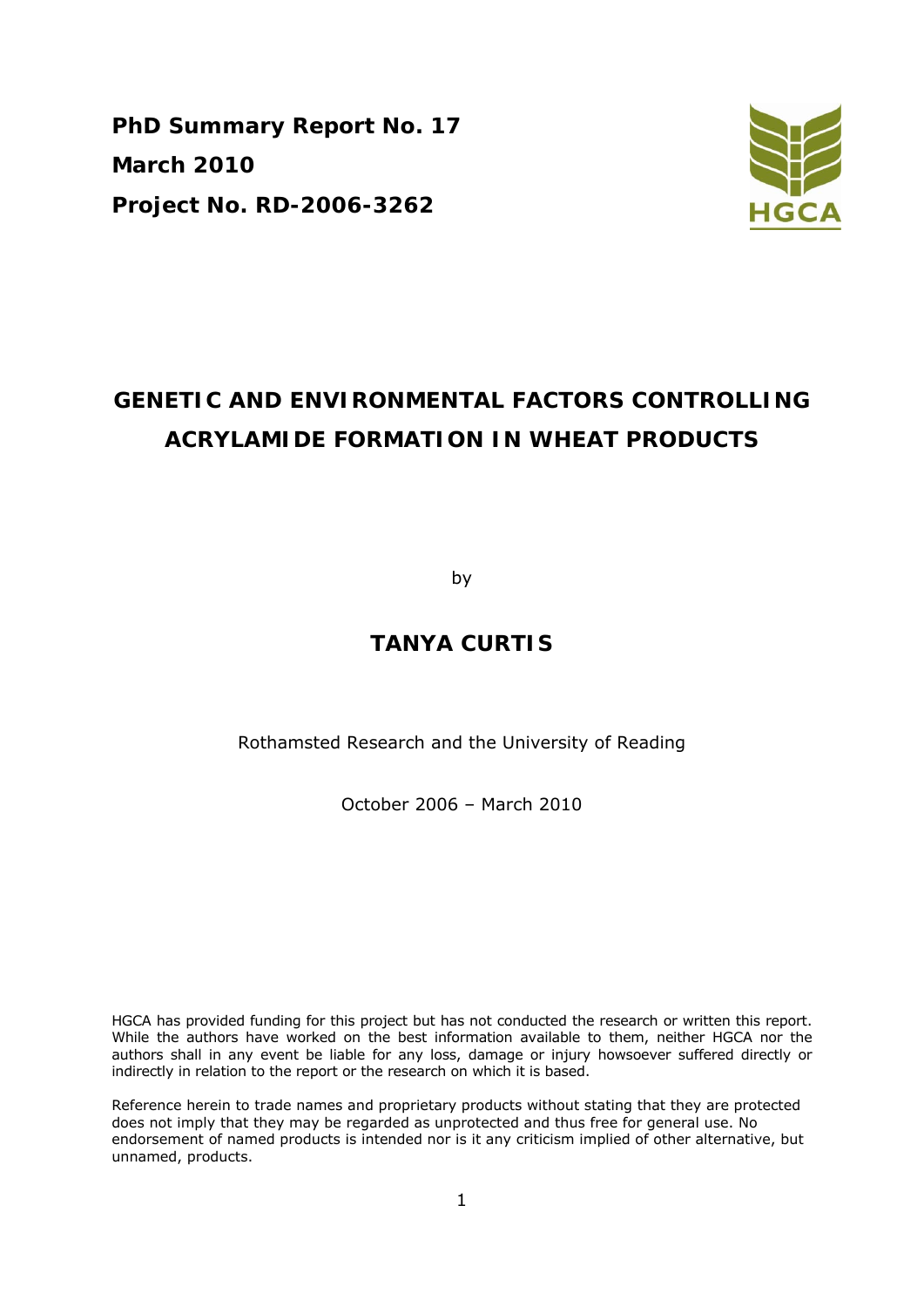# **CONTENTS**

| 1                                                                          |      |                                                                          |  |  |  |  |  |  |
|----------------------------------------------------------------------------|------|--------------------------------------------------------------------------|--|--|--|--|--|--|
|                                                                            | 1.1  |                                                                          |  |  |  |  |  |  |
|                                                                            | 1.2  |                                                                          |  |  |  |  |  |  |
|                                                                            | 1.3  | Genes involved in asparagine biosynthesis and degradation8               |  |  |  |  |  |  |
| 2                                                                          |      |                                                                          |  |  |  |  |  |  |
| 3                                                                          |      |                                                                          |  |  |  |  |  |  |
|                                                                            | 3.1  |                                                                          |  |  |  |  |  |  |
|                                                                            | 3.2  | Growth of doubled haploid and parental wheat lines with and without      |  |  |  |  |  |  |
|                                                                            |      |                                                                          |  |  |  |  |  |  |
|                                                                            | 3.3  | Grain from six different elite wheat varieties grown at different        |  |  |  |  |  |  |
|                                                                            |      | locations around the United Kingdom in 2006 and 2007 11                  |  |  |  |  |  |  |
|                                                                            | 3.4  |                                                                          |  |  |  |  |  |  |
|                                                                            | 3.5  |                                                                          |  |  |  |  |  |  |
|                                                                            | 3.6  | Measurements of total grain nitrogen and sulphur 12                      |  |  |  |  |  |  |
|                                                                            | 3.7  |                                                                          |  |  |  |  |  |  |
|                                                                            | 3.8  |                                                                          |  |  |  |  |  |  |
|                                                                            | 3.9  |                                                                          |  |  |  |  |  |  |
|                                                                            | 3.10 | Molecular cloning and nucleotide sequence analysis  13                   |  |  |  |  |  |  |
|                                                                            | 3.11 | Matrix-assisted laser desorption/ionization mass spectrometric           |  |  |  |  |  |  |
|                                                                            |      | imaging (MALDI-MS) IMAGING of asparagine distribution in wheat grain 15  |  |  |  |  |  |  |
|                                                                            |      |                                                                          |  |  |  |  |  |  |
| 4                                                                          |      |                                                                          |  |  |  |  |  |  |
|                                                                            | 4.1  | Free amino acid concentrations in the grain of wheat varieties Spark     |  |  |  |  |  |  |
|                                                                            |      | and Rialto and four doubled haploid lines from a Spark x Rialto mapping  |  |  |  |  |  |  |
|                                                                            |      |                                                                          |  |  |  |  |  |  |
|                                                                            | 4.2  | Effect of sulphur deprivation on free amino acid levels in wheat grain24 |  |  |  |  |  |  |
| Effect of harvest year, variety and location on the free amino acid<br>4.3 |      |                                                                          |  |  |  |  |  |  |
|                                                                            |      |                                                                          |  |  |  |  |  |  |
|                                                                            | 4.4  | Effect of variety on free amino acid and sugar concentrations in the     |  |  |  |  |  |  |
|                                                                            |      |                                                                          |  |  |  |  |  |  |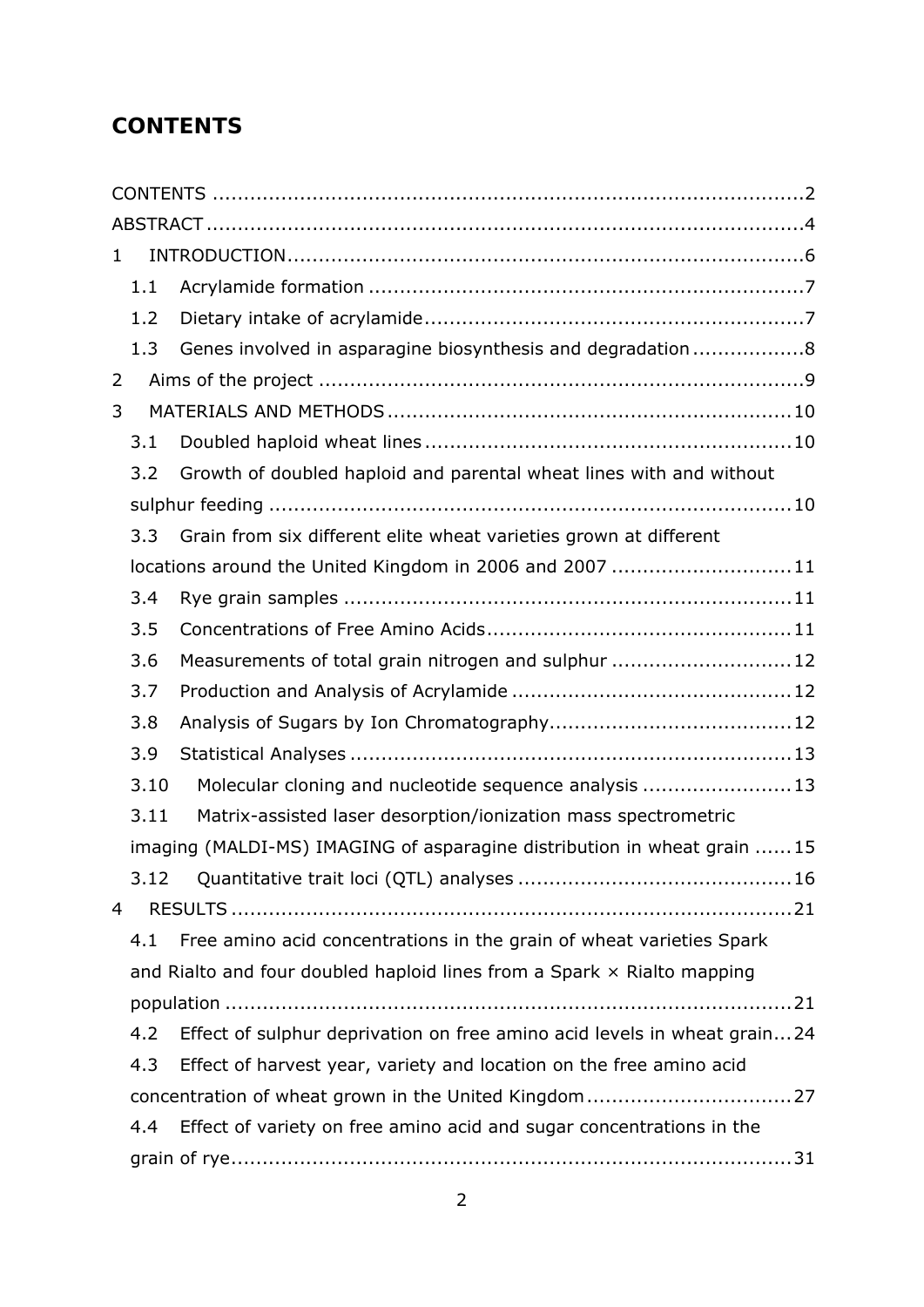|                | 4.5 Effects of location, variety and harvest year on the concentrations of |  |
|----------------|----------------------------------------------------------------------------|--|
|                |                                                                            |  |
|                | 4.6 Relationship between free amino acids, sugars and grain properties     |  |
|                |                                                                            |  |
|                | 4.7 Correlation between grain sulphur and acrylamide formation 40          |  |
|                | 4.8 Matrix-assisted laser desorption/ionization mass spectrometric         |  |
|                | (MALDI-MS) imaging of asparagine distribution in wheat grain 44            |  |
|                | 4.9 Identification of quantitative trait loci (QTL) that affect asparagine |  |
|                |                                                                            |  |
| 5              |                                                                            |  |
| 6              |                                                                            |  |
| $\overline{7}$ |                                                                            |  |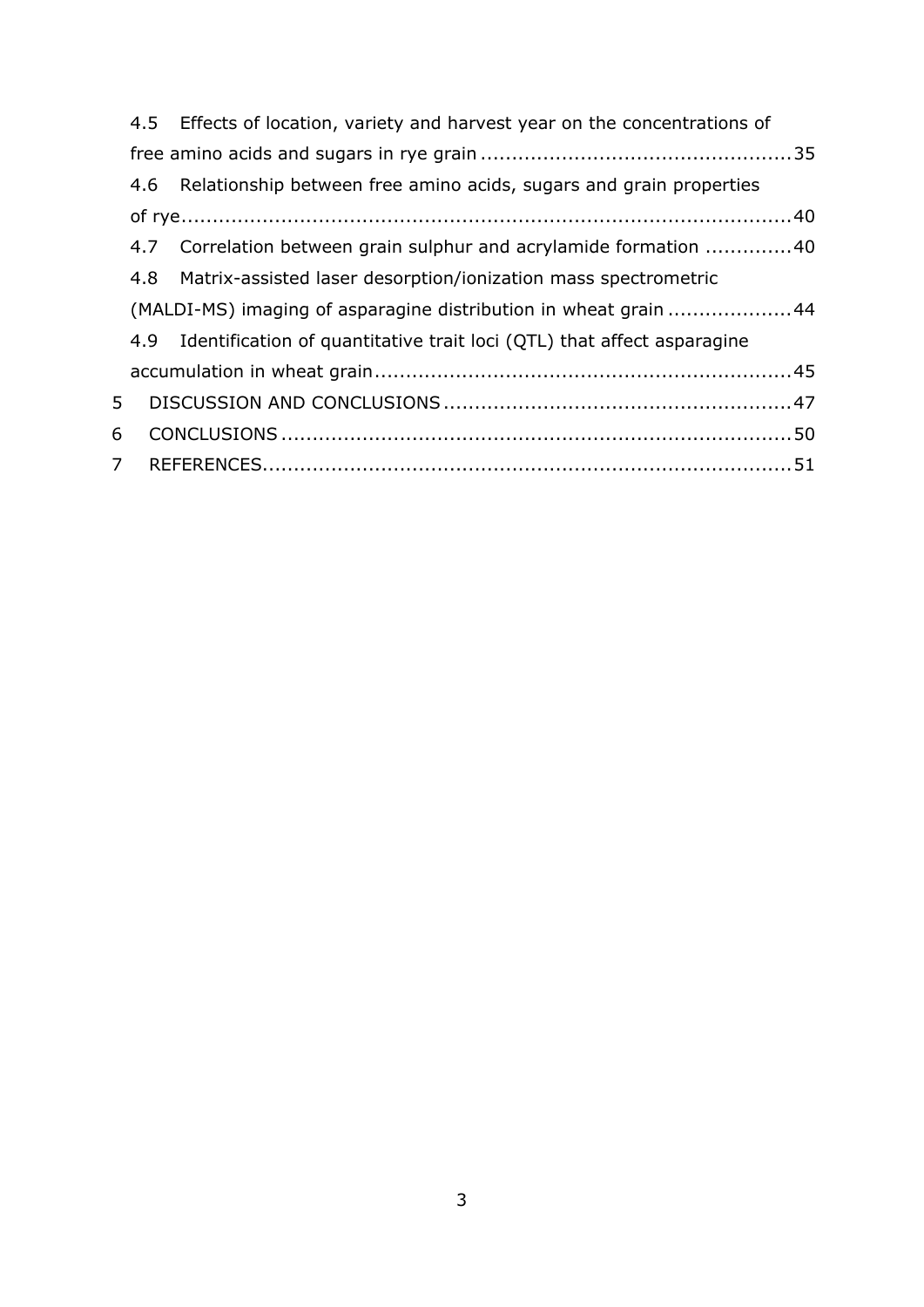### **ABSTRACT**

Acrylamide forms from free asparagine and reducing sugars during cooking and products derived from the grain of cereals, including wheat and rye, contribute a large proportion of total dietary intake. In this study, free amino acid concentrations were measured in the grain of wheat varieties Spark and Rialto and four doubled haploid lines from a Spark  $\times$  Rialto mapping population. The parental and doubled haploid lines had differing levels of total free amino acids and free asparagine in the grain, with one line (SR3) consistently being lower than either parent for both of these factors. Sulphur deprivation led to huge increases in the concentrations of free asparagine and glutamine, and statistical analysis showed clear separation of the grain samples as a result of treatment (environment, E) and genotype (G), and provided evidence of  $G \times E$ interactions. Low grain sulphur and high free asparagine concentration were closely associated with increased risk of acrylamide formation. G, E and G  $\times$  E effects were also evident in grain from six varieties of wheat grown at field locations around the UK in 2006 and 2007. Free amino acid and sugar concentrations were also measured in the grain of a range of rye varieties grown at locations in Hungary, France, Poland and the United Kingdom and harvested in 2005, 2006 and 2007. The data showed free asparagine concentration to be the main determinant of acrylamide formation in heated rye flour, as it is in wheat. Free asparagine concentration was shown to be under genetic, environmental and integrated  $(G \times E)$  control. The same was true for glucose, whereas maltose and fructose were affected mainly by environmental factors while sucrose was largely under genetic control. Free asparagine concentration was closely associated with bran yield, while sugar concentration was associated with low Hagberg falling number. Rye grain was found to contain much higher concentrations of free proline than wheat grain and less acrylamide formed per unit of asparagine in rye than wheat flour. Matrix-assisted laser desorption/ionization mass spectrometric (MALDI-MS) imaging was used to visualize free asparagine distribution in wheat grain. In grain produced under full nutrition, free asparagine was localized mainly in the embryo (bran fraction) while in grain grown in the absence of sulphur it accumulated throughout the grain, notably at high levels in the endosperm (white flour fraction). Field trials with 130 doubled haploid lines and their parent varieties, Spark and Rialto, were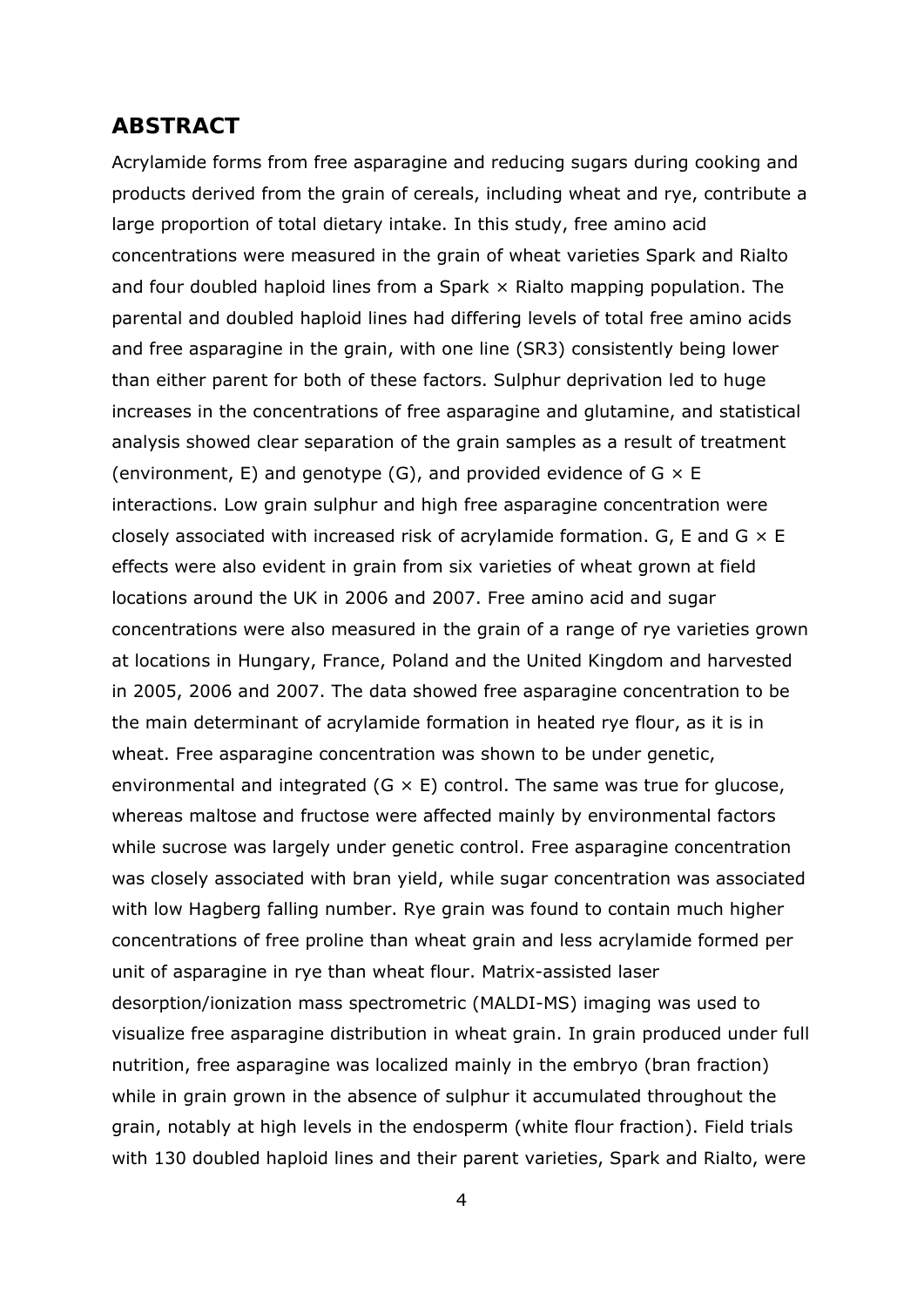carried out over three years and significant progress was made towards the identification of quantitative trait loci (QTL) controlling asparagine accumulation. The data indicate that progress in reducing the risk of acrylamide formation in processed wheat and rye products could be made immediately through the selection and cultivation of low free asparagine varieties and that further genetically-driven improvements should be achievable. Environmental factors, including agronomy, are also important, and even moderate sulphur deprivation should be avoided in wheat.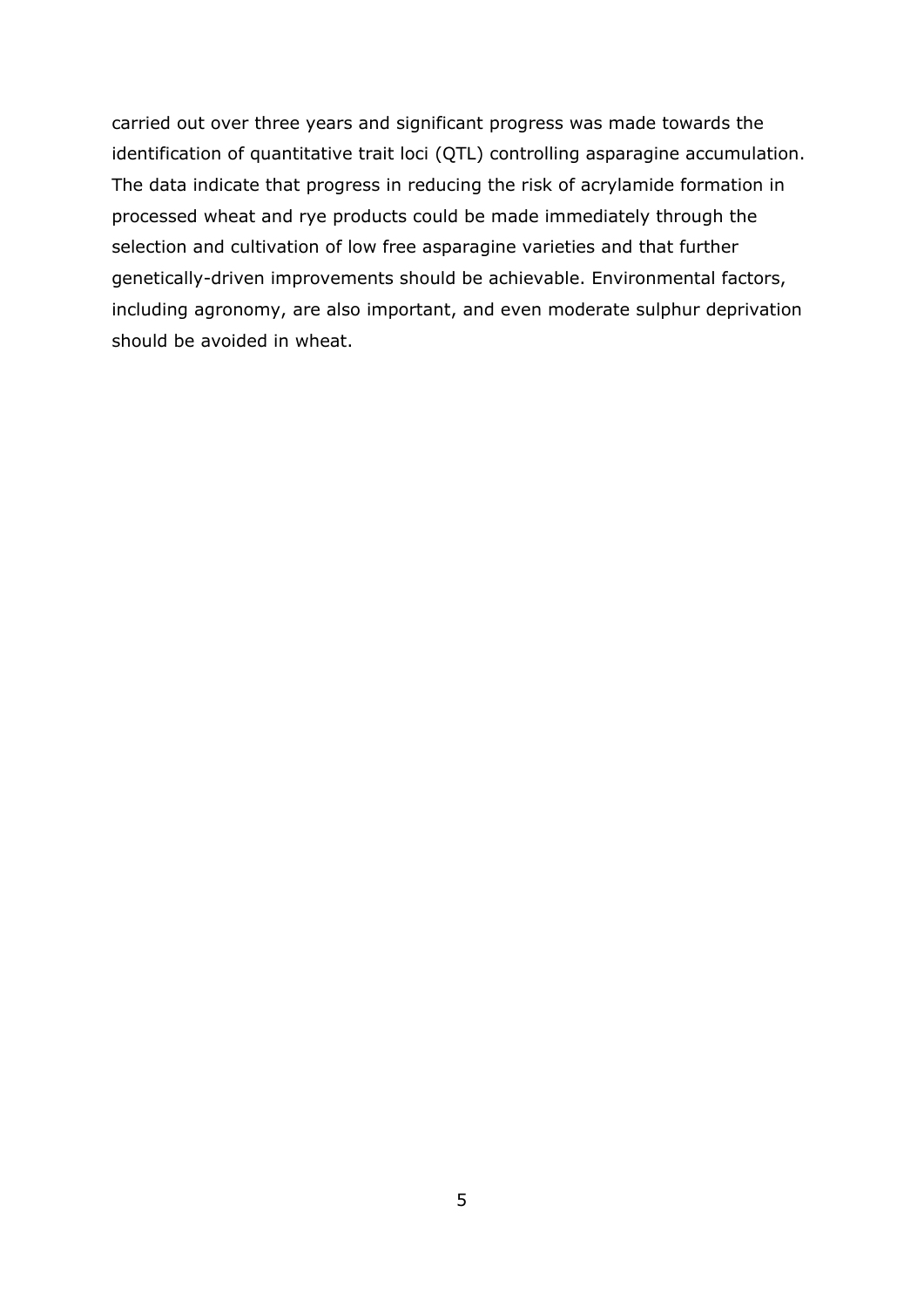## **1 INTRODUCTION**

The discovery of acrylamide in 2002 (Tareke *et al*., 2002) in high carbohydrate, mainly plant-derived foods that undergo high-temperature cooking (frying, baking and roasting) was something of a shock for the food production and processing industries. Acrylamide (Fig. 1) affects the nervous system and fertility, causes cancer in rodents and is regarded as probably cancer-causing in humans (Friedman, 2003). Levels of over 1000 parts per billion (ppb) have been found in a number of foods, including those derived from wheat, potatoes, rye, coffee and cocoa (Friedman, 2003). Although this may seem alarming, it should be remembered that foods are complex mixtures and not all of their constituents can be expected to be 'healthy'. What is more, the presence of acrylamide in food is a recent discovery but not a new risk: acrylamide must have been present in the diet since mankind first began cooking foods. Nevertheless, it is sensible that food producers and processors do whatever they can to reduce acrylamide formation in their products.

Тhe position adopted by most regulators around the world, including the Food Standards Agency (FSA) of the United Kingdom, is that they wish to see dietary levels of acrylamide reduced. The European Food Safety Authority is expected to issue guideline levels this year but so far has not gone as far as setting regulatory limits, although most member states favour that approach. The reaction of consumers, retailers and processors to the issuing of guidance levels is difficult to predict. To date, there has been no indication of consumers avoiding acrylamide-containing foods, despite intermittent national media coverage of the issue. However, some food companies have developed products made from alternative raw materials (rice, for example) in place of relatively high risk raw materials from crops such as potato and wheat. This should be a concern for UK farmers and highlights the need to develop varieties of UK crops with low acrylamide risk.

**Figure 1** Chemical structure of acrylamide.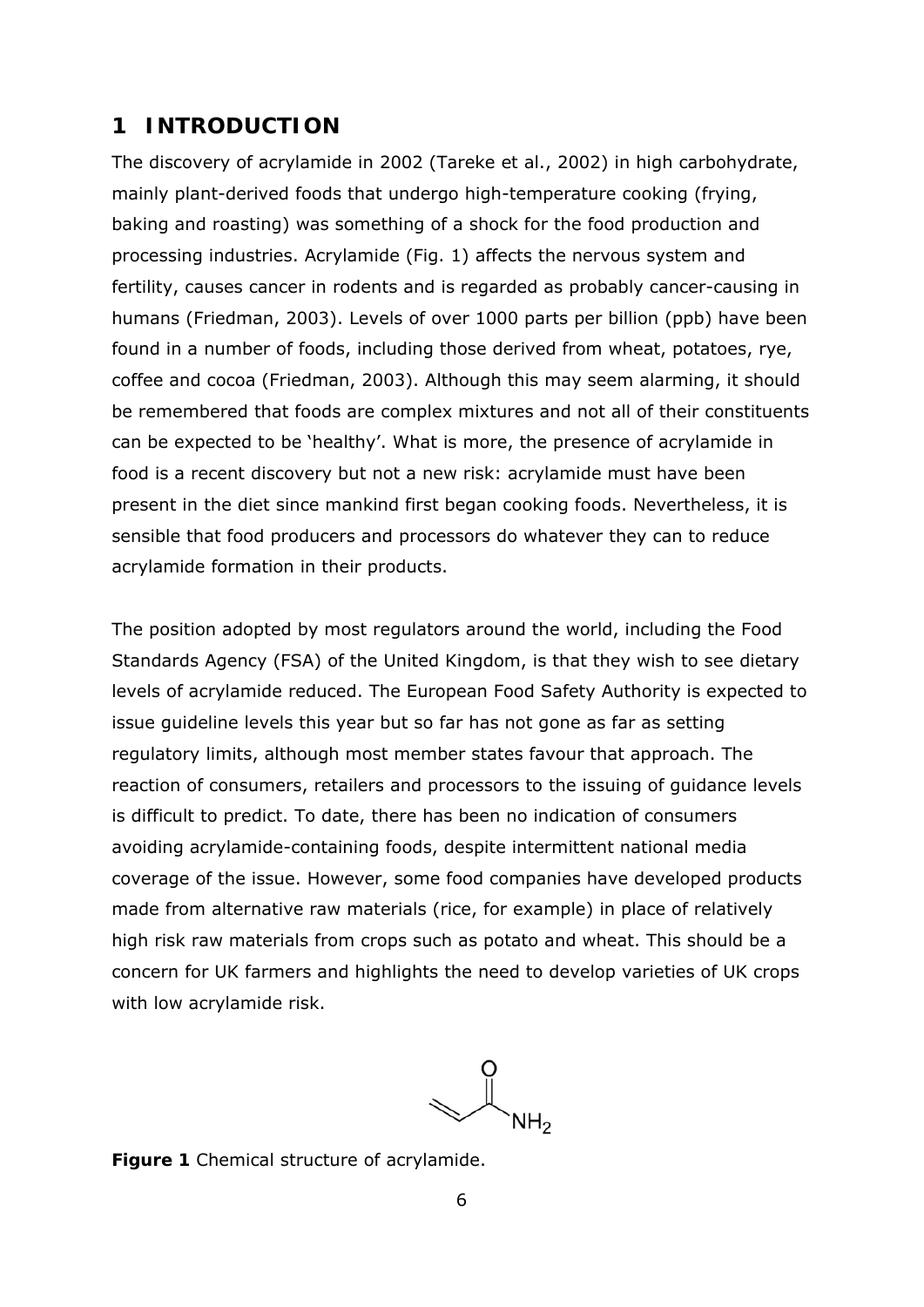### **1.1 Acrylamide formation**

The major route for acrylamide formation is a reaction called the Maillard reaction (named after a French chemist who first described it in the early 20<sup>th</sup> Century). The Maillard reaction is in fact a complex series of interactions between sugars and amino acids that occur at high temperature (>120 ºC). Many of the products of the reaction are desirable, contributing to colour, flavour and aroma. However, when the amino acid that participates is asparagine, acrylamide is formed (Mottram *et al*., 2002, Stadler *et al*., 2002). The precursors for acrylamide formation are therefore free asparagine (that is asparagine that is not incorporated into protein) and sugars.

### **1.2 Dietary intake of acrylamide**

For adults, estimates of dietary intake of acrylamide range from approximately 0.3 to 0.6 µg per kg of body weight per day (Mucci and Wilson, 2008) and the average intake for children and teenagers is higher. The contribution of cereal products to this intake varies from country to country according to dietary preferences, but in the USA, for example, cereal products make up 33 % of the total and the situation in the UK (for which data is not available) is likely to be similar. Levels of acrylamide in bread are typically less than 100 ppb, but this is offset by the amount that is consumed, and bread accounts for approximately 10 % of dietary intake in the USA. Some wheat-derived breakfast cereals, biscuits and snacks also cause concern, depending on the processing methods used to produce them. The levels in rye-based crispbreads are generally even higher and, coincidentally, some of the first studies on dietary acrylamide intake were undertaken in Sweden, where *per capita* consumption of rye crispbreads is particularly high. Acrylamide levels in some rye crispbreads were found to exceed, by a considerable margin, 1000 µg per kg (parts per billion) and rye crispbreads were estimated to account for 6 % of the total intake. Crispbread manufacturers responded rapidly and some have reduced the acrylamide levels in their products significantly through changes in baking processes (details of these and other methods for reducing acrylamide formation can be found in the 'Acrylamide Toolbox' produced by the Confederation of the Food and Drinks Industries of the European Union (CIAA):

http://www.ciaa.eu/asp/documents/brochures\_form.asp?doc\_id=65).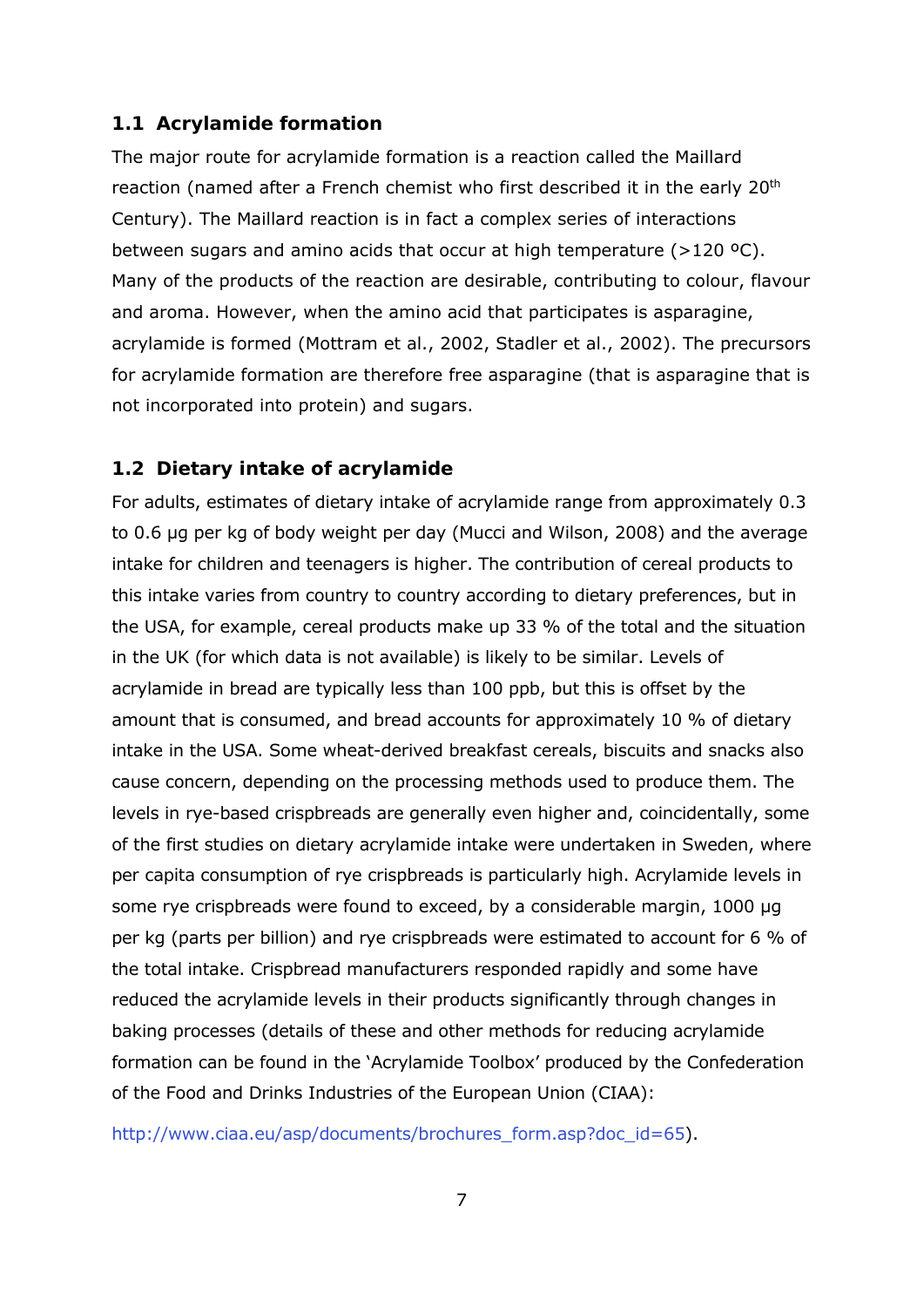The efforts of the food industry to reduce acrylamide formation in their products would be facilitated if the levels of the precursors for acrylamide formation were lower in raw materials. A previous study has shown free asparagine concentration to be the key parameter controlling acrylamide formation in wheat products and factors affecting asparagine accumulation in wheat grain were, therefore, the focus of this project. During the course of the project an opportunity arose to analyse rye samples provided by the EU FP6 HEALTHGRAIN programme, to augment the wheat study.

### **1.3 Genes involved in asparagine biosynthesis and degradation**

Asparagine, aspartate, glutamine and glutamate are nitrogen (N)-transport amino acids; in other words they are used by plants to transfer nitrogen from the source organs (roots and leaves) to sink tissues (e.g. grain) and to build up reserves during periods of nitrogen availability. Asparagine is relatively inert and therefore particularly suited to the role of a nitrogen transport and storage compound. The main enzymes involved in the primary assimilation of inorganic nitrogen from the soil and re-assimilation (secondary assimilation) are glutamine synthetase (GS – 6.3.1.2), glutamate dehydrogenase (GDH), aspartate aminotransferase (AspAT – 2.6.1.1) and asparagine synthetase (AS –  $6.3.5.4$ ) (Buchanan, 2000) (Fig. 2).

Asparagine metabolism involves the initial assimilation of ammonia to produce glutamine with the enzymes glutamine synthetase and glutamate synthase (Lea and Miflin, 2003). Glutamine and aspartate then react to form asparagine, under catalysis by asparagine synthetase. Asparagine synthetase also catalyses the adenosine triphosphate-dependent reaction between glutamine and aspartate to generate glutamate. In asparagine catabolism, the enzyme asparaginase is important for hydrolysis of asparagine to aspartate and ammonia.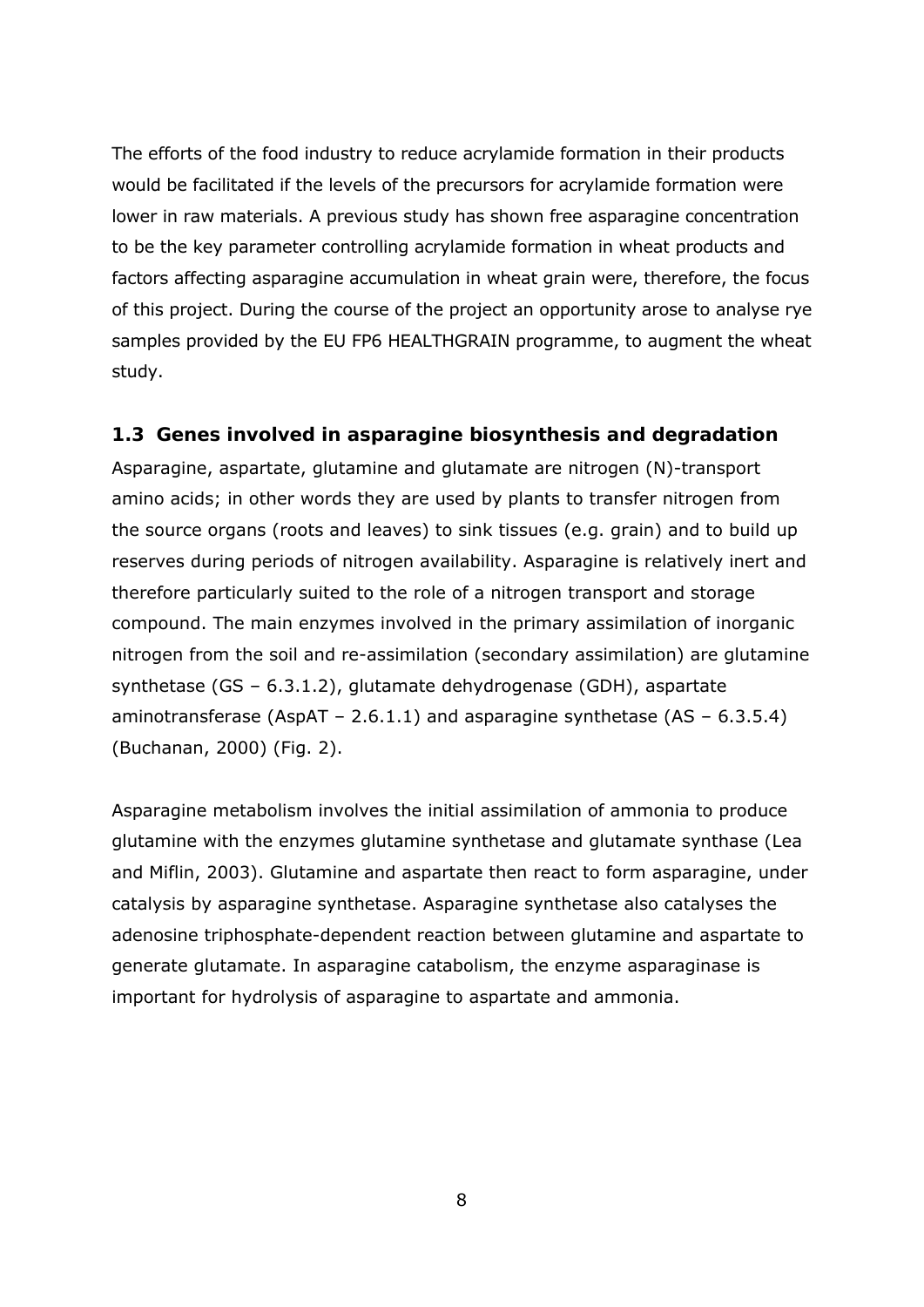

**Figure 2** Asparagine metabolism and catabolism

A key hypothesis underpinning this project is that elucidating and understanding the regulation of this pathway and the expression patterns of the genes encoding these key enzymes will enable the manipulation of levels of free asparagine that accumulate in the grain and, consequently, the levels of acrylamide that form in wheat products during processing. It is important to find out the main pathway of synthesis of asparagine and whether free asparagine accumulates in the endosperm, the aleurone layer, maternal seed coat or in the embryo.

## **2 AIMS OF THE PROJECT**

The original aims of this project were to identify genetic and environmental factors controlling free asparagine accumulation in wheat grain and therefore acrylamide formation in wheat products. During the course of the project its scope was extended to include a study on rye. Specific objectives were:

 To identify differences between wheat genotypes (G) with respect to asparagines and sugar accumulation, the effect of environmental conditions (E), and  $G \times E$  interactions.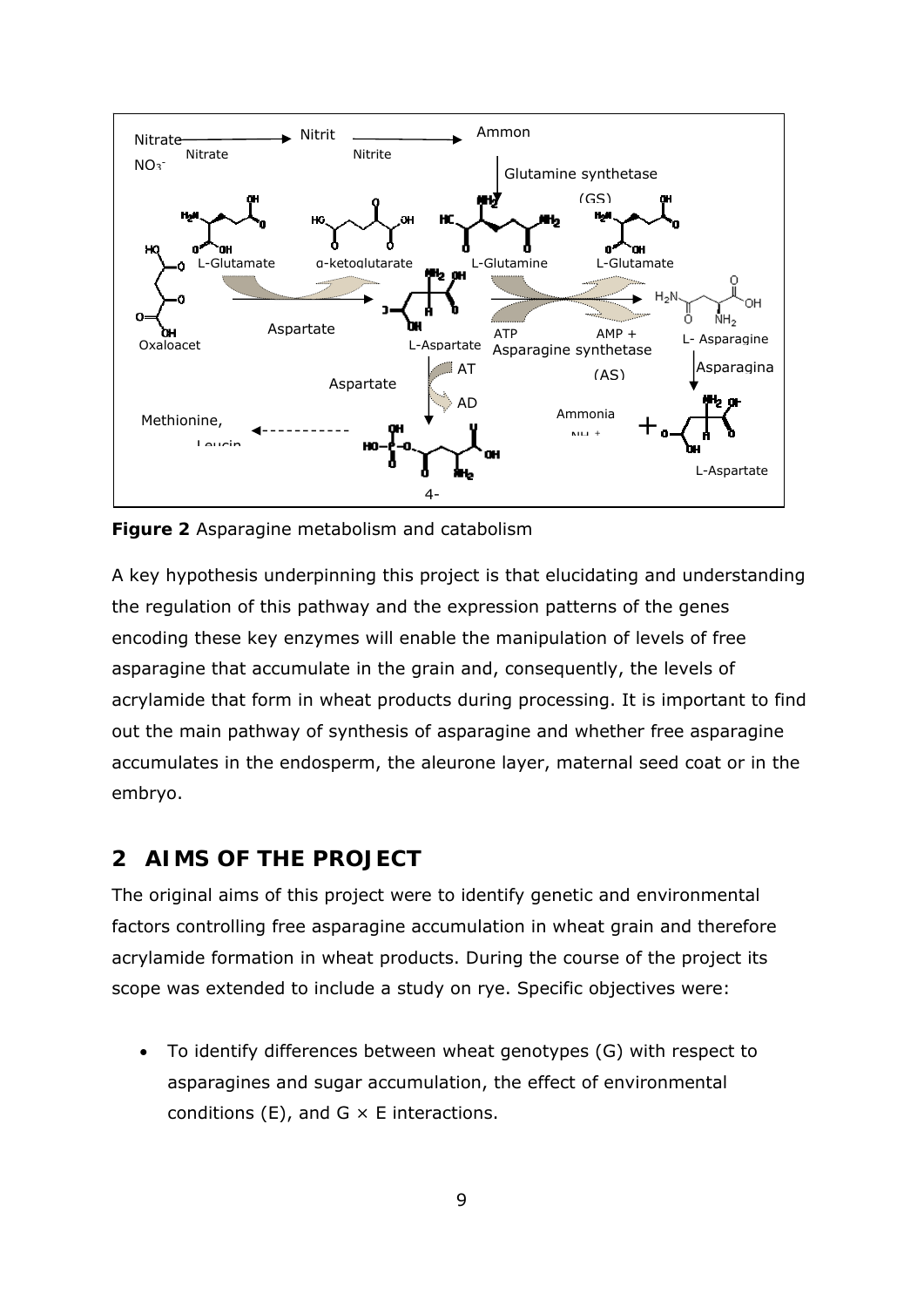- To perform a similar study on rye using samples provided by the EU FP6 HEALTHGRAIN programme.
- Molecular cloning of the genes that encode the key enzymes of asparagine accumulation and breakdown in wheat
- To determine the locations for the biosynthesis and accumulation of asparagine, other amino acids and sugars
- To develop tools for plant breeders to reduce the levels of free asparagine in wheat grain

## **3 MATERIALS AND METHODS**

### **3.1 Doubled haploid wheat lines**

A mapping population of doubled haploid lines produced from a cross between elite UK wheat (*Triticum aestivum*) varieties Spark and Rialto was kindly provided by John Snape of the John Innes Centre, Norwich, UK (Snape *et al*., 2007). Four lines, SR3, SR41, SR107 and SR7, were selected for study because analyses of material grown for a separate experiment showed a range of free asparagine concentrations in their grain (Peter Shewry and Claudia Underwood, Rothamsted Research, unpublished data). The doubled haploid and parental lines were grown in a glasshouse in pots containing compost (Rothamsted mixture), arranged in a randomised block design. Day temperature was maintained at 18 ºC and night temperature at 14 ºC; supplementary lighting was used to provide the plants with a 16-hour day. Grain was collected at maturity and 5 g samples were milled to fine, wholemeal flour in a ball mill.

# **3.2 Growth of doubled haploid and parental wheat lines with and without sulphur feeding**

The four doubled haploid lines and the parents, Spark and Rialto, were also grown in pots in a glasshouse with or without sulphur (S+ and S-, respectively) in a split-plot design. The pots contained vermiculite and the plants were therefore reliant on supplied minerals. S+ plants were watered with medium containing sufficient amounts of potassium, phosphate, calcium, magnesium,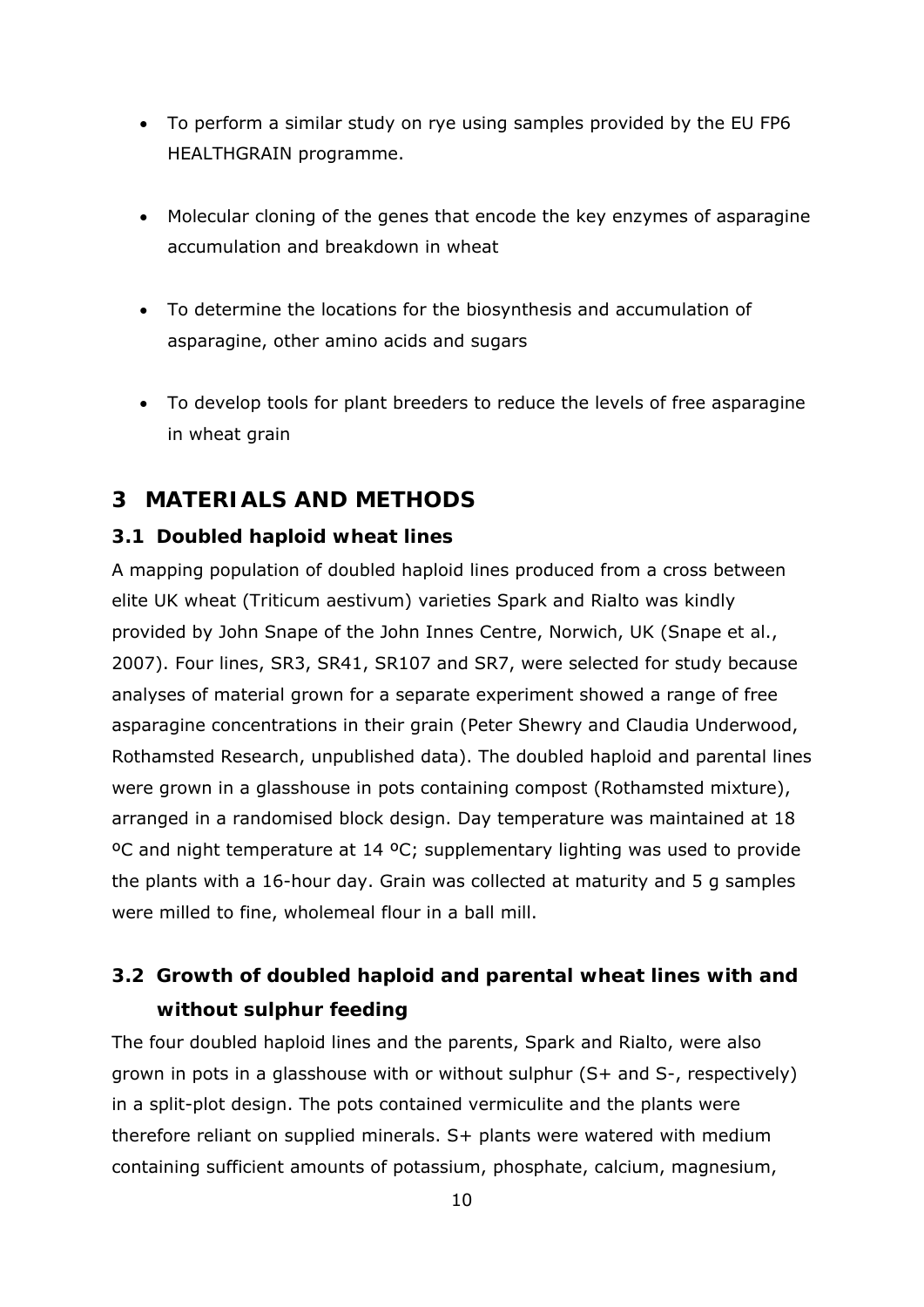sodium, iron, nitrate and sulphate ions (1 mM MgSO<sub>4</sub>), while S- plants were watered with the same medium lacking the sulphate. Grain was harvested at maturity and milled in a ball mill.

# **3.3 Grain from six different elite wheat varieties grown at different locations around the United Kingdom in 2006 and 2007**

Grain from six elite UK wheat varieties, Solstice, Malacca, Robigus, Einstein, Xi19 and Claire, which had been harvested in 2006 and 2007, was kindly provided by HGCA. Each variety had been grown at six different sites in the UK. The grain was milled to fine, wholemeal flour in a ball mill.

### **3.4 Rye grain samples**

Samples of rye grain were provided by the EU FP6 HEALTHGRAIN diversity programme. Eleven old and modern varieties/populations had been grown at Martonvasar, Hungary, in 2005. Five selected varieties were then grown at Martonvasar in 2006 and 2007, and at sites in the United Kingdom (Nickersons, Suffolk, UK), Poland (Danko Plant Breeders Ltd, Choryn) and France (INRA, Clermont-Ferrand) in 2007. Wholemeal flour was produced from all of the samples by milling in a ball mill.

### **3.5 Concentrations of Free Amino Acids**

Amino acids were extracted from fine, wholemeal flour. Flour samples (0.5 g) were weighed into 14 mL screw-top bottles. HCl (10 mL, 0.01 M) was added to the vial and the sample was stirred for 15 min at room temperature then allowed to stand for a further 15 minutes. An aliquot (1.5 mL) was removed and centrifuged at 7200 *g* for 15 min; an aliquot (100 µL) of the supernatant was then derivatized (i.e. converted to a molecule more readily analysed) using the EZ-Faast amino acid derivatization technique for gas chromatography and mass spectrometry (GC-MS). GC-MS analysis of the samples was carried out using an Agilent 5975 system (Agilent, Palo Alto, CA) in electron impact mode.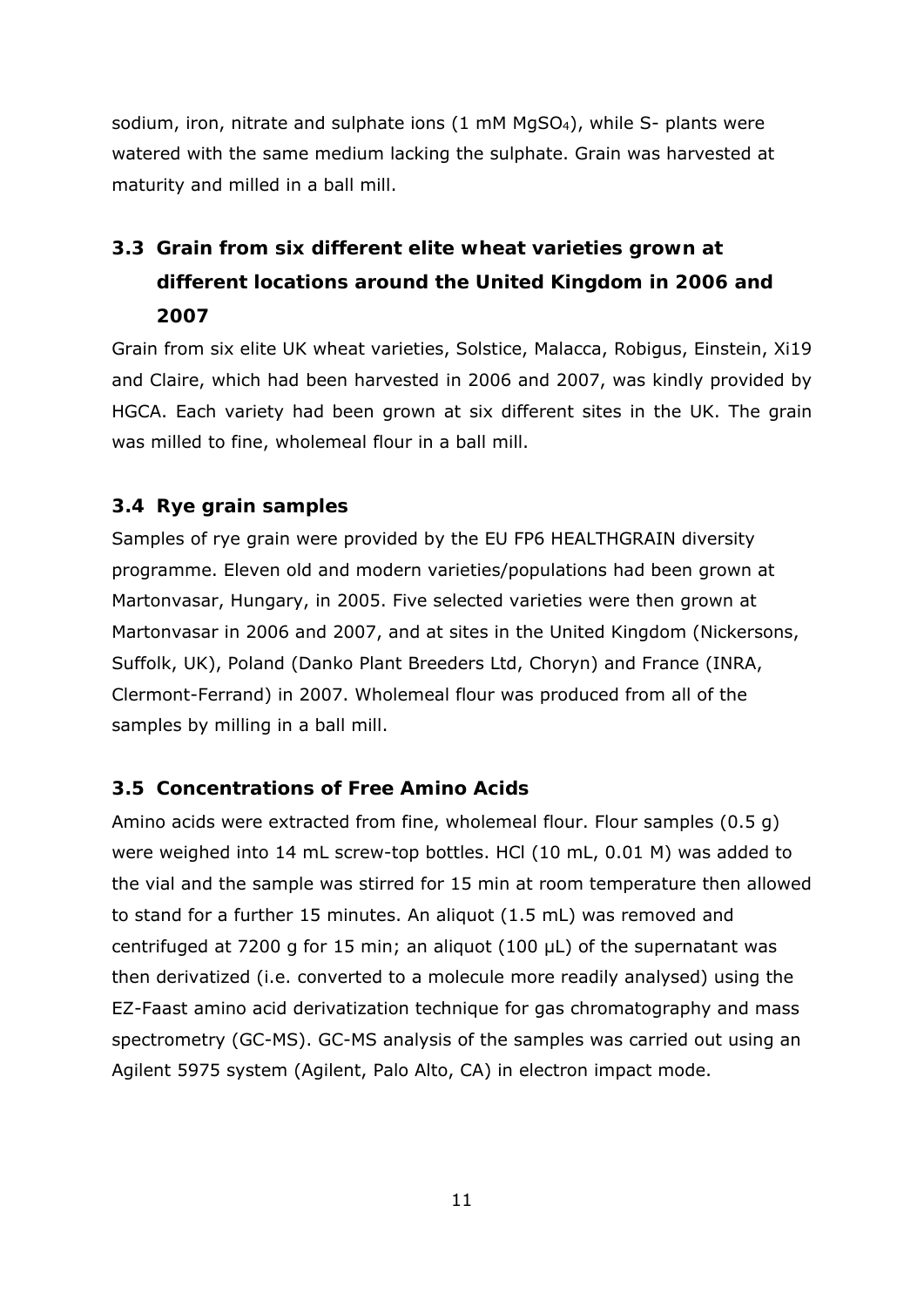#### **3.6 Measurements of total grain nitrogen and sulphur**

Measurements of total grain nitrogen and sulphur were made by the Analytical Unit of the Soil Science Department, Rothamsted Research. Total grain nitrogen was determined by the 'Dumas' digestion method using a LECO CNS 2000 Combustion Analyser. Total sulphur concentration was determined using an Accuris Inductively Coupled Plasma Optical Emission Spectrometer (ICP-OES) (Applied Research Laboratories, Vallaire, Ecublens, Switzerland; supplied by Thermo Optek, Crawley, United Kingdom) after digesting the samples with a mixture of  $HNO<sub>3</sub>$  and  $HClO<sub>4</sub>$ .

#### **3.7 Production and Analysis of Acrylamide**

Acrylamide formation was measured by Stephen Elmore at the University of Reading. Flour samples (0.5 g) in unsealed glass ampoules (1 mL capacity) were heated for 20 min at 180 °C. Acrylamide was extracted from these samples with 25 % (v/v) aqueous methanol and converted to the dibromo-derivative for analysis by GC-MS. Labeled  $^{13}C_3$ -acrylamide was used as the internal standard.

#### **3.8 Analysis of Sugars by Ion Chromatography**

Analyses were performed using methods adapted from Elmore *et al*. (2008). Each flour sample (0.200  $\pm$  0.005 g) was weighed into a 14 mL screw-top bottle. Aqueous methanol (10 mL; 50 % vol/vol) containing 100 mg/L lactose was added to the bottle and the sample was stirred for 15 min at room temperature. After holding for a further 15 min, 1.5 mL of supernatant was removed from the bottle and centrifuged at 7200 *g* for 15 min. An aliquot (500 µL) of the centrifuged supernatant was diluted ten-fold in water and 2 mL of the diluted extract were then filtered through a 0.2 µm syringe filter.

The extracts were analyzed using a Dionex ion chromatography system with a 250  $×$  4 mm Carbopac<sup>™</sup> PA1 column (Dionex Corporation, Sunnyvale, CA), operated using Chromeleon™ software. The ion chromatography system consisted of an AS50 autosampler, LC25 column oven, GS50 pumps, and an ED50 pulsed amperometric detector, running in internal amperometric mode. Injection volume was 25 µL. The eluant was 260 mM NaOH at an initial flow rate of 1.2 mL/min; at 3.5 min the flow rate was increased to 1.5 mL/min for the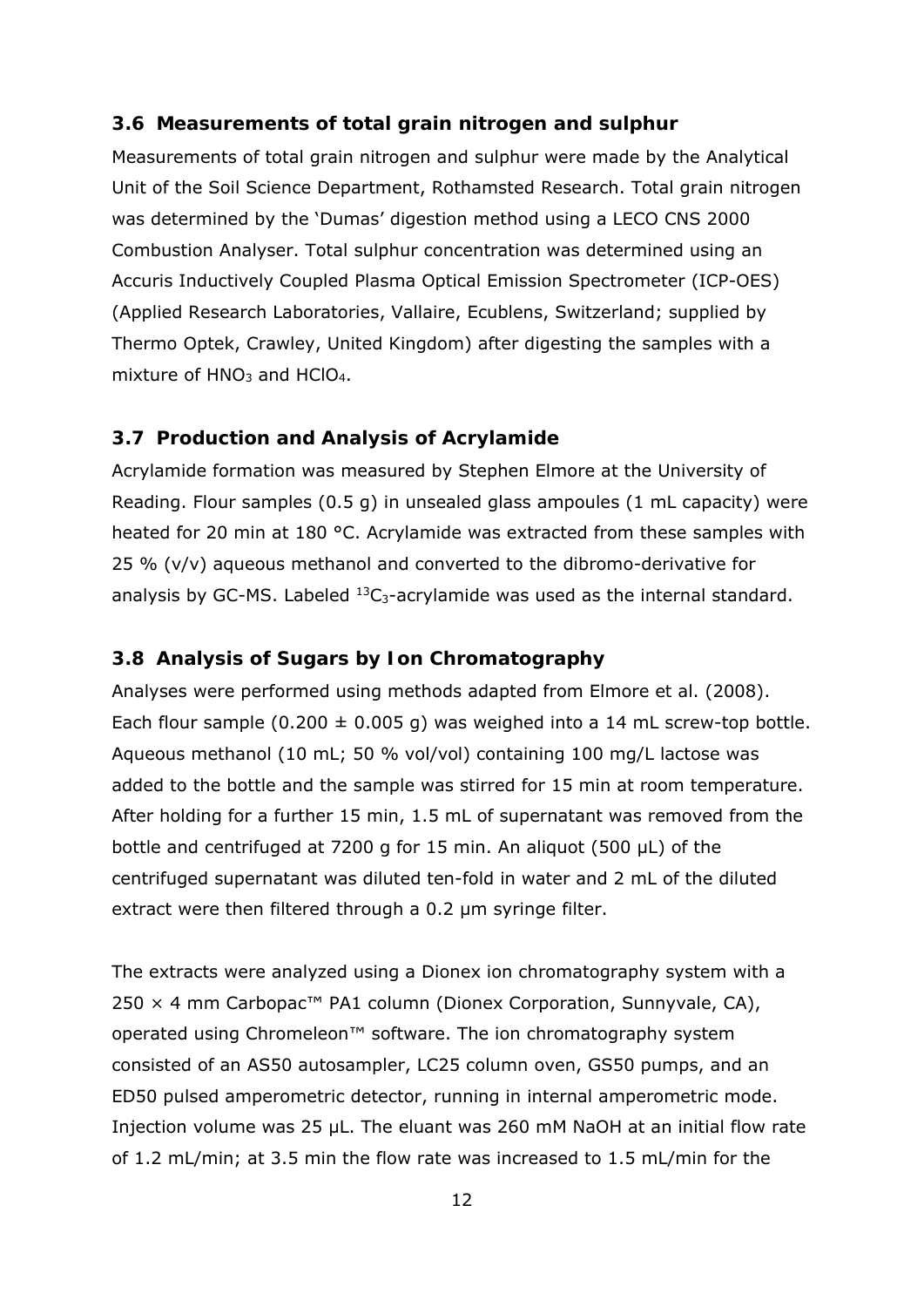remainder of the run, the run ending at 6.5 min. The waveform of the pulsed amperometric detector was: 400 ms at 0.1 V, 20 ms at -2.0 V, 10 ms at 0.6 V and 60 ms at -0.15 V. Glucose, maltose, fructose and sucrose standards (Sigma-Aldrich and Fluka) were used for quantification. Each sample was extracted and analyzed in triplicate, i.e. three technical replicates for each of three random samples of flour for each combination of site, year and variety were used. The means of technical replicates were taken for statistical analysis.

### **3.9 Statistical Analyses**

Statistical analyses were performed by or under the guidance of Dr Stephen Powers, Biomathematics and Bioinformatics Department, Rothamsted Research. The GenStat® statistical system (GenStat®, 2007, 10<sup>th</sup> Edition, © Lawes Agricultural Trust (Rothamsted Research), VSN International Ltd., UK) was used for residual maximum likelihood (REML) analyses, canonical variate analyses (CVA) and principal component analyses (PCA) of the data. Pearson's correlation coefficient (*r*) was calculated between the mean acrylamide, asparagine and sugars (fructose, glucose, sucrose, maltose and total sugars) data. A regression analysis of position and parallelism was used to consider the linear relationship between acrylamide and asparagine for samples of rye and wheat together, having calculated the means of these variates across replicates.

## **3.10 Molecular cloning and nucleotide sequence analysis**

DNA products encoding glutamine synthetase (GS) (isoforms GS1a, GS1b and GS1c), asparagine synthetase, aspartate kinase and asparaginase were amplified from wheat grain total RNA by the polymerase chain reaction (PCR). For the GS isoforms, oligonucleotide primers were designed from gene database entries with the following accession numbers: DQ124209, DQ124210, DQ124211, respectively.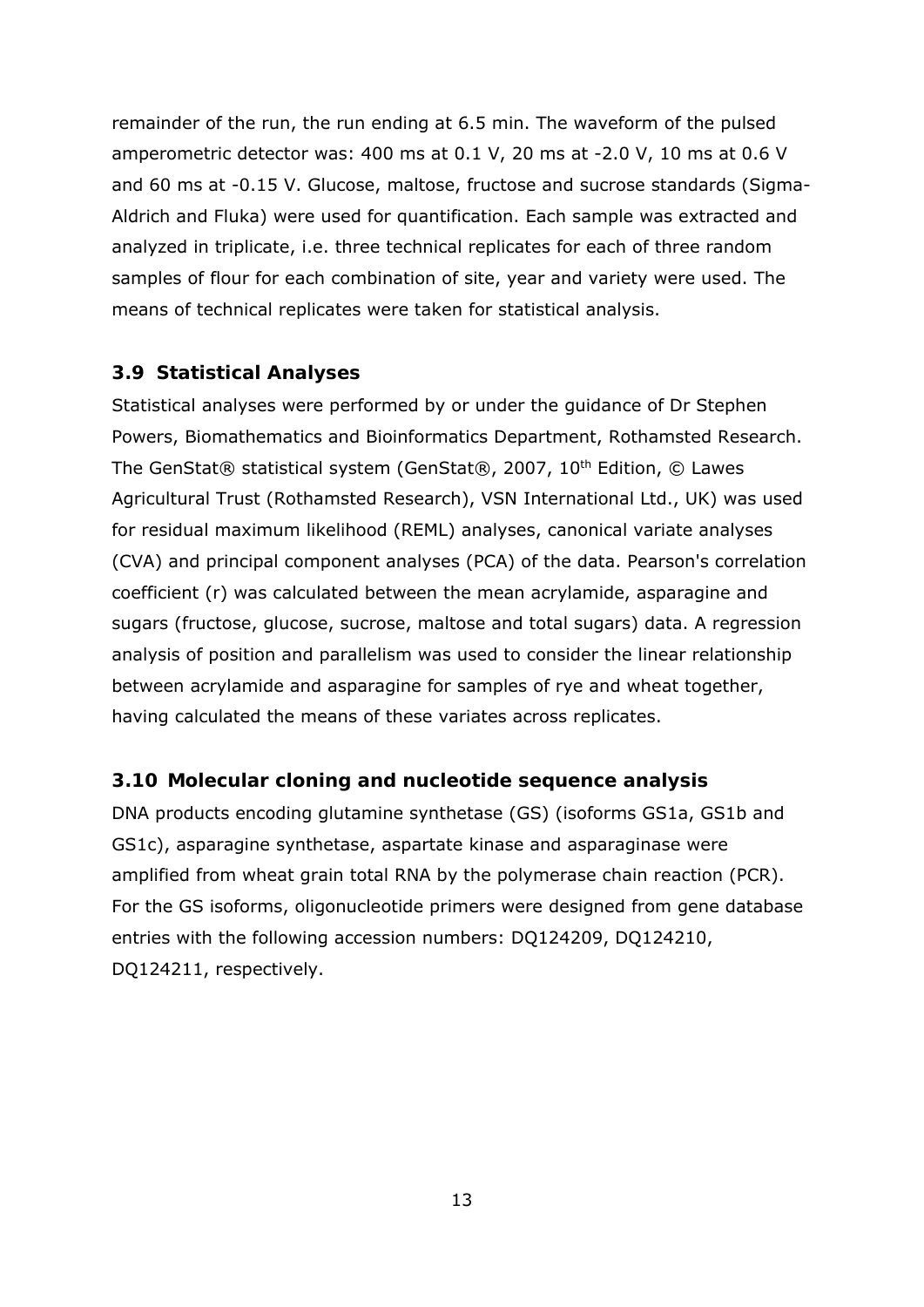| GS1a <sub>5</sub> | CCC AGT CAG CCG GAG CCG GAT |
|-------------------|-----------------------------|
| $GS1a$ $3'$       | TGG CCA CCC ACC AAA TCC AAC |
| GS1b 5'           | ACC CGC CTT CCT TCC TCC GCG |
| GS1b 3'           | GAC AAG CGT CGT GCG TGG TAC |
| $GSLc$ 5'         | ATG GCG CTC CTC ACC GAT CTC |
| $GS1c$ 3'         | CTC CAG TGG CCA CCA CCA AAC |

**Table 1** Oligonucleotide primers for Glutamine synthetase.

Asparaginase (ASPase) primers were based on barley (*Hordeum vulgare*) asparaginase gene complete cds with accession number AF308474.

**Table 2** Oligonucleotide primers for Asparaginase

| ASPase 5' ATG GCG CGC TGG GCC ATT GCC |
|---------------------------------------|
| ASPase 3' TCA CTC CCA GAT GCC GAC CTC |

For aspartate kinase (AK), primers were generated from rice (*Oryza sativa*) (Japonica cultivar-group) mRNA, accession number NM\_001051806. Aspartate kinase has three published loci: Os01g70300; Os03g63330 and Os07g20544.

**Table 3** Oligonucleotide primers for Aspartate kinase

| ASPK 5' | I AGC TCC CCT CTC CCT CTC TCA |
|---------|-------------------------------|
| ASPK 3' | I GCG AGG AAC TTG TGA CGC ATG |

Asparagine synthetase (AS) primers were designed from wheat glutaminedependent asparagine synthetase gene (ASN1) mRNA with accession No: AY621539.

**Table 4** Oligonucleotide primers for Asparagine synthetase

| ASYNT 5'   TGT TGC CGT CGA TCC AGG AAA |
|----------------------------------------|
| ASYNT 3'   GAG ATT GGC AAG CAG GAC AGG |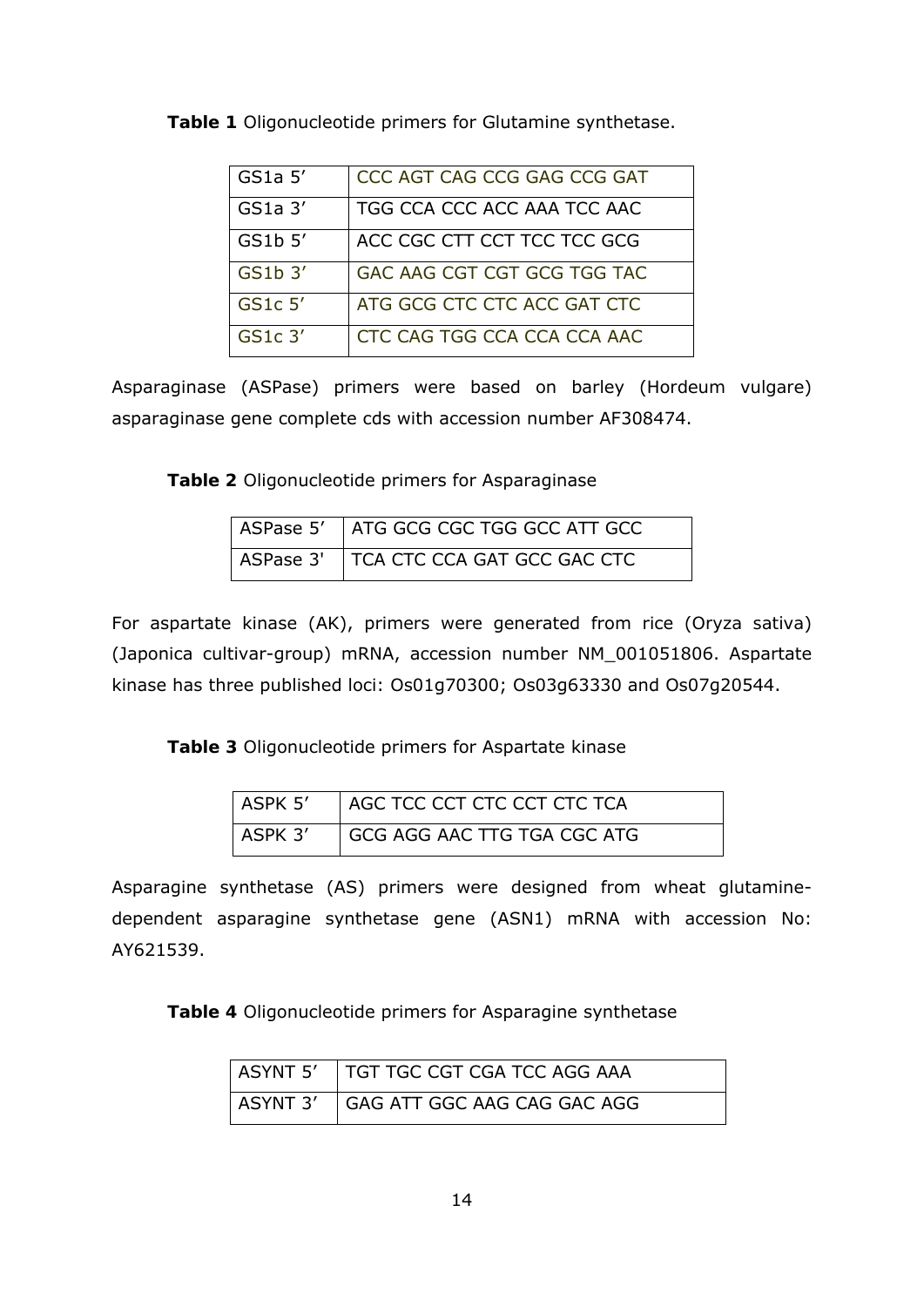RNA was extracted from grain using the CTAB method or from other tissues using Trizol and cDNA was synthesised by reverse transcription with SuperScript<sup>TM</sup> II Reverse Transcriptase (Invitrogen) and non-specific Oligo dT  $_{(12)}$  $_{18}$ ) (500 µg/mL) primers. PCR amplification of specific products was carried out after temperature optimization for each primer set. The PCR parameters were: initial denaturation at 95 ºC for 2 min; 34 cycles of denaturation for 1 min at 95 ºC, annealing with a temperature gradient from 50.2 to 64.9 ºC for 1 min, and extension at 72 ºC for 2 to 3 min; final extension for 10 min at 72 ºC; hold at 22 ºC after the end of the reaction. The optimal annealing temperature for AS, GS and ASPase was 64.9 ºC, and for AK it was 55.9 ºC. PCR products were separated by electrophoresis on 0.8 to 1% gels and those larger than 800 bp were purified with Roche Applied Science - High Pure PCR Product Purification Kit, following the manufacturer's instructions.

The enzyme used for PCR was high fidelity Pfu (Promega Ref No: M7741) for AS, GS and ASPase, and Phusion High-Fidelity DNA Polymerase (Finnzymes F-530S, 100U) for ASPK. PCR products were poly-A tailed for ligation into  $pGEM-T^{\circledast}$  Easy Vectors. After ligation, plasmids were transformed into XL10-Gold Ultracompetent *Escherichia Coli* (*E. Coli*) cells. Plasmid DNA purification was performed using the QIAprep system (QIAGEN). Confirmation of the identity of the cloned DNA fragment was obtained by restriction digestion and nucleotide sequence analysis using standard protocols.

# **3.11 Matrix-assisted laser desorption/ionization mass spectrometric imaging (MALDI-MS) IMAGING of asparagine distribution in wheat grain**

MALDI imaging was undertaken at the University of Sheffield in collaboration with Professor Mike Burrell (Burrell *et al*., 2007). Developing wheat ears were tagged when anthesis started and developing seeds harvested at specific time points: 7, 14, 21 and 28 days post anthesis. The developing seeds were flashfrozen in liquid nitrogen and stored at -80 °C. For sectioning, seed were embedded in ice and then cryo-dissected with a Leyca CM1900 cryostat, with the sample at -17°C and the knife at -20°C. Sections were attached to double-sided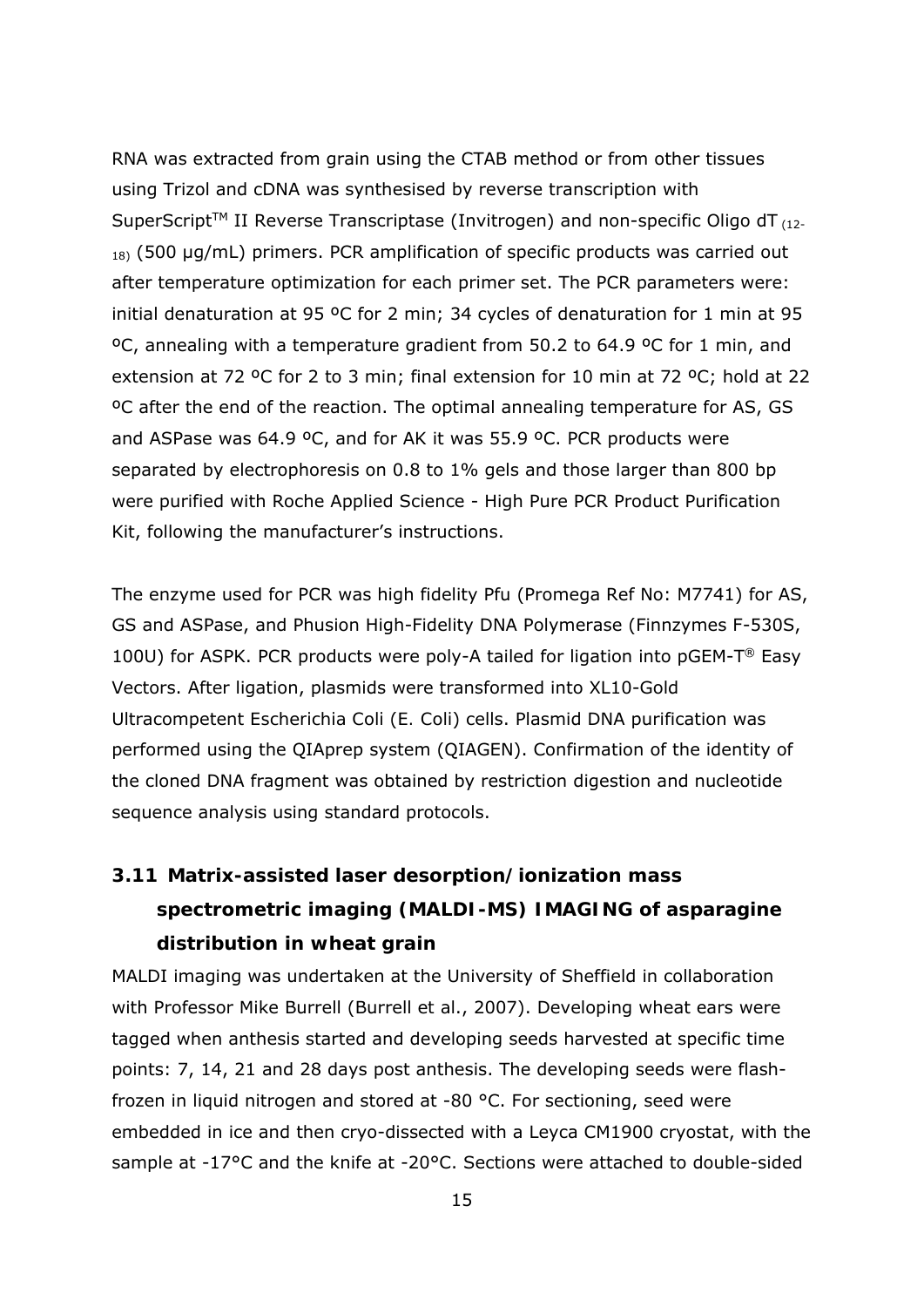adhesive carbon tape and freeze-dried at -40 ºC in a freeze drier. Pictures of the sections were taken by using a Leica Stereomicroscope (Leyca Microsystems, Wetzlar, Germany) and SPOT camera (RT-KE Slider 7.4X Diagnostic instruments, Sterling Lights, USA). Sections were then coated with 25mg mL-1 α-CHCA in methanol containing 0.1% (v/v) trifluoroacetic acid.

MALDI-MS spectra were acquired with an Applied Biosystems/MDS Sciex hybrid quadrapole time-of-flight (Q-Star Pulsar-i) mass spectrometer, fitted with an orthogonal MALDI ion source and an Nd : YAC laser. The instrument conditions were repetition rate 1000Hz, laser energy for CHCA – 20% (2.3μJ), and analysis time of 5s per position. At a resolution of 200 μm it took approximately 1h and 20 min to run one section. After analyses the masses of interest were normalised against the appropriate peak before the intensity was plotted.

### **3.12 Quantitative trait loci (QTL) analyses**

A mapping population of 130 wheat doubled haploid lines obtained from a Spark x Rialto cross were used for QTL analyses. Plant material was grown under glass and in the field at the Rothamsted farm at Woburn in a split-plot design for 2007-2008, 2008-2009 and 2009-2010 under two treatments of sulphursufficient and -deficient conditions. There was one replication for 2007-2008 and 2008-2009 and two replications for 2009-2010. The experiment was also designed with replication of the parents (11 per variety) to clarify the background variation. From each plot, 20 heads were randomly harvested. The samples were bench dried and threshed, measured and milled for amino acid and total S and N analyses. The analyses of free amino acids were performed by GC-MS as above. The design of experiments for 2008, 2009 and 2010 are presented in Figures 3, 4 and 5.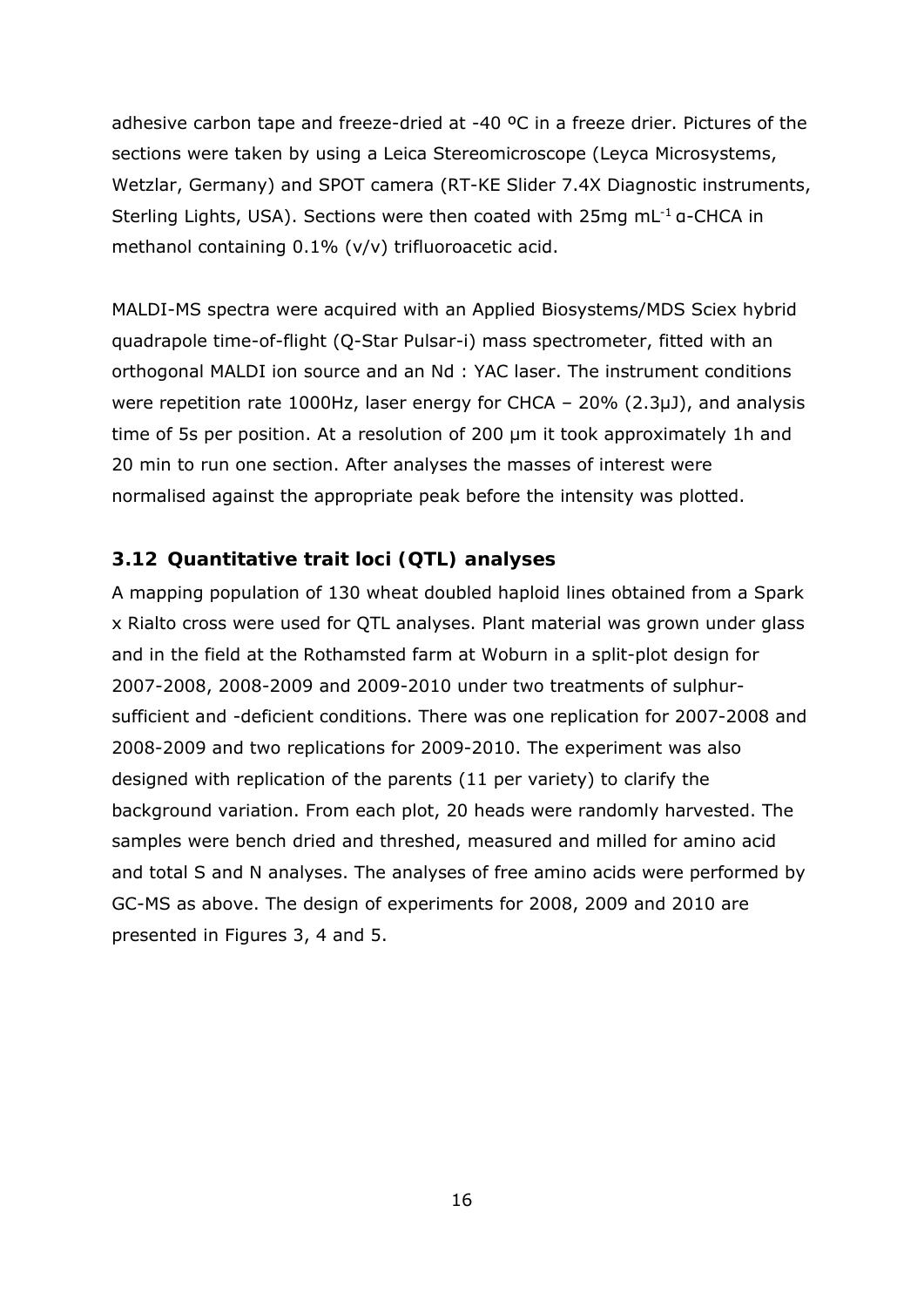| $\overline{6}$ | $\overline{7}$   | 53             | 29             | 95             | 8         | $\mathsf{s}$ | 6                | 11             | 81               | 21             | 88 | 12             | 41               | $\mathbf R$             | 12             | 43           | 12              | 10              |
|----------------|------------------|----------------|----------------|----------------|-----------|--------------|------------------|----------------|------------------|----------------|----|----------------|------------------|-------------------------|----------------|--------------|-----------------|-----------------|
| 3              | $\overline{7}$   |                |                |                |           |              | $\overline{2}$   | $\overline{2}$ |                  |                |    | 8              |                  |                         | $\overline{2}$ |              | 9               | 5               |
|                |                  |                |                |                |           |              |                  |                |                  |                |    |                |                  |                         |                |              |                 |                 |
| ${\sf S}$      | $\overline{4}$   | 10             | 10             | $\mathsf{R}$   | 33        | 12           | $\mathbf 1$      | $\mathsf{s}$   | 11               | 11             | 10 | $\mathbf R$    | 12               | 10                      | $\overline{2}$ | $\mathsf{s}$ | $\overline{50}$ | 12              |
|                | 5                | $\overline{2}$ | $\overline{4}$ |                |           | $\mathbf{1}$ | $\boldsymbol{0}$ |                | $\mathbf 0$      | $\overline{3}$ | 3  |                | $\boldsymbol{0}$ | 6                       |                |              |                 | $\overline{7}$  |
|                |                  |                |                |                |           |              |                  |                |                  |                |    |                |                  |                         |                |              |                 |                 |
| $\mathbf{1}$   | $\overline{2}$   | 30             | 64             | 10             | 11        | 68           | 5                | 73             | 11               | 57             | 91 | 11             | 25               | 11                      | 26             | 13           | 87              | $\overline{4}$  |
| $\mathbf{1}$   | $\pmb{0}$        |                |                | $\overline{7}$ | 8         |              | 9                |                | $\boldsymbol{6}$ |                |    | $\mathbf{1}$   |                  | $\overline{7}$          |                | $\pmb{0}$    |                 |                 |
|                |                  |                |                |                |           |              |                  |                |                  |                |    |                |                  |                         |                |              |                 |                 |
| $\overline{4}$ | $\overline{2}$   | $\mathsf{R}$   | 85             | 65             | 10        | $\mathsf{s}$ | 5                | 10             | 12               | $\mathsf{R}$   | 99 | 11             | 37               | $\mathsf{s}$            | 19             | 27           | 98              | $\mathsf{R}$    |
| 6              | 8                |                |                |                | $\pmb{0}$ |              |                  | 9              | $\overline{4}$   |                |    | $\overline{9}$ |                  |                         |                |              |                 |                 |
|                |                  |                |                |                |           |              |                  |                |                  |                |    |                |                  |                         |                |              |                 |                 |
| $\overline{4}$ | $\overline{7}$   | 39             | 13             | 11             | 12        | 36           | $\mathbf{1}$     | 86             | 47               | 92             | 51 | 15             | 84               | 11                      | 72             | 10           | 97              | 96              |
| $\overline{4}$ | 9                |                |                | 5              | 5         |              | 8                |                |                  |                |    |                |                  | $\overline{\mathbf{4}}$ |                | 8            |                 |                 |
|                |                  |                |                |                |           |              |                  |                |                  |                |    |                |                  |                         |                |              |                 |                 |
| $\mathsf{R}$   | 9                | 6              | 52             | $\mathsf{s}$   | 23        | 24           | $\overline{4}$   | $\mathbf R$    | 34               | 67             | 61 | $\mathsf{s}$   | 42               | 82                      | 78             | $\mathsf{R}$ | 55              | $\overline{7}5$ |
|                | 3                |                |                |                |           |              | 8                |                |                  |                |    |                |                  |                         |                |              |                 |                 |
|                |                  |                |                |                |           |              |                  |                |                  |                |    |                |                  |                         |                |              |                 |                 |
| 9              | 6                | 80             | 94             | 3              | 56        | 83           | $\mathbf{1}$     | 12             | 89               | $\overline{7}$ | 17 | 35             | 76               | 49                      | 90             | 12           | 58              | 10              |
|                | $\boldsymbol{0}$ |                |                |                |           |              |                  |                |                  |                |    |                |                  |                         |                | 3            |                 | $\mathbf{1}$    |
|                |                  |                |                |                |           |              |                  |                |                  |                |    |                |                  |                         |                |              |                 |                 |
| 3              | $\overline{7}$   | $\mathsf{s}$   | 14             | 12             | 54        | $\mathsf{R}$ | 4                | 22             | 38               | $\mathsf{s}$   | 69 | 66             | 70               | $\mathsf{R}$            | 74             | 31           | 16              | $\mathsf{s}$    |
| $\overline{2}$ | $\mathbf 1$      |                |                | 6              |           |              | 0                |                |                  |                |    |                |                  |                         |                |              |                 |                 |
|                |                  |                |                |                |           |              |                  |                |                  |                |    |                |                  |                         |                |              |                 |                 |

**Figure 3** Design for sulphur experiment 2007-2008 using 130 doubled haploid lines with the two parents.

**Description of Design:** Row and column design with check-plots. All plots were split for sulphur application. Check-plots were located strategically on alternate rows (except in the first two rows) and columns for both the parents. Results from these plots, employing the row-column framework, can be considered to account for spatial trend as necessary.

**Treatments:** 130 doubled haploid lines of wheat as numbered above with the parents, Spark (S) and Rialto (R), all with and without sulphur augmentation. Sulphur augmentation is indicated by a shaded half-plot.

**Replication:** 1 replicate for each line by sulphur combination; 11 replicates of each parent by sulphur combination.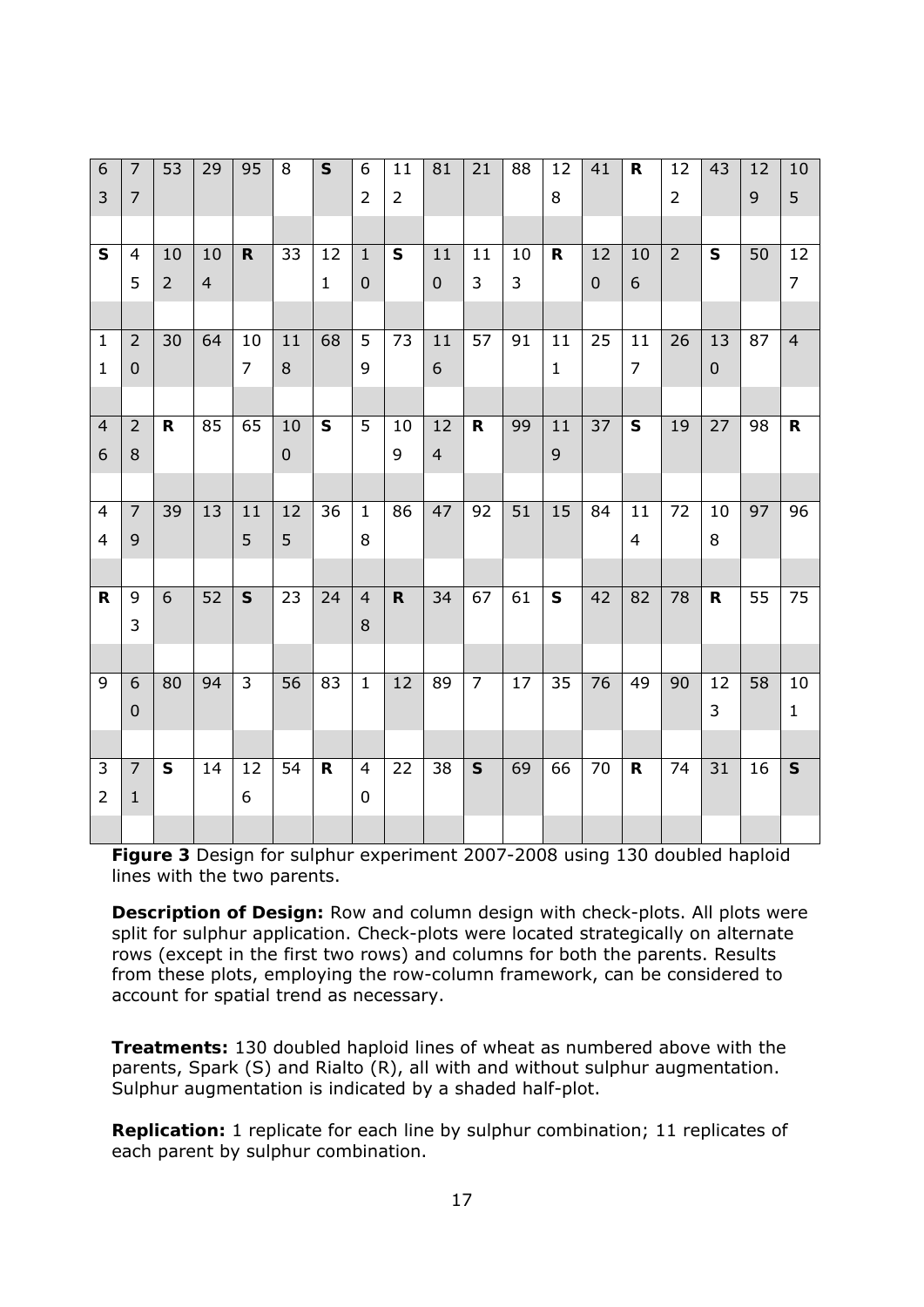| $\mathbf R$    | 14             | $\overline{7}$ | 98              | $\mathsf{S}$   | 87             | 30             | 99              | $\mathsf{R}$   | 8              | $\overline{7}$ | 14               | $\mathsf{s}$   | 28              | 33              | 48             | $\mathsf R$    | 97        | 14                      |
|----------------|----------------|----------------|-----------------|----------------|----------------|----------------|-----------------|----------------|----------------|----------------|------------------|----------------|-----------------|-----------------|----------------|----------------|-----------|-------------------------|
|                |                |                |                 |                |                |                |                 |                |                | 8              | $\pmb{0}$        |                |                 |                 |                |                |           | $\overline{4}$          |
|                |                |                |                 |                |                |                |                 |                |                |                |                  |                |                 |                 |                |                |           |                         |
| 62             | 41             | 24             | 85              | 11             | 58             | 76             | 47              | 10             | $\overline{5}$ | $\overline{2}$ | 12               | 35             | 60              | 12              | 14             | 65             | 19        | 45                      |
|                |                |                |                 | $\overline{7}$ |                |                |                 | $\mathbf{1}$   |                | 6              | 3                |                |                 | $\overline{7}$  | $\overline{2}$ |                |           |                         |
|                |                |                |                 |                |                |                |                 |                |                |                |                  |                |                 |                 |                |                |           |                         |
| 39             | 63             | $\mathsf{s}$   | 94              | 12             | 16             | $\mathsf{R}$   | 90              | 21             | 13             | $\mathsf{s}$   | 10               | 92             | 66              | $\mathsf{R}$    | 20             | 77             | 44        | $\mathsf{s}$            |
|                |                |                |                 | 9              |                |                |                 |                | $\mathbf{1}$   |                | 3                |                |                 |                 |                |                |           |                         |
|                |                |                |                 |                |                |                |                 |                |                |                |                  |                |                 |                 |                |                |           |                         |
| $\overline{9}$ | 73             | $\overline{4}$ | 51              | 67             | 11             | 11             | $\mathbf{1}$    | 10             | 18             | $\overline{7}$ | 14               | 56             | 55              | 15              | 53             | 11             | 12        | 59                      |
|                |                |                |                 |                | 8              | 6              |                 | 6              |                | $\overline{2}$ | 3                |                |                 |                 |                |                | $\pmb{0}$ |                         |
|                |                |                |                 |                |                |                |                 |                |                |                |                  |                |                 |                 |                |                |           |                         |
| $\mathsf{s}$   | 10             | 46             | $\overline{31}$ | $\mathbf R$    | 40             | 11             | 11              | $\mathsf{s}$   | 13             | 8              | 10               | $\mathsf{R}$   | 64              | 25              | 79             | $\mathsf{s}$   | 57        | $\overline{\mathbf{3}}$ |
|                |                |                |                 |                |                | 0              | $\mathbf{1}$    |                | $\overline{3}$ | 3              | $\boldsymbol{0}$ |                |                 |                 |                |                |           |                         |
|                |                |                |                 |                |                |                |                 |                |                |                |                  |                |                 |                 |                |                |           |                         |
| 11             | 11<br>5        | 10             | 13              | 75             | 12             | 10             | 74              | 49             | 81             | 6              | 34               | 10             | 13              | $\overline{37}$ | 12             | 13             | 10        | 13                      |
| $\overline{2}$ |                | 5              | $\mathbf 0$     |                |                | $\overline{7}$ |                 |                |                | $\mathbf{1}$   |                  | $\overline{2}$ | $\,8\,$         |                 | $\overline{4}$ | $\overline{4}$ | 9         |                         |
| 84             | 89             | $\mathbf R$    | 13              | $\overline{2}$ | 13             | $\mathsf{s}$   | $\overline{36}$ | 12             | 11             | R              | 71               | 14             | $\overline{12}$ | $\mathsf{s}$    | 38             | $\overline{6}$ | 43        | $\mathbf R$             |
|                |                |                | 6               |                | $\overline{7}$ |                |                 | $\overline{2}$ | 9              |                |                  | $\mathbf{1}$   | 6               |                 |                |                |           |                         |
|                |                |                |                 |                |                |                |                 |                |                |                |                  |                |                 |                 |                |                |           |                         |
| 22             | 10             | 80             | 29              | $\mathsf{s}$   | 54             | 68             | 95              | 23             | 70             | $\mathbf{1}$   | 13               | $\mathsf{R}$   | 50              | 93              | 10             | 69             | 12        | 96                      |
|                | $\overline{4}$ |                |                 |                |                |                |                 |                |                | $\overline{7}$ | $\overline{2}$   |                |                 |                 | $\,8\,$        |                | 8         |                         |
|                |                |                |                 |                |                |                |                 |                |                |                |                  |                |                 |                 |                |                |           |                         |
|                |                |                |                 |                |                |                |                 |                |                |                |                  |                |                 |                 |                |                |           |                         |

**Figure 4** Design for sulphur experiment, 2008-2009, using 130 doubled haploid lines with the two parents, Spark and Rialto.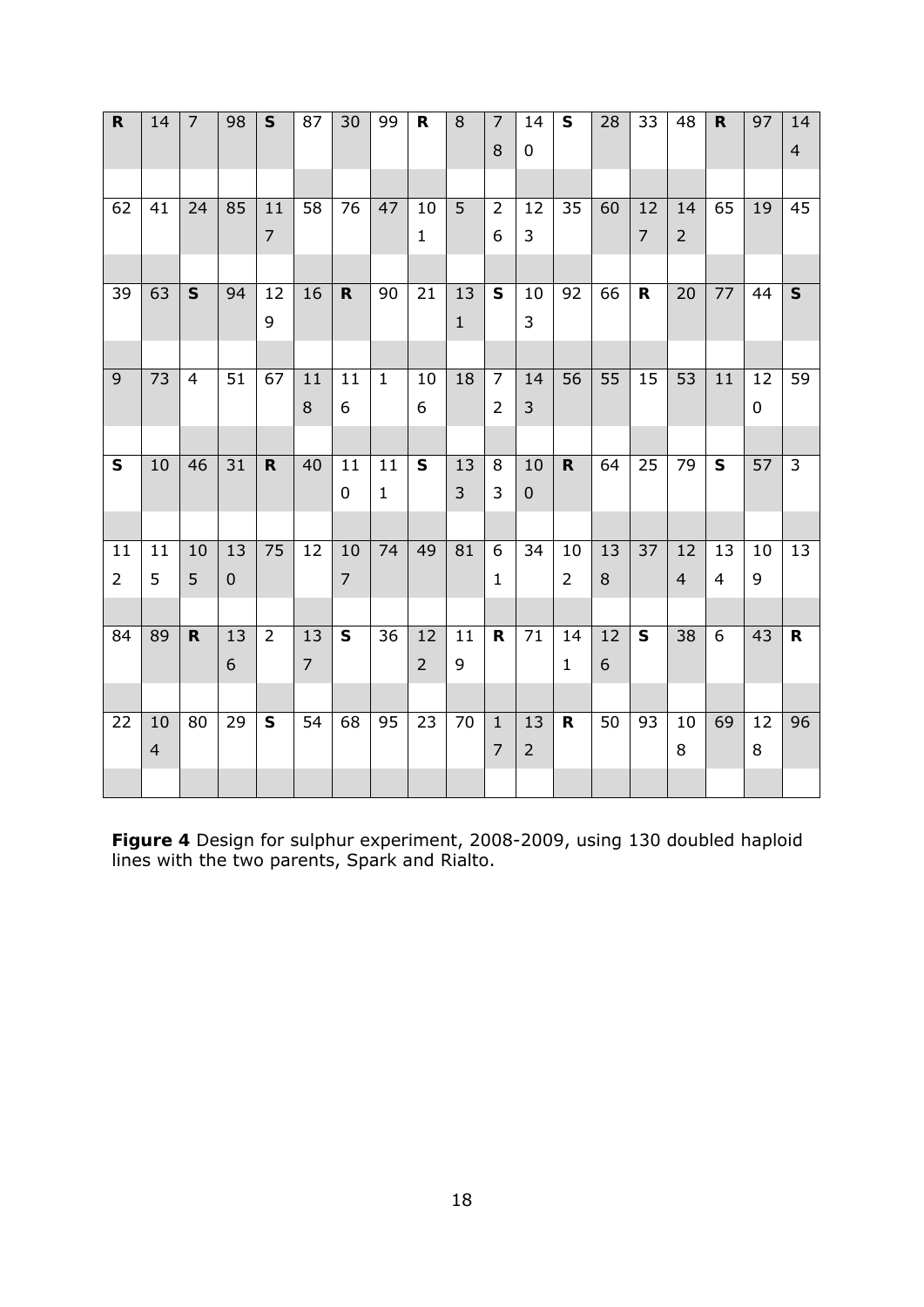| BL I         | 1                             | 2                    | 3                    | 4                    | 5                        | 6                     | 7                    | 8                 | BL II                   | 9            | 10                   | 11                   | 12                       | 13                      | 14                    | 15                   | 16                  |
|--------------|-------------------------------|----------------------|----------------------|----------------------|--------------------------|-----------------------|----------------------|-------------------|-------------------------|--------------|----------------------|----------------------|--------------------------|-------------------------|-----------------------|----------------------|---------------------|
| $\mathbf{1}$ | 11<br>$\pmb{0}$               | 37                   | 11<br>$\mathsf 9$    | 3                    | ${\sf s}$                | $\overline{4}$        | 81                   | 5                 | 1                       | 11<br>9      | 70                   | $\mathsf{R}$         | 14                       | 50                      | 60                    | $\overline{4}$       | $11\,$<br>$\pmb{0}$ |
| $\mathbf 2$  | ${\sf R}$                     | $\overline{7}$       | 26                   | 11<br>$\overline{2}$ | 59                       | 68                    | 85                   | 10<br>$1\,$       | $\mathbf{2}$            | $\mathbf{s}$ | 86                   | 29                   | 53                       | 51                      | 81                    | 10<br>$\overline{2}$ | 20                  |
| $\mathbf 3$  | 13<br>$\pmb{0}$               | 16                   | $\mathbf{s}$         | 63                   | 90                       | 14                    | 47                   | 65                | 3                       | 91           | 63                   | 77                   | 55                       | ${\sf S}$               | 11<br>$6\phantom{1}6$ | 10<br>5              | $\bf 8$             |
| 4            | 48                            | 82                   | 87                   | $\mathbf{1}$         | 66                       | 12<br>$6\phantom{1}6$ | $\mathbf R$          | 79                | 4                       | 40           | 12<br>$\overline{3}$ | 11<br>5              | 99                       | $\overline{2}$          | 10<br>8               | $\mathbf R$          | 13<br>$\pmb{0}$     |
| 5            | 20                            | 67                   | 11<br>$\overline{7}$ | $\mathbf{s}$         | 9                        | 72                    | 43                   | 54                | 5                       | 9            | $\mathbf R$          | 37                   | 19                       | 46                      | 10<br>3               | 44                   | $17\,$              |
| 6            | 10<br>$\mathsf{3}$            | $6\phantom{a}$       | 70                   | 10<br>$\overline{7}$ | $\mathsf{R}$             | $\, 8$                | 88                   | 23                | 6                       | 41           | 45                   | $\mathsf S$          | 16                       | $\overline{\mathbf{3}}$ | 62                    | 28                   | 15                  |
| 7            | $\mathsf{s}$                  | 62                   | 31                   | 46                   | 10                       | 11<br>$\overline{4}$  | 11                   | $\mathsf{R}$      | $\overline{\mathbf{z}}$ | $\mathsf{R}$ | 79                   | 76                   | 11<br>$\overline{2}$     | 12<br>$\pmb{0}$         | 58                    | 10<br>$6\,$          | $\mathsf{s}$        |
| 8            | $71\,$                        | 99                   | $\mathsf{R}$         | 29                   | 12<br>$\mathbf 1$        | 77                    | 12<br>$\overline{9}$ | 10<br>5           | 8                       | 89           | $\mathbf{1}$         | 78                   | 12                       | $\mathbf R$             | 32                    | 82                   | 59                  |
| 9            | 58                            | 57                   | 73                   | 33                   | 83                       | 38                    | ${\sf s}$            | 95                | 9                       | 61           | 35                   | 13                   | 10                       | 5                       | 48                    | ${\sf s}$            | 90                  |
| 10           | 10<br>$\boldsymbol{6}$        | 10<br>$\overline{4}$ | 30                   | $\mathsf{R}$         | 10<br>$\overline{2}$     | 80                    | 69                   | 10<br>$\mathbf 0$ | 10                      | 21           | $\mathsf{s}$         | 97                   | 36                       | 12<br>$\overline{4}$    | 94                    | 54                   | 85                  |
| 11           | 11                            | 56                   | 25                   | 92                   | $\mathsf{s}$             | 75                    | 12                   | 55                | $11$                    | 87           | 26                   | $\mathbf R$          | 12                       | 47                      | 10                    | 93                   | 12                  |
|              | 5                             |                      |                      |                      |                          |                       | $\overline{7}$       |                   |                         |              |                      |                      | 5                        |                         | $\overline{4}$        |                      | 9                   |
| $12$         | $\mathsf{R}$                  | 98                   | 15                   | 89                   | 24                       | 12<br>$\pmb{0}$       | 36                   | $\mathbf{s}$      | 12                      | $\mathbf{s}$ | 12<br>$\overline{7}$ | 30                   | 12<br>$\mathsf{2}\,$     | 12<br>$\mathbf{1}$      | 10<br>$\overline{9}$  | 11<br>$\mathbf 1$    | ${\bf R}$           |
| 13           | 84                            | 12                   | S                    | 22                   | 11                       | 40                    | 91                   | 78                | 13                      | 57           | 96                   | 84                   | 12                       | $\mathbf S$             | 98                    | 52                   | $10\,$              |
|              |                               | $\bf 8$              |                      |                      | $\mathbf{1}$             |                       |                      |                   |                         |              |                      |                      | $\boldsymbol{6}$         |                         |                       |                      | $\pmb{0}$           |
| 14           | 51                            | 49                   | 97                   | 28                   | $10\,$<br>9              | 11<br>$\, 8$          | $\mathsf{R}$         | 74                | 14                      | 42           | 67                   | 69                   | 88                       | 73                      | 68                    | $\mathbf R$          | 31                  |
| 15           | 12<br>$\overline{\mathbf{4}}$ | 93                   | 52                   | S                    | 45                       | 19                    | 12                   | 53                | 15                      | 56           | $\mathsf{R}$         | 18                   | $11\,$<br>$\overline{7}$ | 39                      | 38                    | $6\phantom{a}$       | 92                  |
| 16           | 21                            | 50                   | 32                   | 13                   | R                        | 76                    | 41                   | 44                | 16                      | 83           | 12<br>8              | $\mathbf{s}$         | 66                       | 64                      | 11<br>$\overline{4}$  | 25                   | 74                  |
| $17$         | ${\sf s}$                     | 35                   | 96                   | 2 <sup>1</sup>       | 34                       | 64                    | 18                   | $\mathsf{R}$      | $17$                    | $\mathbf R$  | 49                   | 22                   | $11\,$<br>3              | 33                      | 27                    | 23                   | ${\sf s}$           |
| 18           | 11                            | $17\,$               | $\mathsf{R}$         | $11\,$               | 94                       | 12                    | 60                   | $10$              | 18                      | 75           | 24                   | $10\,$               | 95                       | $\mathbf R$             | 11                    | 43                   | 71                  |
|              | $\boldsymbol{6}$              |                      |                      | 3                    |                          | $\overline{2}$        |                      | $\,8\,$           |                         |              |                      | $\mathbf 1$          |                          |                         | 8                     |                      |                     |
| 19           | 61                            | 27                   | 12<br>5              | 39                   | 12<br>$\mathsf 3$        | 42                    | ${\sf s}$            | 86                | 19                      | 72           | 80                   | $\overline{7}$       | 34                       | 10<br>$\overline{7}$    | 65                    | ${\sf s}$            | 11                  |
|              |                               |                      |                      |                      |                          |                       |                      |                   |                         |              |                      |                      |                          |                         |                       |                      |                     |
| 20           | 5                             | $\mathsf{R}$         | 42                   | 92                   | $11\,$<br>$\overline{7}$ | $\boldsymbol{6}$      | 10<br>$\mathbf 0$    | 22                | 20                      | $\mathbf{s}$ | 50                   | 34                   | 5                        | 83                      | 94                    | $\mathbf{1}$         | 36                  |
| 21           | $\overline{8}$                | 12                   | 93                   | $\overline{28}$      | $\overline{9}$           | $\mathbf R$           | 17                   | 21                | 21                      | 41           | 16                   | 85                   | $\overline{3}$           | $\overline{\mathbf{s}}$ | 28                    | 12                   | $\overline{21}$     |
|              |                               | $\mathsf{3}$         |                      |                      |                          |                       |                      |                   |                         |              |                      |                      |                          |                         |                       | 5                    |                     |
| 22           | 11<br>$\pmb{0}$               | 88                   | 12<br>$\overline{7}$ | S                    | 14                       | 37                    | 24                   | 12<br>$\pmb{0}$   | ${\bf 22}$              | 91           | S                    | 11<br>$\overline{4}$ | 22                       | 18                      | 93                    | 35                   | $\mathbf R$         |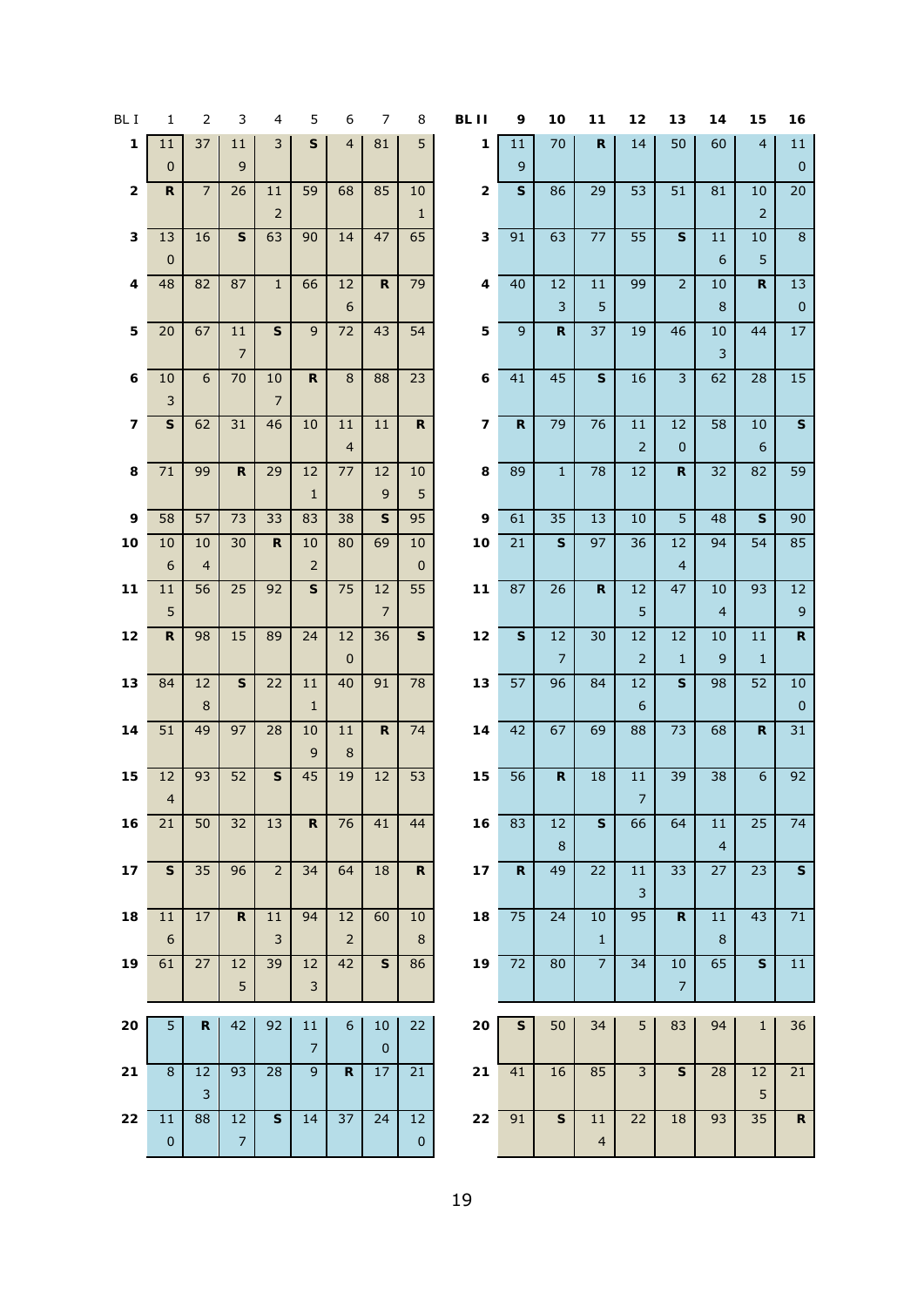| 23 | 11             | 41           | 12             | 11             | 57              | 40             | 79              | $\mathbf{s}$   | 23 | 92                      | 10             | ${\sf R}$      | 20               | 11             | 52             | 13              | 10              |
|----|----------------|--------------|----------------|----------------|-----------------|----------------|-----------------|----------------|----|-------------------------|----------------|----------------|------------------|----------------|----------------|-----------------|-----------------|
|    | $\overline{2}$ |              | 9              | 6              |                 |                |                 |                |    |                         |                |                |                  | $\overline{7}$ |                |                 | $\mathbf 0$     |
| 24 | $\mathbf 1$    | 61           | 12             | 12             | 11              | $\overline{2}$ | $\mathbf R$     | 69             | 24 | 43                      | 58             | 55             | 11               | 11             | 10             | $\mathsf{R}$    | 10              |
|    |                |              |                | 8              | 8               |                |                 |                |    |                         |                |                | 3                | 6              | 3              |                 | 5               |
| 25 | 58             | $\mathbf{s}$ | 27             | $10\,$         | 53              | 96             | 10              | 73             | 25 | $\mathsf{R}$            | 40             | 56             | 90               | $\mathsf 9$    | 75             | 79              | 86              |
|    |                |              |                | $\overline{7}$ |                 |                | 8               |                |    |                         |                |                |                  |                |                |                 |                 |
| 26 | 12             | 10           | 10             | 87             | 67              | $\mathsf{s}$   | 66              | $\overline{4}$ | 26 | 30                      | 61             | 53             | 77               | ${\sf R}$      | 13             | 23              | 29              |
|    | $\mathbf{1}$   | 3            | $\overline{4}$ |                |                 |                |                 |                |    |                         |                |                |                  |                | $\overline{0}$ |                 |                 |
| 27 | 64             | 23           | 54             | $\mathsf{R}$   | 63              | 84             | 71              | 81             | 27 | 62                      | ${\bf R}$      | 97             | 11               | 11             | 12             | 60              | $\mathsf{s}$    |
|    |                |              |                |                |                 |                |                 |                |    |                         |                |                | $\pmb{0}$        | 8              | $\mathbf{1}$   |                 |                 |
| 28 | S              | 20           | 90             | 78             | 62              | 91             | 19              | $\mathbf{R}$   | 28 | 11                      | 69             | $\mathsf{s}$   | 65               | 38             | 68             | 67              | 72              |
|    |                |              |                |                |                 |                |                 |                |    | $\overline{2}$          |                |                |                  |                |                |                 |                 |
| 29 | 95             | 31           | 99             | 49             | 11              | 11             | $\mathsf{s}$    | 18             | 29 | 12                      | 12             | 17             | $\overline{7}$   | 27             | 99             | ${\sf s}$       | 15              |
|    |                |              |                |                | 5               | $\overline{4}$ |                 |                |    | $6\phantom{1}6$         | $\,8\,$        |                |                  |                |                |                 |                 |
| 30 | 26             | R.           | 3              | 59             | 48              | 56             | 10              | 10             | 30 | $\mathbf{s}$            | 70             | 10             | 54               | 31             | 11             | 95              | 11              |
|    |                |              |                |                |                 |                |                 | $\mathbf{1}$   |    |                         |                | $\overline{7}$ |                  |                | 9              |                 | 5               |
| 31 | 39             | 83           | 80             | 11             | 72              | $\mathsf{R}$   | $\overline{35}$ | 34             | 31 | 11                      | 24             | 51             | 88               | $\mathsf{s}$   | 49             | 46              | 44              |
| 32 | 13             | 29           | 60             | $\mathbf{s}$   | 11              | 98             | 89              | 12             | 32 | 10                      | $\mathbf{s}$   | 10             | $\boldsymbol{6}$ | 80             | 26             | 98              | ${\bf R}$       |
|    | $\mathbf{0}$   |              |                |                | $\overline{3}$  |                |                 | $\overline{4}$ |    | 9                       |                | $\mathbf 1$    |                  |                |                |                 |                 |
| 33 | $\mathsf{R}$   | 12           | 94             | 11             | 97              | 33             | 10              | $\mathbf{s}$   | 33 | 39                      | 47             | $\mathbf R$    | 12               | 12             | 96             | 71              | 78              |
|    |                | 5            |                | $\mathbf{1}$   |                 |                | 6               |                |    |                         |                |                | $\overline{7}$   | $\pmb{0}$      |                |                 |                 |
| 34 | 12             | 45           | 68             | 44             | 46              | $10\,$         | $\mathbf R$     | 10             | 34 | 32                      | 33             | $\overline{4}$ | 82               | 73             | 48             | ${\sf R}$       | $\overline{37}$ |
|    | $\overline{2}$ |              |                |                |                 | $\overline{2}$ |                 | 9              |    |                         |                |                |                  |                |                |                 |                 |
| 35 | 74             | $\mathbf{s}$ | 52             | 50             | $\overline{76}$ | 77             | 86              | 13             | 35 | R                       | 11             | $\overline{2}$ | 81               | 64             | 57             | $\overline{25}$ | $\overline{8}$  |
|    |                |              |                |                |                 |                |                 |                |    |                         | $\mathbf{1}$   |                |                  |                |                |                 |                 |
| 36 | 51             | 38           | 55             | 15             | 85              | $\mathsf{s}$   | 11              | 43             | 36 | 63                      | 12             | 74             | 89               | $\mathbf R$    | 12             | 59              | 42              |
|    |                |              |                |                |                 |                | 9               |                |    |                         | $\overline{4}$ |                |                  |                | 9              |                 |                 |
| 37 | 10             | 70           | 82             | $\mathbf R$    | 32              | 65             | $\overline{7}$  | 12             | 37 | 10                      | 12             | 19             | 10               | 76             | 45             | 66              | $\mathbf{s}$    |
|    | 5              |              |                |                |                 |                |                 | 6              |    | 2                       |                |                | $\overline{4}$   |                |                |                 |                 |
| 38 | S              | 25           | 36             | 47             | 16              | 75             | 30              | R.             | 38 | 12                      | 10             | $\mathbf{s}$   | 10               | 87             | 84             | 14              | 12              |
|    |                |              |                |                |                 |                |                 |                |    | $\overline{\mathbf{3}}$ | $\,8\,$        |                | $\epsilon$       |                |                |                 | $\mathsf{2}$    |

**Figure 5** Woburn 2010 Sulphur Experiment using 130 doubled haploid lines with parents Spark and Rialto.

|   |   |       | Description of Design: Split-plot in 2 blocks, with Sulphur            |
|---|---|-------|------------------------------------------------------------------------|
|   | 1 |       | treatment (+ or -) on whole plots and lines $(130 +$ parents) on split |
|   | m |       | plots.                                                                 |
|   |   |       | There are 11 replicates of each parent in each whole plot to           |
| 3 |   | S.    | allow a check on the spatial trends in sulphur across the              |
| m |   | $\pm$ | design.                                                                |
|   |   |       | Note: If plot dimensions are 1m by                                     |
|   |   | S     | 3m, the planted area would be                                          |
|   |   |       | 38m by 48m.                                                            |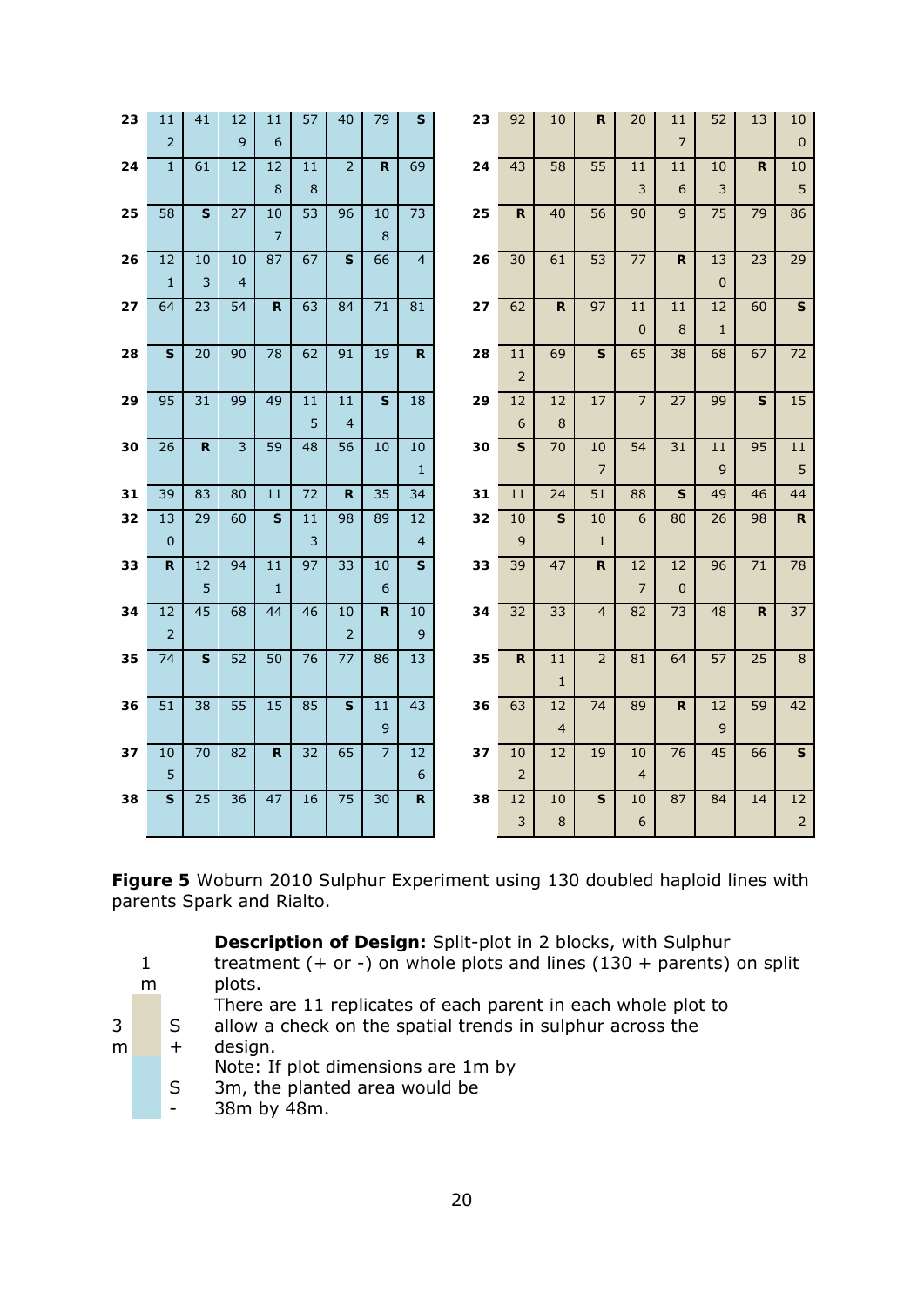### **4 RESULTS**

**4.1 Free amino acid concentrations in the grain of wheat varieties Spark and Rialto and four doubled haploid lines from a Spark × Rialto mapping population** 

A mapping population of doubled haploid lines produced from a cross between elite United Kingdom wheat (*Triticum aestivum*) varieties Spark and Rialto (Srinivasachary *et al*., 2008) was kindly provided by Professor John Snape at the John Innes Centre. Four doubled haploid lines, SR3, SR41, SR107 and SR7, were selected because they had previously been shown to have differing concentrations of free asparagine in their grain (unpublished data). Plants of the four doubled haploid lines and the two parental varieties, Spark and Rialto, were grown under glass in compost and grain was harvested at maturity and milled to a fine (wholemeal) flour. Free amino acid concentrations in the flour were determined by GC-MS and analysis of variance (ANOVA) applied to the data for each individual amino acid. The means on the loge scale and their backtransforms are presented in Table 5.

The major contributors to the free amino acid pool were asparagine, aspartate and glutamate and all three showed significant differences ( $p < 0.05$ ) in concentration between the lines. Of the two parents, Rialto contained a higher overall concentration of free amino acids (10.71 compared with 9.92 mmol per kg) but less free asparagine than Spark (2.45 compared with 2.71 mmol per kg), a slightly lower concentration of free glutamate (1.71 compared with 1.81 mmol per kg) and a higher concentration of free aspartate (2.81 compared with 2.43 mmol per kg). In other words the ratios of free asparagine and to a lesser extent glutamate to aspartate differed between the two varieties. In three of the four doubled haploid lines, SR3, SR7 and SR107, these ratios were shifted even further, with free asparagine levels being lower than in either parent (1.68, 2.13 and 2.33 mmol per kg for SR3, SR7 and SR107, respectively), and free aspartate levels being higher (3.26, 3.48 and 2.86 mmol per kg). SR3 and SR7 also differed from the parental lines in having a smaller total pool of free amino acids (8.73 and 9.42 mmol per kg, respectively). The decreases in free asparagine concentration compared with Rialto (the parent variety with the lower asparagine concentration) were 31 % for SR3 and 13 % for SR7.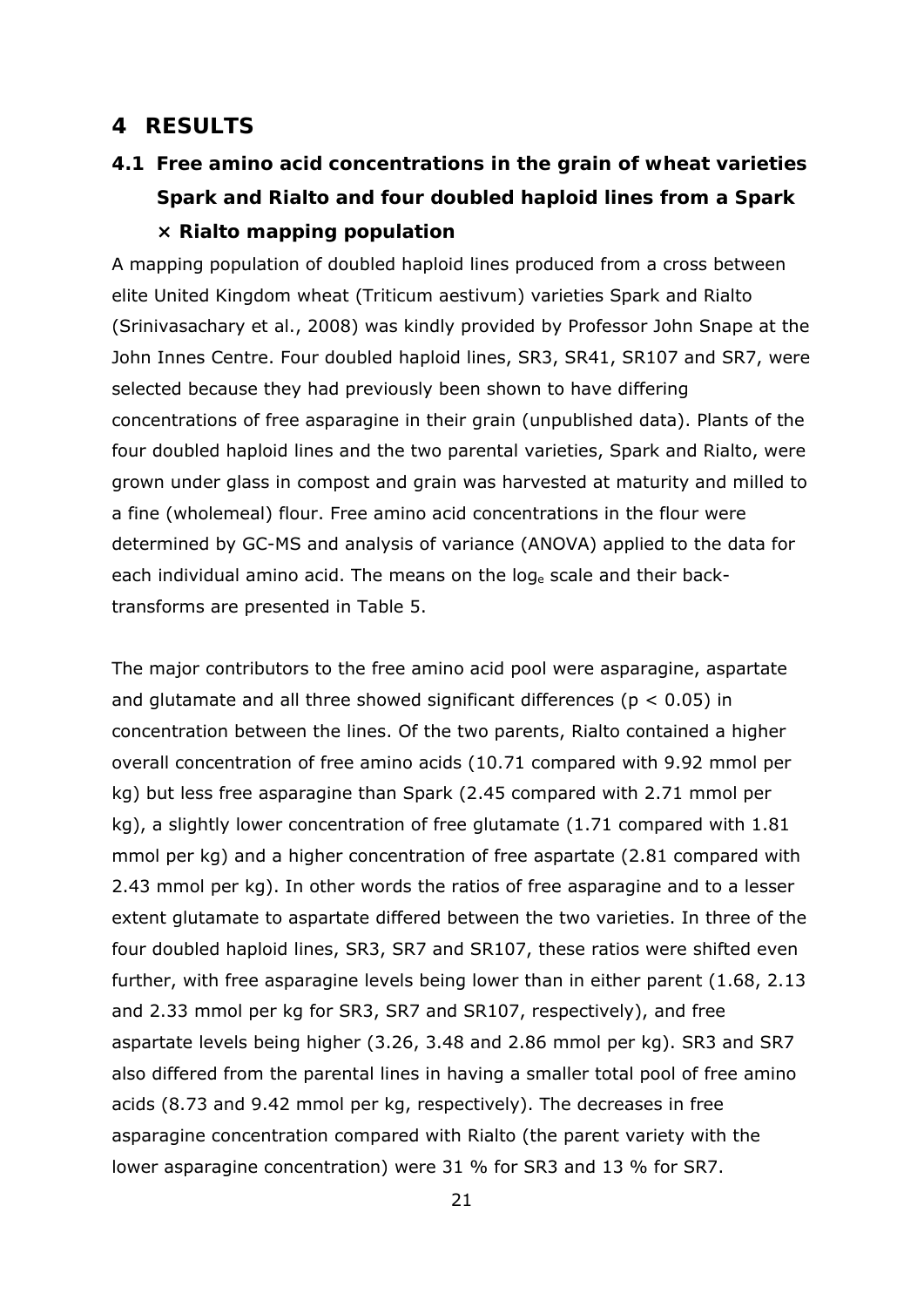**Table 5** Means of free amino acid concentrations (mmol per kg) in fine flour from grain of wheat varieties Spark and Rialto (*n* = 9) and in doubled haploid lines grown under glass in compost with  $log_e$  data means in parenthesis. GABA =  $\gamma$ -Aminobutyrate; s.e.d. = standard error of difference between loge data means; l.s.d. = least significant difference between  $log_e$  data means (5 % level, comparisons made on the log<sub>e</sub> scale);  $NS = Not$  significant at 5 %. The s.e.d. and l.s.d. are on 10 degrees of freedom. Reproduced with permission of the American Chemical Society (Curtis *et al*., 2009).

| Amino acid        | SR <sub>3</sub>                                                 | SR7                                                         | <b>SR41</b> | <b>SR10</b> | Rialto | Spark s.e.d |      | I.s.d | Significa- |
|-------------------|-----------------------------------------------------------------|-------------------------------------------------------------|-------------|-------------|--------|-------------|------|-------|------------|
|                   |                                                                 |                                                             |             | 7           |        |             |      |       | $nce$ (%)  |
| <b>Alanine</b>    | 0.48                                                            | 0.46                                                        | 0.66        | 0.54        | 0.63   | 0.57        | 0.08 | 0.19  | 0.70       |
|                   |                                                                 | $(-0.74)$ $(-0.78)$ $(-0.42)$ $(-0.61)$ $(-0.47)$ $(-0.55)$ |             |             |        |             |      |       |            |
| Asparagine        | 1.68                                                            | 2.13                                                        | 3.23        | 2.33        | 2.45   | 2.71        | 0.15 | 0.33  | 2.20       |
|                   | (0.52)                                                          | (0.76)                                                      | (1.17)      | (0.84)      | (0.89) | (0.10)      |      |       |            |
| Aspartate         | 3.26                                                            | 3.48                                                        | 3.95        | 2.86        | 2.81   | 2.43        | 0.12 | 0.28  | 3.30       |
|                   | (1.18)                                                          | (1.25)                                                      | (1.37)      | (1.05)      | (1.03) | (0.89)      |      |       |            |
| <b>GABA</b>       | 0.20                                                            | 0.17                                                        | 0.24        | 0.27        | 0.31   | 0.23        | 0.15 | 0.35  | 4.70       |
|                   |                                                                 | $(-1.61)$ $(-1.75)$ $(-1.43)$ $(-1.32)$ $(-1.18)$ $(-1.49)$ |             |             |        |             |      |       |            |
| Glutamate         | 1.19                                                            | 1.48                                                        | 1.88        | 1.86        | 1.71   | 1.81        | 0.13 | 0.28  | 3.00       |
|                   | (0.17)                                                          | (0.39)                                                      | (0.63)      | (0.62)      | (0.54) | (0.59)      |      |       |            |
| Glutamine         | 0.06                                                            | 0.07                                                        | 0.17        | 0.13        | 0.18   | 0.19        | 0.39 | 0.86  | <b>NS</b>  |
|                   |                                                                 | $(-2.74)$ $(-2.67)$ $(-1.78)$ $(-2.06)$ $(-1.73)$ $(-1.67)$ |             |             |        |             |      |       |            |
| Glycine           | 0.21                                                            | 0.21                                                        | 0.28        | 0.28        | 0.28   | 0.26        | 0.09 | 0.20  | 1.30       |
|                   |                                                                 | $(-1.56)$ $(-1.58)$ $(-1.27)$ $(-1.26)$ $(-1.28)$ $(-1.34)$ |             |             |        |             |      |       |            |
| <b>Histidine</b>  | 0.06                                                            | 0.06                                                        | 0.04        | 0.07        | 0.08   | 0.08        | 0.34 | 0.75  | <b>NS</b>  |
|                   |                                                                 | $(-2.79)$ $(-2.89)$ $(-3.32)$ $(-2.64)$ $(-2.61)$ $(-2.55)$ |             |             |        |             |      |       |            |
| <b>Isoleucine</b> | 0.11                                                            | 0.08                                                        | 0.11        | 0.10        | 0.15   | 0.11        | 0.14 | 0.31  | 2.40       |
|                   |                                                                 | $(-2.20)$ $(-2.50)$ $(-2.19)$ $(-2.29)$ $(-1.87)$ $(-2.22)$ |             |             |        |             |      |       |            |
| Leucine           | 0.15                                                            | 0.14                                                        | 0.17        | 0.17        | 0.21   | 0.16        | 0.12 | 0.27  | <b>NS</b>  |
|                   |                                                                 | $(-1.88)$ $(-1.98)$ $(-1.80)$ $(-1.76)$ $(-1.56)$ $(-1.83)$ |             |             |        |             |      |       |            |
| Lysine            | 0.15                                                            | 0.16                                                        | 0.19        | 0.20        | 0.23   | 0.16        | 0.13 | 0.30  | 5.00       |
|                   |                                                                 | $(-1.93)$ $(-1.83)$ $(-1.66)$ $(-1.60)$ $(-1.47)$ $(-1.83)$ |             |             |        |             |      |       |            |
| <b>Methionine</b> | 0.04                                                            | 0.09                                                        | 0.13        | 0.08        | 0.09   | 0.04        | 0.66 | 1.46  | <b>NS</b>  |
|                   |                                                                 | $(-3.25)$ $(-2.40)$ $(-2.06)$ $(-2.57)$ $(-2.43)$ $(-3.34)$ |             |             |        |             |      |       |            |
| Ornithine         | 0.01                                                            | 0.01                                                        | 0.03        | 0.02        | 0.03   | 0.02        | 0.22 | 0.49  | 0.01       |
|                   |                                                                 | $(-4.47)$ $(-4.23)$ $(-3.57)$ $(-3.80)$ $(-3.63)$ $(-3.85)$ |             |             |        |             |      |       |            |
| Phenylalan-       | 0.07                                                            | 0.07                                                        | 0.07        | 0.07        | 0.09   | 0.08        | 0.15 | 0.34  | <b>NS</b>  |
|                   | ine $(-2.72)$ $(-2.59)$ $(-2.62)$ $(-2.64)$ $(-2.35)$ $(-2.52)$ |                                                             |             |             |        |             |      |       |            |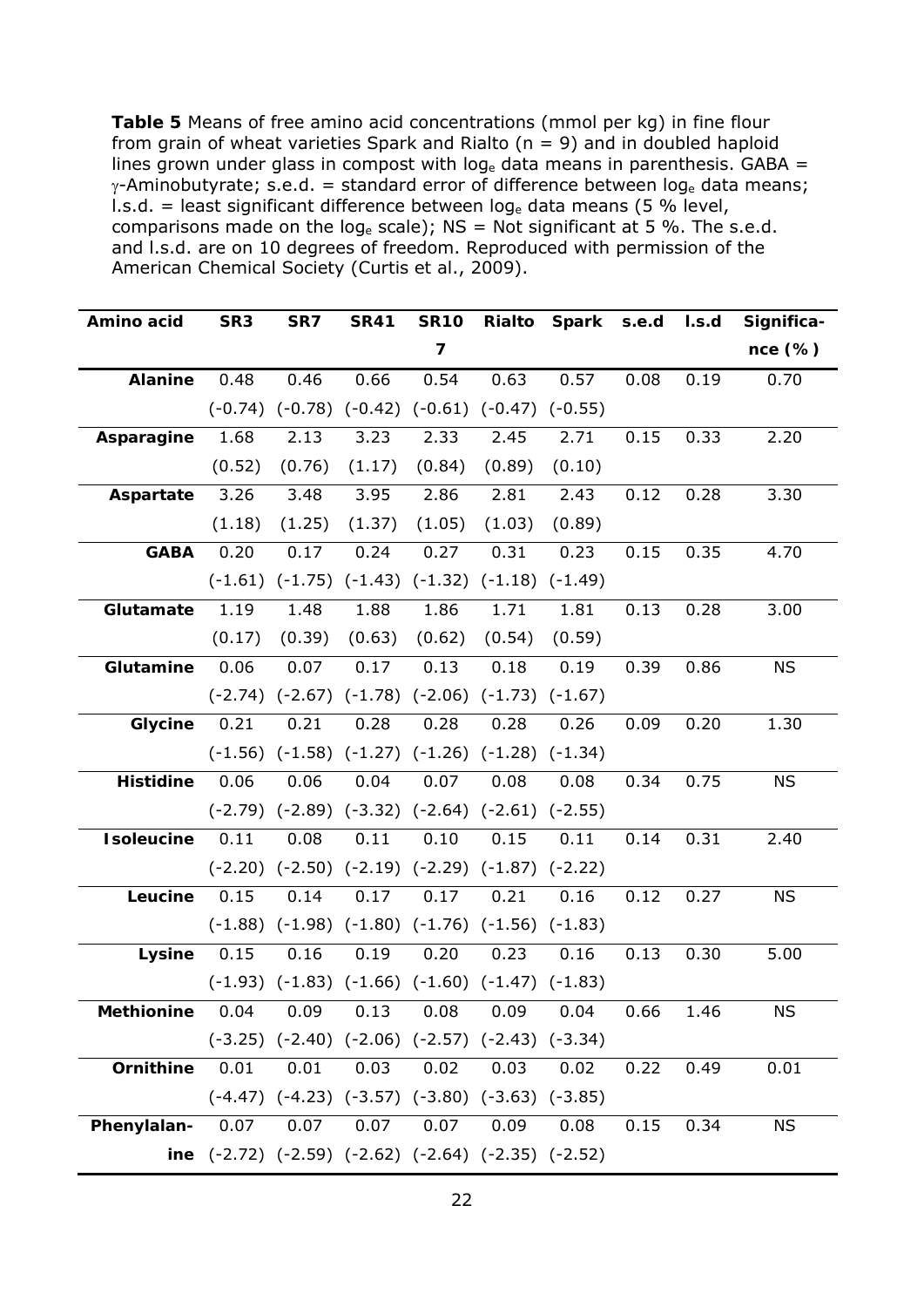| <b>Proline</b>   | 0.18 | 0.14 | 0.28  | 0.23  | 0.38                                                        | 0.19 | 0.21 | 0.46 | 0.70      |
|------------------|------|------|-------|-------|-------------------------------------------------------------|------|------|------|-----------|
|                  |      |      |       |       | $(-1.74)$ $(-1.99)$ $(-1.26)$ $(-1.47)$ $(-0.98)$ $(-1.64)$ |      |      |      |           |
| <b>Serine</b>    | 0.17 | 0.11 | 0.28  | 0.30  | 0.19                                                        | 0.27 | 0.32 | 0.71 | <b>NS</b> |
|                  |      |      |       |       | $(-1.74)$ $(-2.23)$ $(-1.27)$ $(-1.21)$ $(-1.65)$ $(-1.31)$ |      |      |      |           |
| <b>Threonine</b> | 0.08 | 0.09 | 0.11  | 0.10  | 0.11                                                        | 0.09 | 0.16 | 0.36 | <b>NS</b> |
|                  |      |      |       |       | $(-2.58)$ $(-2.42)$ $(-2.17)$ $(-2.34)$ $(-2.21)$ $(-2.38)$ |      |      |      |           |
| Tryptophan       | 0.37 | 0.25 | 0.39  | 0.45  | 0.40                                                        | 0.19 | 0.25 | 0.55 | 4.00      |
|                  |      |      |       |       | $(-0.98)$ $(-1.37)$ $(-0.95)$ $(-0.79)$ $(-0.92)$ $(-1.66)$ |      |      |      |           |
| <b>Tyrosine</b>  | 0.03 | 0.03 | 0.04  | 0.03  | 0.05                                                        | 0.03 | 0.10 | 0.22 | 0.03      |
|                  |      |      |       |       | $(-3.39)$ $(-3.40)$ $(-3.32)$ $(-3.50)$ $(-3.09)$ $(-3.44)$ |      |      |      |           |
| Valine           | 0.23 | 0.19 | 0.27  | 0.25  | 0.34                                                        | 0.30 | 0.10 | 0.22 | 0.20      |
|                  |      |      |       |       | $(-1.49)$ $(-1.67)$ $(-1.29)$ $(-1.38)$ $(-1.09)$ $(-1.21)$ |      |      |      |           |
| <b>TOTAL</b>     | 8.73 | 9.42 | 12.52 | 10.34 | 10.71                                                       | 9.92 |      |      |           |

Canonical variate analysis (CVA) was applied to the data to show the separation of the genotypes graphically and to confirm which amino acids differed most. This statistical analysis highlighted the separation of the two parents from each other and of SR3, SR7 and SR41 from either parent, while SR107 was shown to be similar to Spark (Figure 6). The major contributors to the discrimination between genotypes were free asparagine, aspartate, glycine and valine.



**Figure 6** Canonical variate (CV) analysis plot of data on free amino acid concentrations in grain of wheat varieties Spark and Rialto and four doubled haploid lines, SR3, SR7, SR41 and SR107, from a Spark  $\times$  Rialto mapping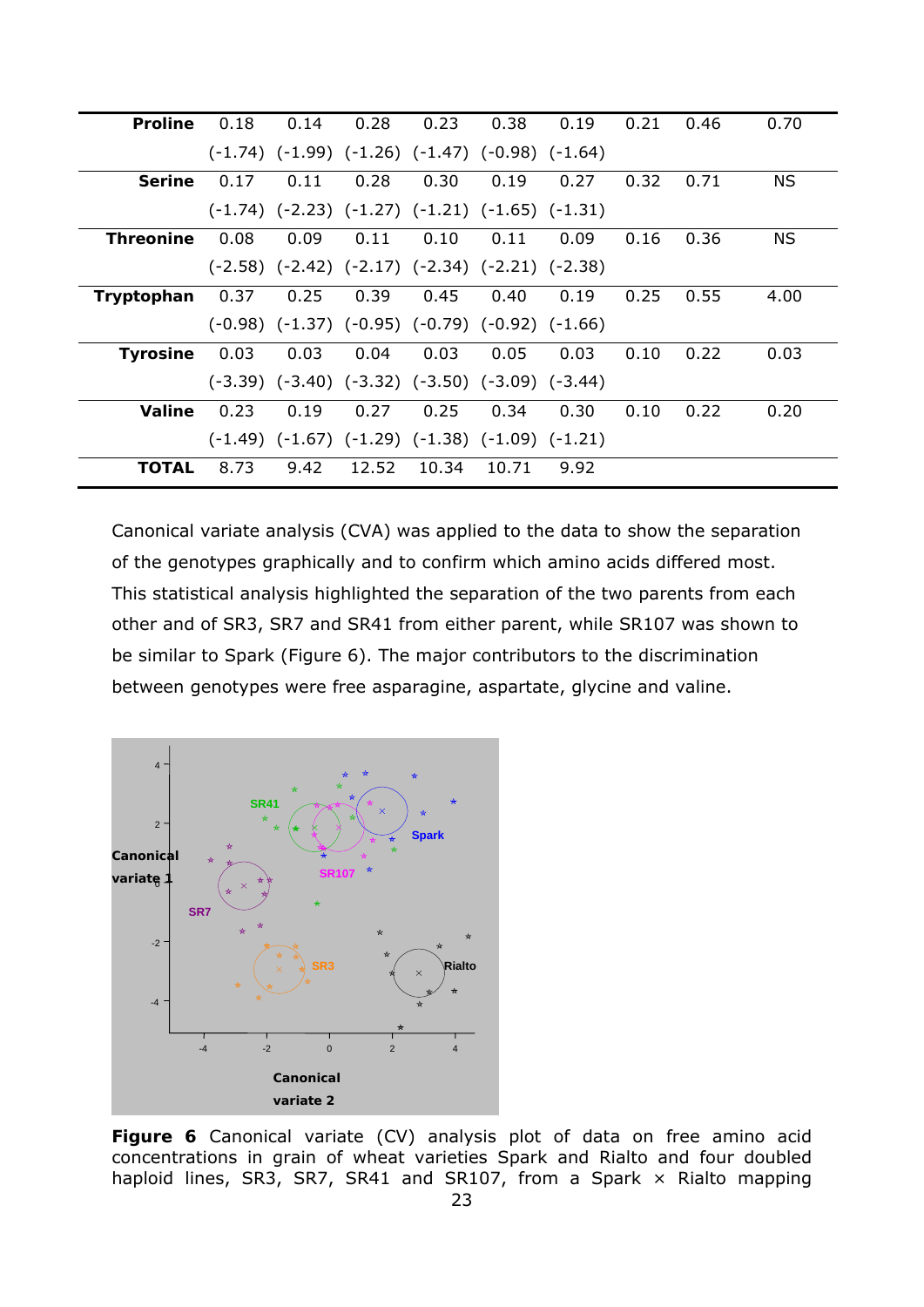population, grown under glass in compost. The plot shows the CV scores (stars) and means (crosses); 95 % confidence circles are shown around each mean. Reproduced with permission of the American Chemical Society from Curtis *et al*., 2009.

# **4.2 Effect of sulphur deprivation on free amino acid levels in wheat grain**

Sulphur deprivation has been shown previously to cause a dramatic increase in free asparagine accumulation in grain of pot- and field- grown wheat (Muttucumaru *et al*., 2006; Granvogl *et al*., 2007) and a sulphur feeding experiment was performed with the parental varieties, Spark and Rialto, and the four doubled haploid lines. The aim was to provide evidence for the genetic regulation of free asparagine accumulation under severe sulphur deficiency and to determine whether varieties and lines that can be considered as relatively low in acrylamide risk under normal (S+) conditions are also low risk when grown under sulphur-deficient (S-) conditions.

The plants were grown in vermiculite, with or without sulphur feeding (S+ and S-, respectively). S deprivation caused yellowing of the leaves, with reduced chlorophyll content, decreased tiller number (by up to 50 %), slow growth, decreased height at maturity (by up to 50 %), late anthesis and decreased grain yield. The top of the ear was light yellow to white and deteriorated earlier than any other part of the plant. Grain was harvested at maturity, milled and analysed. The concentrations of free amino acids are presented in Table 6.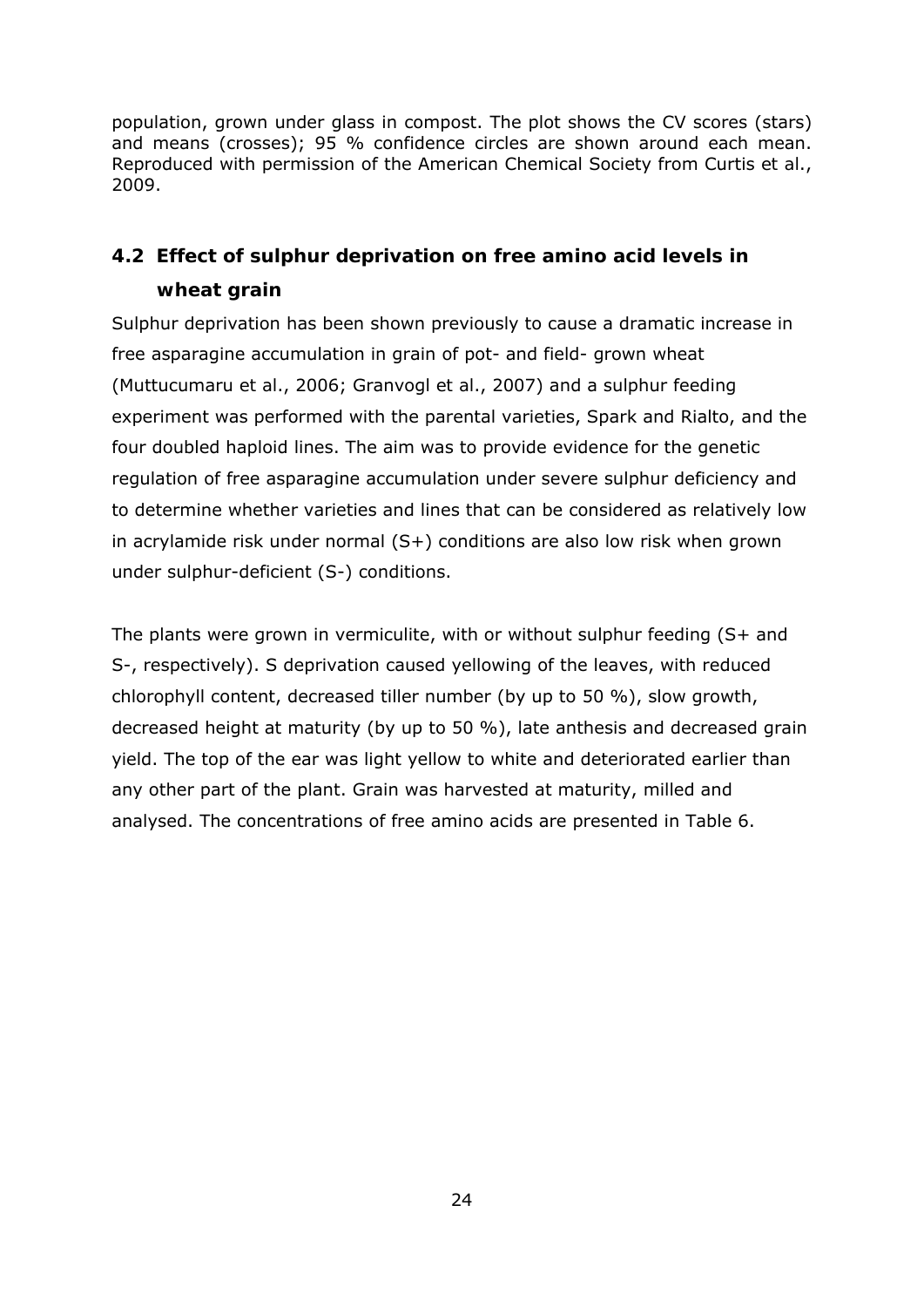**Table 6** Free amino acid concentrations (mmol per kg) in fine flour from grain of wheat varieties Spark and Rialto and in doubled haploid lines grown under glass in vermiculite either with or without sulphur (S+ and S-, respectively). Means (*n* = 5) are given in bold, standard errors in normal type. Reproduced with permission of the American Chemical Society from Curtis *et al*., 2009.

| Amino       | SR <sub>3</sub> |                         |      | SR7  |      | <b>SR41</b> |      | <b>SR107</b>            |      | <b>Rialto</b> |      | <b>Spark</b> |
|-------------|-----------------|-------------------------|------|------|------|-------------|------|-------------------------|------|---------------|------|--------------|
| acid        | $S+$            | $S-$                    | $S+$ | $S-$ | $S+$ | $S-$        | $S+$ | $S-$                    | $S+$ | $S-$          | $S+$ | $S-$         |
| Alanine     | 0.70            | 3.15                    | 0.99 | 6.28 | 0.89 | 6.88        | 1.00 | 5.62                    | 1.04 | 6.35          | 0.85 | 7.15         |
|             | 0.05            | 0.25                    | 0.04 | 0.33 | 0.05 | 0.53        | 0.23 | 0.77                    | 0.12 | 0.60          | 0.05 | 0.85         |
| Asparagine  | 2.05            | 25.8                    | 3.21 | 45.4 | 3.09 | 38.5        | 2.29 | 51.5                    | 3.27 | 39.0          | 2.54 | 62.0         |
|             | 0.14            | $\overline{\mathbf{z}}$ | 0.26 | 6    | 0.25 | 1           | 0.35 | $\overline{\mathbf{z}}$ | 0.37 | 1             | 0.20 | 2            |
|             |                 | 2.09                    |      | 3.63 |      | 3.44        |      | 6.75                    |      | 5.04          |      | 6.77         |
| Aspartate   | 3.78            | 13.0                    | 3.24 | 15.4 | 5.15 | 13.0        | 3.03 | 16.6                    | 3.55 | 14.9          | 2.58 | 16.6         |
|             | 0.20            | 8                       | 0.18 | 9    | 0.35 | 9           | 0.20 | O                       | 0.19 | 3             | 0.45 | 8            |
|             |                 | 0.95                    |      | 0.62 |      | 0.46        |      | 0.55                    |      | 0.88          |      | 0.92         |
| Glutamine   | 0.11            | 8.22                    | 0.49 | 22.8 | 0.17 | 28.0        | 0.37 | 18.6                    | 0.36 | 14.0          | 0.37 | 36.5         |
|             | 0.02            | 1.54                    | 0.08 | O    | 0.07 | 8           | 0.18 | $\overline{2}$          | 0.09 | 9             | 0.09 | 3            |
|             |                 |                         |      | 2.19 |      | 4.08        |      | 5.40                    |      | 2.94          |      | 5.11         |
| <b>GABA</b> | 0.28            | 0.52                    | 0.50 | 0.79 | 0.31 | 0.91        | 0.43 | 0.73                    | 0.58 | 1.02          | 0.47 | 0.73         |
|             | 0.03            | 0.06                    | 0.07 | 0.05 | 0.04 | 0.05        | 0.08 | 0.09                    | 0.04 | 0.11          | 0.15 | 0.08         |
| Glutamate   | 1.70            | 4.87                    | 1.73 | 8.52 | 2.07 | 7.36        | 1.72 | 7.74                    | 1.91 | 8.11          | 1.60 | 10.7         |
|             | 0.11            | 0.35                    | 0.20 | 0.55 | 0.15 | 0.78        | 0.19 | 0.52                    | 0.16 | 0.84          | 0.18 | 5            |
|             |                 |                         |      |      |      |             |      |                         |      |               |      | 1.37         |
| Glycine     | 0.25            | 1.09                    | 0.36 | 2.40 | 0.24 | 2.08        | 0.31 | 1.66                    | 0.34 | 1.84          | 0.31 | 2.46         |
|             | 0.01            | 0.09                    | 0.02 | 0.23 | 0.01 | 0.20        | 0.07 | 0.27                    | 0.03 | 0.17          | 0.04 | 0.27         |
| Histidine   | 0.12            | 0.25                    | 0.09 | 0.36 | 0.10 | 0.41        | 0.10 | 0.35                    | 0.13 | 0.35          | 0.16 | 0.70         |
|             | 0.03            | 0.07                    | 0.01 | 0.07 | 0.01 | 0.03        | 0.04 | 0.09                    | 0.03 | 0.08          | 0.08 | 0.13         |
| Isoleucine  | 0.13            | 0.44                    | 0.17 | 0.62 | 0.12 | 0.66        | 0.20 | 0.66                    | 0.20 | 0.47          | 0.15 | 0.83         |
|             | 0.01            | 0.04                    | 0.01 | 0.02 | 0.01 | 0.06        | 0.06 | 0.10                    | 0.03 | 0.03          | 0.01 | 0.15         |
| Leucine     | 0.24            | 0.57                    | 0.30 | 0.82 | 0.20 | 0.88        | 0.30 | 0.74                    | 0.34 | 0.71          | 0.22 | 0.99         |
|             | 0.01            | 0.03                    | 0.01 | 0.04 | 0.02 | 0.07        | 0.08 | 0.09                    | 0.03 | 0.06          | 0.01 | 0.14         |
| Lysine      | 0.17            | 0.93                    | 0.30 | 2.04 | 0.26 | 1.71        | 0.23 | 1.79                    | 0.29 | 1.83          | 0.18 | 2.60         |
|             | 0.02            | 0.08                    | 0.01 | 0.19 | 0.03 | 0.14        | 0.04 | 0.32                    | 0.03 | 0.20          | 0.03 | 0.39         |
| Methionine  | 0.07            | 0.41                    | 0.12 | 0.46 | 0.20 | 0.44        | 0.19 | 0.40                    | 0.12 | 0.43          | 0.08 | 0.51         |
|             | 0.06            | 0.03                    | 0.05 | 0.02 | 0.06 | 0.02        | 0.06 | 0.10                    | 0.05 | 0.02          | 0.02 | 0.03         |
| Ornithine   | 0.02            | 0.18                    | 0.03 | 0.65 | 0.03 | 0.47        | 0.03 | 0.41                    | 0.04 | 0.49          | 0.03 | 0.55         |
|             | 0.00            | 0.02                    | 0.01 | 0.05 | 0.00 | 0.06        | 0.00 | 0.06                    | 0.02 | 0.06          | 0.01 | 0.09         |
| Phenylala-  | 0.09            | 0.19                    | 0.12 | 0.22 | 0.11 | 0.24        | 0.14 | 0.22                    | 0.15 | 0.24          | 0.10 | 0.28         |
| nine        | 0.00            | 0.01                    | 0.01 | 0.01 | 0.01 | 0.01        | 0.04 | 0.02                    | 0.01 | 0.02          | 0.00 | 0.02         |
| Proline     | 0.50            | 1.80                    | 1.51 | 3.39 | 0.55 | 3.26        | 1.36 | 2.22                    | 1.71 | 4.01          | 0.64 | 2.44         |
|             | 0.11            | 0.22                    | 0.12 | 0.27 | 0.15 | 0.46        | 0.64 | 0.45                    | 0.45 | 0.31          | 0.15 | 0.15         |
| Serine      | 0.21            | 1.40                    | 0.45 | 4.49 | 0.21 | 4.43        | 0.37 | 3.01                    | 0.39 | 4.07          | 0.21 | 4.36         |
|             | 0.04            | 0.12                    | 0.06 | 0.36 | 0.03 | 0.53        | 0.11 | 0.63                    | 0.12 | 0.37          | 0.06 | 0.56         |
| Threonine   | 0.06            | 0.46                    | 0.12 | 1.22 | 0.12 | 1.16        | 0.12 | 1.03                    | 0.13 | 1.00          | 0.09 | 1.30         |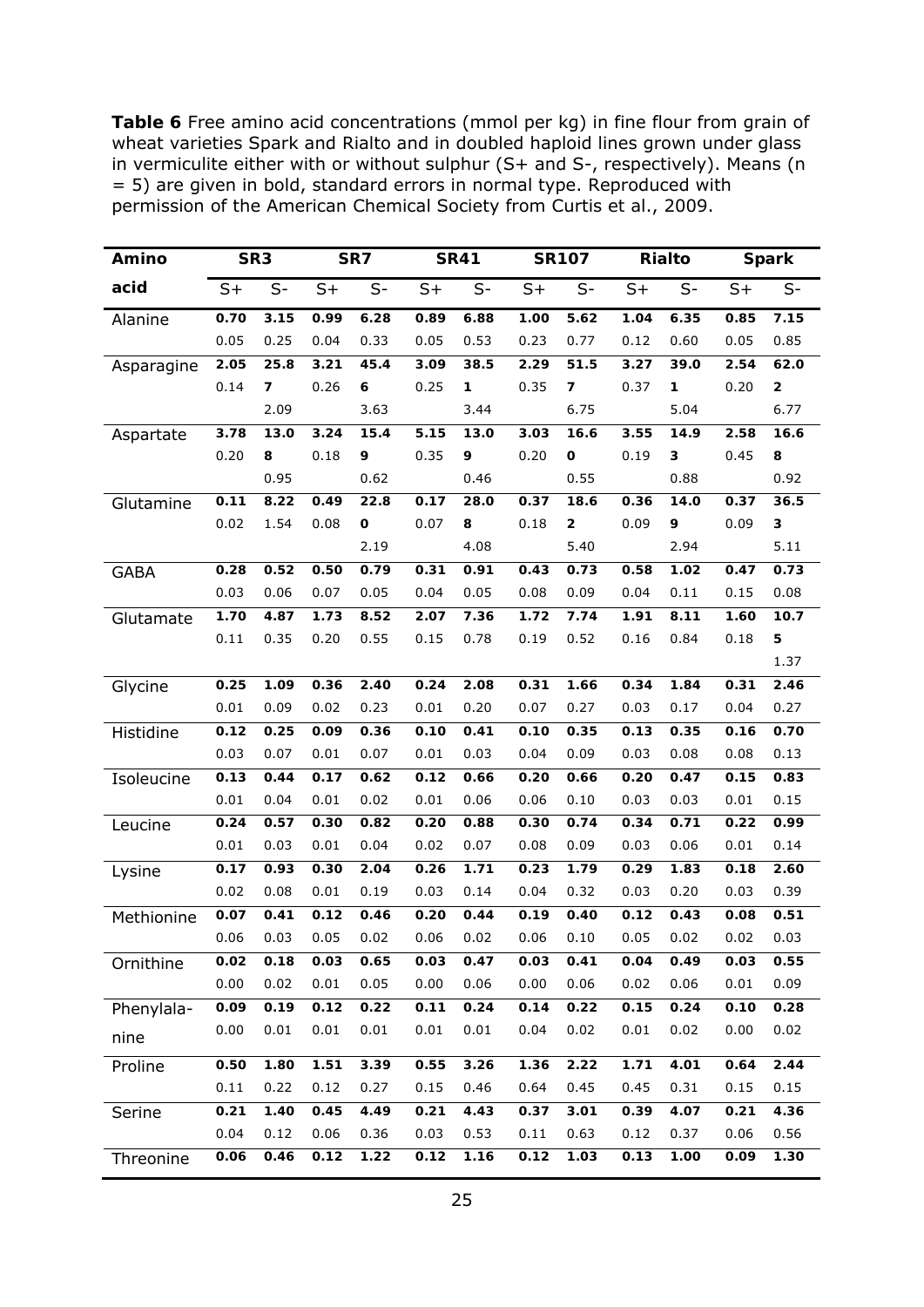|              | 0.03 | 0.07 | 0.00 | 0.08 | 0.02 | 0.11 | 0.03 | 0.16 | 0.02 | 0.09 | 0.02 | 0.12 |
|--------------|------|------|------|------|------|------|------|------|------|------|------|------|
| Tryptoph-    | 0.21 | 0.18 | 0.14 | 0.14 | 0.24 | 0.22 | 0.21 | 0.27 | 0.21 | 0.21 | 0.12 | 0.18 |
| an           | 0.04 | 0.02 | 0.01 | 0.01 | 0.03 | 0.01 | 0.03 | 0.02 | 0.05 | 0.02 | 0.03 | 0.01 |
| Tyrosine     | 0.05 | 0.10 | 0.05 | 0.14 | 0.04 | 0.15 | 0.06 | 0.14 | 0.06 | 0.13 | 0.05 | 0.15 |
|              | 0.00 | 0.01 | 0.00 | 0.01 | 0.00 | 0.01 | 0.02 | 0.01 | 0.00 | 0.00 | 0.01 | 0.02 |
| Valine       | 0.36 | 1.34 | 0.49 | 2.28 | 0.33 | 2.32 | 0.41 | 2.07 | 0.58 | 1.92 | 0.40 | 2.92 |
|              | 0.02 | 0.12 | 0.04 | 0.13 | 0.04 | 0.21 | 0.09 | 0.32 | 0.07 | 0.16 | 0.03 | 0.36 |
| <b>TOTAL</b> | 11.1 | 65.0 | 14.4 | 118. | 14.4 | 113. | 12.8 | 115. | 15.4 | 101. | 11.1 | 154. |
|              | O    | 5    | 1    | 57   | 3    | 26   | 7    | 85   | 0    | 21   | 5    | 13   |

In the sulphur-deprived plants, free amino acid concentrations were greatly increased, mainly as a result of a huge accumulation of free asparagine and glutamine, with asparagine being by far the most abundant free amino acid. Highest levels of all were measured in the grain of the parent variety Spark, which had an asparagine concentration of 62.02 mmol per kg and a total free amino acid pool of 154.13 mmol per kg, compared with 39.01 mmol per kg asparagine and 101.21 mmol per kg total free amino acids in Rialto. Once again line SR3 had the lowest concentration of total free amino acids (65.05 mmol per kg) and asparagine (25.87 mmol per kg).

CVA was applied to the data (Fig. 7): the major contributors to this discrimination were free asparagine, valine, alanine, glycine and phenylalanine. The analysis illustrated the very clear separation of the data based on treatment (environment, E) and genotype (G). There was also a strong  $G \times E$  interaction, illustrated by the fact that the genotypes were in different positions relative to each other under the different treatments. With respect to free asparagine concentrations, the lines fell in to two groups: In the S- grain of Rialto, SR3, SR7 and SR41, the free asparagine concentrations were 12- to 14-fold higher than in the corresponding S+ grain, while Spark and SR107 showed much larger increases of 23- and 24-fold in response to sulphur deprivation. This indicates clearly that there is genetic control of free asparagine accumulation and that genetic effects interact with environmental effects such as sulphur deprivation.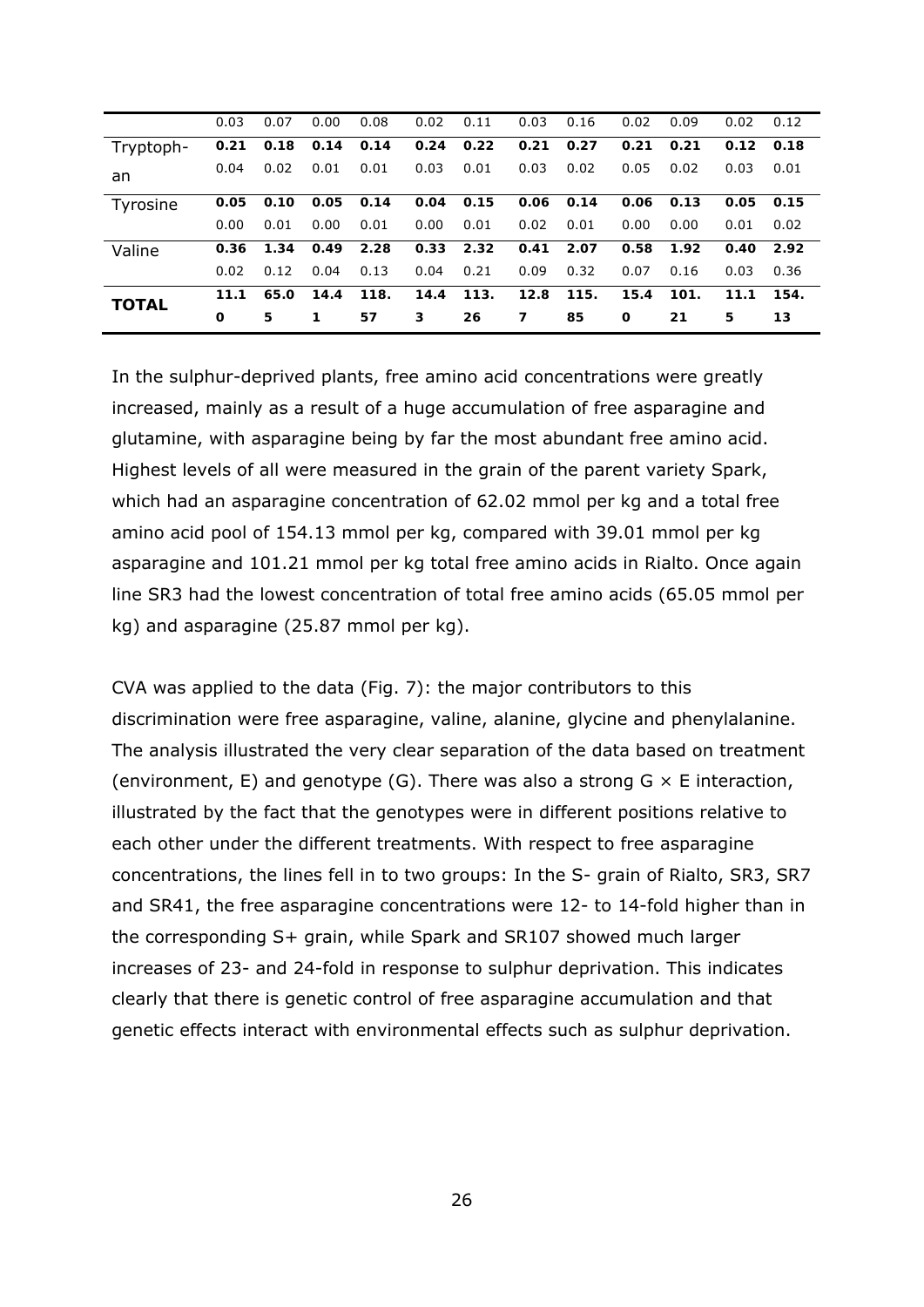

**Figure 7** Canonical variate (CV) analysis plot of data on free amino acid concentrations in grain of wheat varieties Spark and Rialto and four doubled haploid lines, SR3, SR7, SR41 and SR107, from a Spark × Rialto mapping population, grown with or without sulphur (S+ and S-). The plots show the CV scores (stars) and means (crosses); 95 % confidence circles are shown around each mean. Reproduced with permission of the American Chemical Society from Curtis *et al*., 2009.

# **4.3 Effect of harvest year, variety and location on the free amino acid concentration of wheat grown in the United Kingdom**

Free amino acid levels were measured in grain from six different wheat varieties, Claire, Einstein, Malacca, Robigus, Solstice and Xi19, grown at six different locations around the United Kingdom and harvested in 2006 and 2007. The results are given in Table 7. The concentrations of free asparagine in the grain samples varied widely and are shown graphically in Figure 8. Variety (genotype, G) location and year of harvest (environment, E) all affected the concentration. Robigus had the highest average concentration across the sites and years of 2.59 mmol per kg, while Einstein had the lowest overall average concentration of 1.89 mmol per kg, a difference of over 30 %. Grain from wheat grown at the sites in Lincolnshire and Kent generally contained higher concentrations of asparagine than grain from wheat grown at the other sites.  $G \times E$  interactions were evident, with Claire and Einstein, for example, showing little effect of location on free asparagine concentration while the other varieties contained much higher concentrations of free asparagine when grown on the Lincolnshire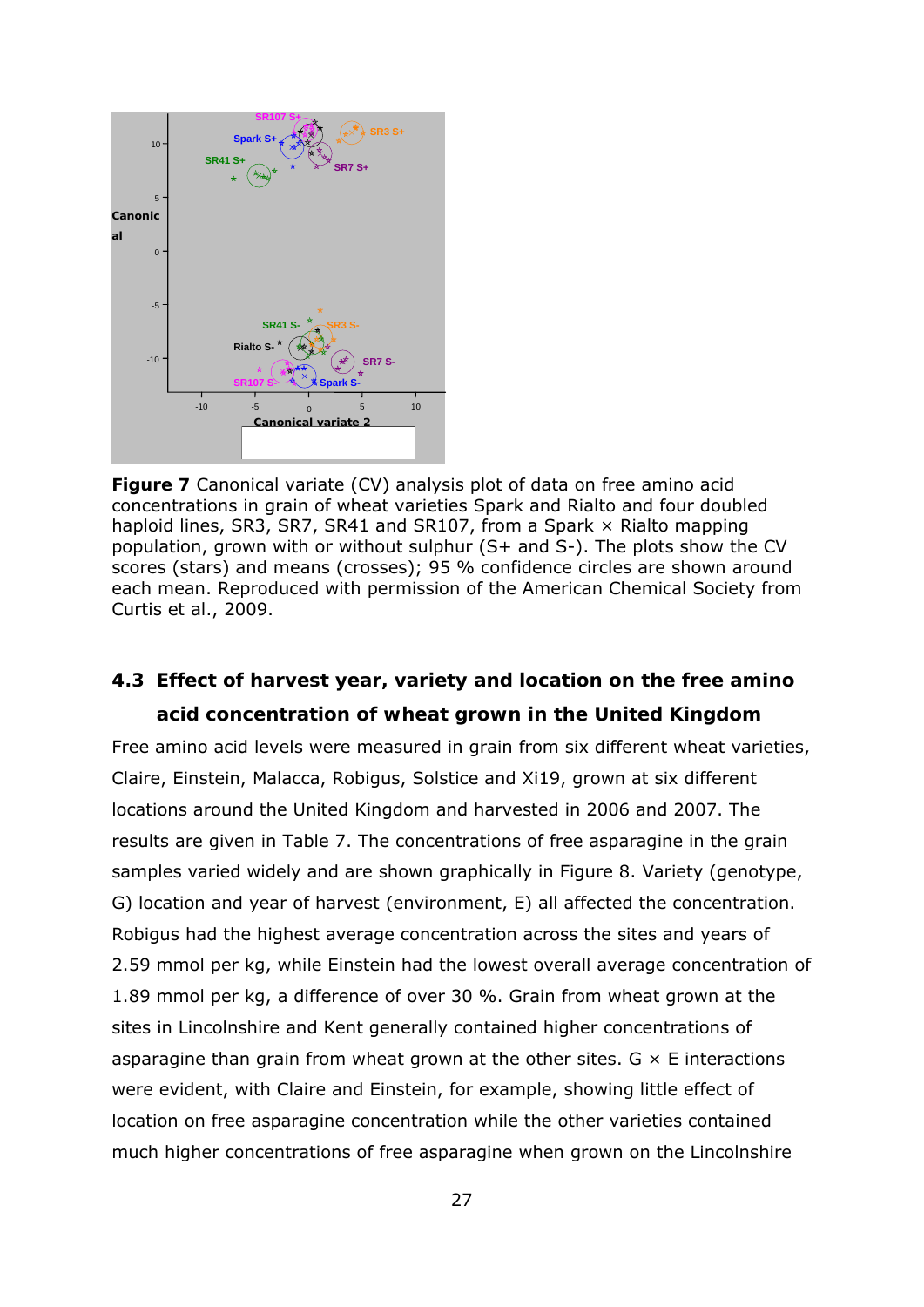and Kent sites. The free asparagine concentrations were higher in grain harvested in 2007 (mean 2.37 mmol per kg) than in grain harvested in 2006 (mean 2.21 mmol per kg). CV analysis showed glutamate, glycine, alanine, asparagine aspartic acid, asparagine and phenylalanine to be contributing most to the variance.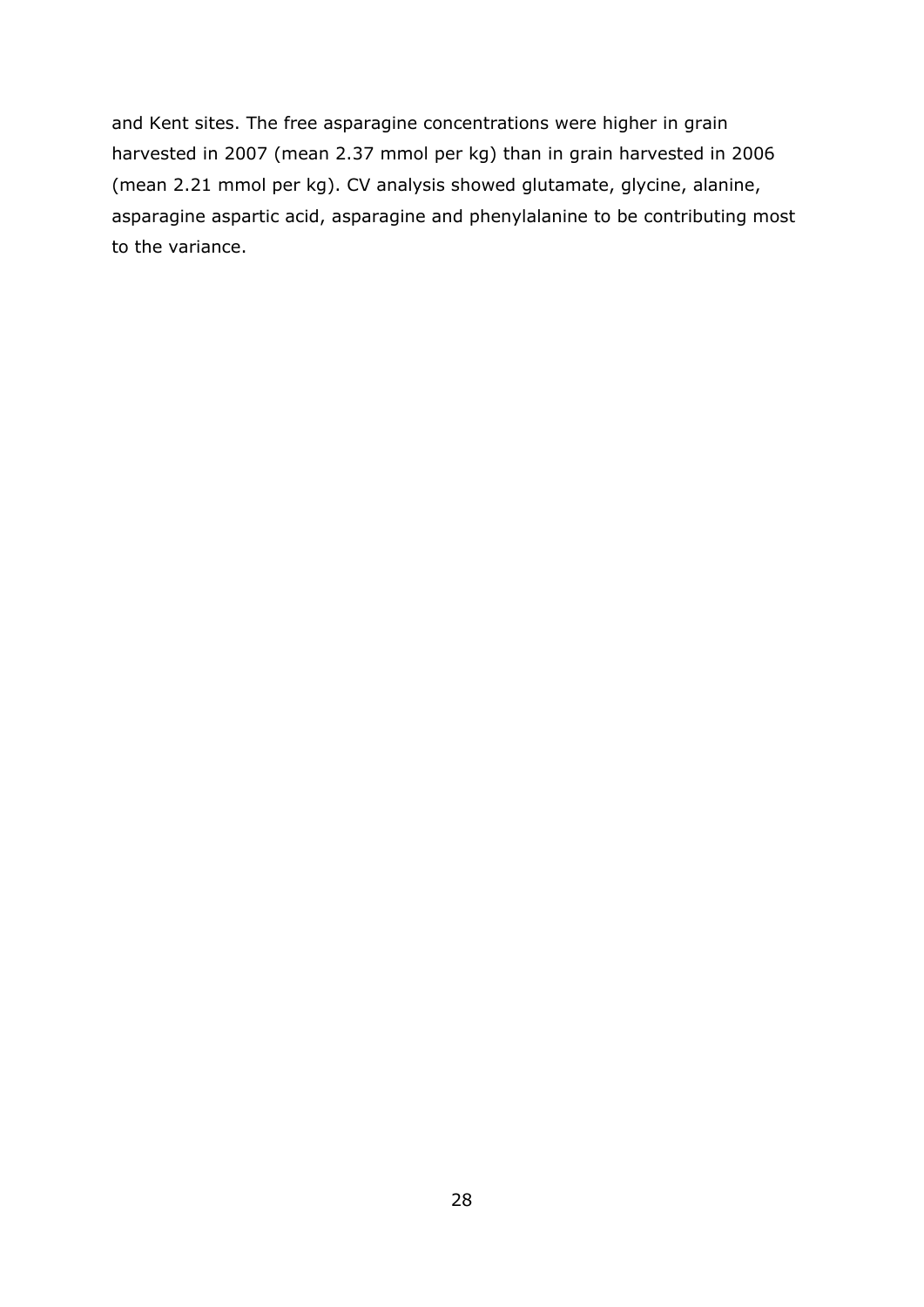**Table 7** Free asparagine concentrations in Claire, Einstein, Malacca, Robigus, Solstice and Xi19 harvested in 2006 and 2007 at six sites in the United Kingdom; all concentrations (mmol per kg fresh weight) are given as means (bold) with standard error (normal print). Reproduced with permission of the American Chemical Society from Curtis *et al*., 2009.

| <b>Site</b>    |      | 1. NIAB site,       |      |                  |      |                 |      |                    |      | 5. Scottish   |      |                     |         |
|----------------|------|---------------------|------|------------------|------|-----------------|------|--------------------|------|---------------|------|---------------------|---------|
|                |      | <b>Harper Adams</b> |      |                  |      |                 |      | 4. BSPB site,      |      | Agricultural  |      | 6. The Arable Group |         |
|                |      | college,            |      | 2. NIAB site,    |      | 3. NIAB site,   |      | Nickersons,        |      | College, East |      | site, Caythorpe,    | Average |
|                |      | <b>Shropshire</b>   |      | Stoke, Hampshire |      | Ivychurch, Kent |      | Quigenham, Norfolk |      | Lothian       |      | Lincolnshire        |         |
| <b>Harvest</b> |      |                     |      |                  |      |                 |      |                    |      |               |      |                     | 06      |
| year           |      |                     |      |                  |      |                 |      |                    |      |               |      |                     |         |
|                | 2006 | 2007                | 2006 | 2007             | 2006 | 2007            | 2006 | 2007               | 2006 | 2007          | 2006 | 2007                | 07      |
| Variety        |      |                     |      |                  |      |                 |      |                    |      |               |      |                     |         |
| Claire         | 2.37 | 2.38                | 1.79 | 2.68             | 2.50 | 2.47            | 2.20 | 2.06               | 0.82 | 2.04          | 1.92 | 2.31                | 2.00    |
|                | 0.12 | 0.22                | 0.20 | 0.55             | 0.15 | 0.04            | 0.05 | 0.06               | 0.04 | 0.12          | 0.09 | 0.39                | 2.32    |
| Xi19           | 4.14 | 1.99                | 1.67 | 1.67             | 2.77 | 2.36            | 2.72 | 2.07               | 0.70 | 1.65          | 3.00 | 4.06                | 2.50    |
|                | 0.28 | 0.03                | 0.06 | 0.04             | 0.33 | 0.06            | 0.01 | 0.02               | 0.05 | 0.04          | 0.05 | 0.16                | 2.30    |
| Einstein       | 2.43 | 2.03                | 1.57 | 1.67             | 2.43 | 2.79            | 1.82 | 1.87               | 0.67 | 1.60          | 1.87 | 1.87                | 1.80    |
|                | 0.06 | 0.09                | 0.04 | 0.05             | 0.03 | 0.09            | 0.07 | 0.03               | 0.02 | 0.01          | 0.02 | 0.03                | 1.97    |
| Malacca        | 2.79 | 2.46                | 1.72 | 1.92             | 2.09 | 3.14            | 2.16 | 2.08               | 0.68 | 1.65          | 1.55 | 3.87                | 1.83    |
|                | 0.08 | 0.02                | 0.05 | 0.03             | 0.02 | 0.04            | 0.08 | 0.31               | 0.03 | 0.21          | 0.09 | 0.06                | 2.52    |
| Robigus        | 3.51 | 2.81                | 3.55 | 1.91             | 4.46 | 3.09            | 2.33 | 1.88               | 0.67 | 1.88          | 2.58 | 3.79                | 2.85    |
|                | 0.18 | 0.03                | 0.04 | 0.05             | 0.11 | 0.12            | 0.07 | 0.05               | 0.10 | 0.15          | 0.18 | 0.02                | 2.56    |
| Solstice       | 3.45 | 1.44                | 2.56 | 1.65             | 3.34 | 3.27            | 1.77 | 2.05               | 0.70 | 2.81          | 2.15 | 3.92                | 2.33    |
|                | 0.09 | 0.06                | 0.17 | 0.16             | 0.21 | 0.20            | 0.06 | 0.04               | 0.09 | 0.03          | 0.09 | 0.15                | 2.52    |
| Average        | 3.12 |                     | 2.14 |                  | 2.93 |                 | 2.17 |                    | 0.71 |               | 2.18 |                     | 2.21    |
|                |      | 2.19                |      | 1.92             |      | 2.85            |      | 2.00               |      | 1.94          |      | 3.30                | 2.37    |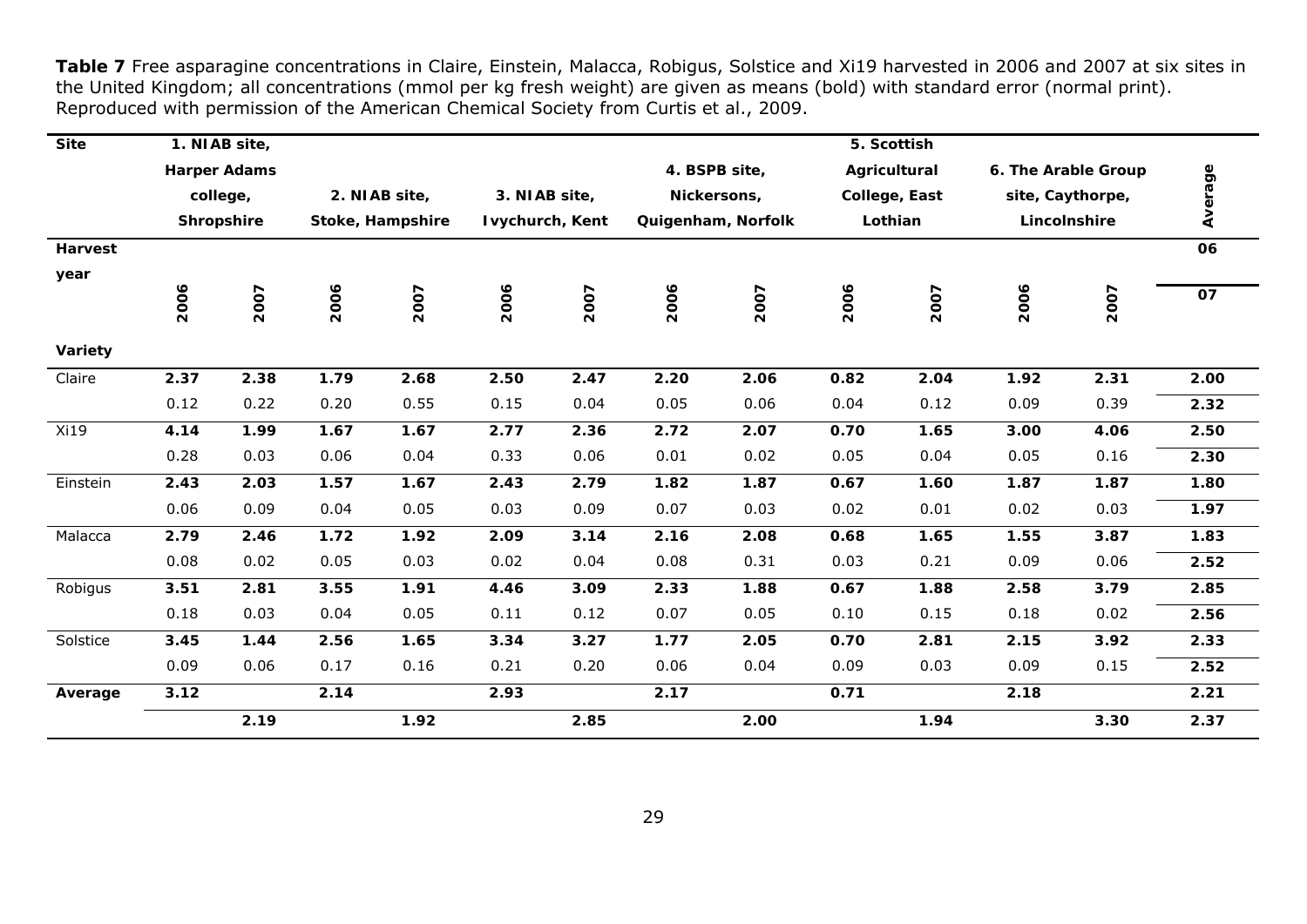

**Figure 8** Concentration of free asparagine (mmol per kg) in six wheat varieties grown at six different locations (shown as 1-6, Table 7) in the United Kingdom in 2006 ( $\Box$ ) and 2007 ( $\Box$ ). Means and standard errors are shown in each case. Reproduced with permission of the American Chemical Society from Curtis *et al*., 2009.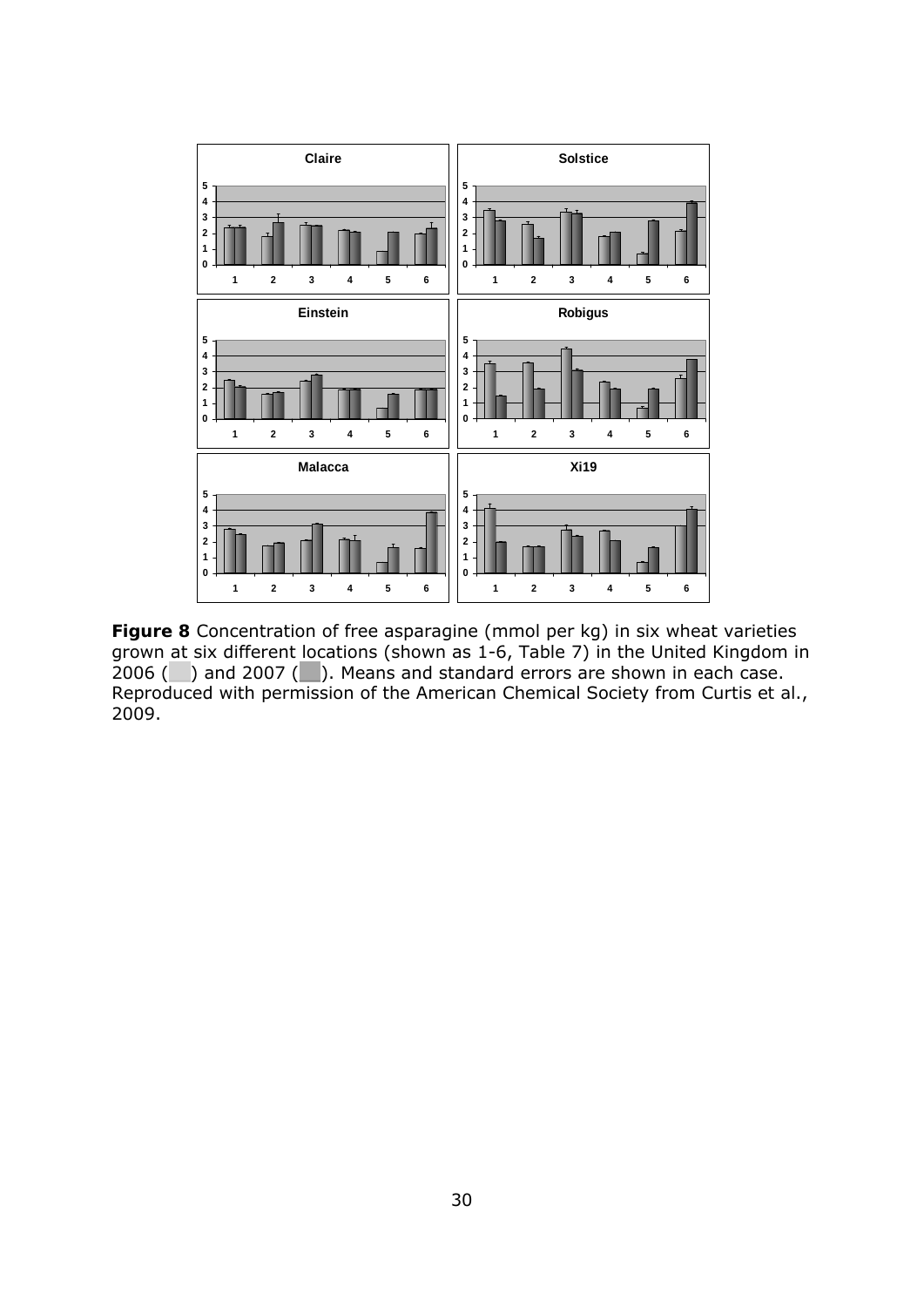# **4.4 Effect of variety on free amino acid and sugar concentrations in the grain of rye**

Grain samples were obtained from eleven varieties of rye that had been grown at Martonvasar, Hungary, in 2005, as part of the HEALTHGRAIN programme (Ward et al., 2008, Rakszegi et al., 2008). The varieties chosen included old and modern types. The older populations were Portugaise-3 and Portugaise-6 from Poland, and Haute Loire, Grandrieu, and Queyras from France. These are no longer commercially available and are relatively heterogeneous compared with modern varieties. The modern varieties were Nikita and Rekrut from Germany and Warko from Poland. The other three varieties were Amilo and Dankowskie-Zlote from Poland and Lovaszpatonai-1 from Hungary, which are older but still commercially available.

Although the term variety is used in this report, it should be noted that rye is an openpollinating species and varieties are genetically heterogeneous, particularly the older ones.

Free amino acid concentrations in the flour of all varieties were determined and the data were subjected to residual maximum likelihood (REML) analyses and CVA. REML analysis showed significant differences between the varieties and CVA was used to show the separation of the varieties graphically (Figure 9) and to identify which amino acids were responsible for the separation: these were alanine, asparagine, aspartate, glycine, proline, threonine and valine. The concentrations of these amino acids are given in Table 8.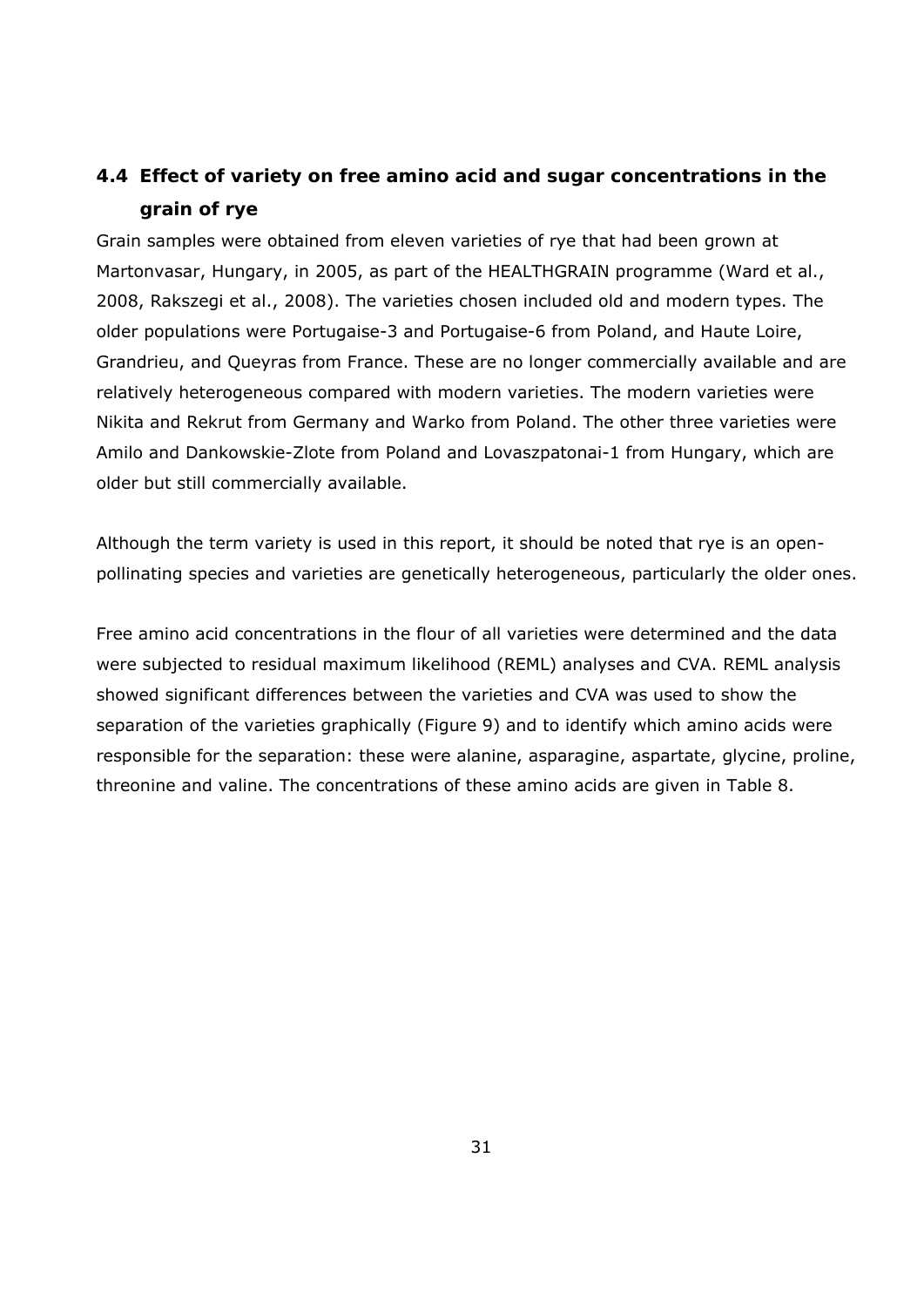**Table 8** Means ( $n = 3$ ) (in bold) and natural log (loge) of the means (normal print) of free alanine, asparagine, aspartate, glycine, proline, threonine and valine concentrations (mmol per kg) in fine flour from 11 varieties of rye harvested in Hungary in 2005. Reproduced with permission of the American Chemical Society from Curtis *et al*., 2010.

|              | Amilo   | <b>Zlote</b><br>Dansk. | Loire<br>Haute | Nikita  | Recruit | Portugaise-3 | Portugaise-6 | Queryaras | Warko   | Grandrieu | Lovaszpaton<br>$i-i$ | (72df)<br>sed | Isd  | values<br>$\Omega$ |
|--------------|---------|------------------------|----------------|---------|---------|--------------|--------------|-----------|---------|-----------|----------------------|---------------|------|--------------------|
| Ala          | 0.85    | 1.65                   | 1.33           | 1.36    | 1.33    | 1.52         | 1.39         | 1.13      | 1.19    | 1.53      | 1.22                 | 0.09          | 0.18 | < 0.001            |
|              | $-0.16$ | 0.39                   | 0.28           | 0.30    | 0.28    | 0.42         | 0.33         | 0.12      | 0.17    | 0.43      | 0.20                 |               |      |                    |
| Asn          | 3.91    | 6.05                   | 7.39           | 6.84    | 5.85    | 8.01         | 6.57         | 5.21      | 4.61    | 8.16      | 6.78                 | 0.09          | 0.18 | < 0.001            |
|              | 1.35    | 1.77                   | 2.00           | 1.92    | 1.76    | 2.08         | 1.87         | 1.65      | 1.51    | 2.10      | 1.91                 |               |      |                    |
| Asp          | 2.75    | 4.19                   | 4.37           | 3.97    | 4.12    | 5.08         | 4.52         | 3.90      | 4.16    | 5.45      | 6.27                 | 0.12          | 0.24 | < 0.001            |
|              | 1.01    | 1.42                   | 1.46           | 1.38    | 1.41    | 1.62         | 1.49         | 1.33      | 1.42    | 1.69      | 1.82                 |               |      |                    |
| Gly          | 0.29    | 1.18                   | 0.56           | 0.39    | 0.38    | 0.54         | 0.49         | 0.38      | 0.36    | 0.54      | 0.39                 | 0.18          | 0.36 | < 0.001            |
|              | $-1.22$ | $-0.38$                | $-0.59$        | $-0.95$ | $-0.96$ | $-0.61$      | $-0.70$      | $-0.98$   | $-1.03$ | $-0.62$   | $-0.94$              |               |      |                    |
| Pro          | 0.69    | 1.06                   | 1.48           | 0.49    | 0.46    | 2.57         | 2.46         | 0.50      | 0.50    | 2.05      | 0.71                 | 0.10          | 0.20 | < 0.001            |
|              | $-0.37$ | $-0.08$                | 0.39           | $-0.72$ | $-0.77$ | 0.94         | 0.90         | $-0.69$   | $-0.69$ | 0.72      | $-0.35$              |               |      |                    |
| Thr          | 0.22    | 0.78                   | 0.44           | 0.26    | 0.33    | 0.66         | 0.37         | 0.25      | 0.24    | 0.37      | 0.28                 | 0.24          | 0.48 | < 0.001            |
|              | $-1.54$ | $-1.02$                | $-0.84$        | $-1.35$ | $-1.12$ | $-0.43$      | $-1.07$      | $-1.43$   | $-1.46$ | $-1.00$   | $-1.28$              |               |      |                    |
| Val          | 0.36    | 1.04                   | 0.57           | 0.43    | 0.48    | 0.70         | 0.55         | 0.36      | 0.37    | 0.58      | 0.41                 | 0.17          | 0.35 | < 0.001            |
|              | $-1.03$ | $-0.46$                | $-0.57$        | $-0.84$ | $-0.74$ | $-0.36$      | $-0.60$      | $-1.03$   | $-1.00$ | $-0.54$   | $-0.89$              |               |      |                    |
| <b>Total</b> |         |                        |                |         |         |              |              |           |         |           |                      |               |      |                    |
|              | 15.39   | 30.55                  | 24.67          | 20.79   | 19.69   | 29.13        | 24.39        | 17.35     | 18.25   | 27.55     | 22.57                |               |      |                    |

 $sed = standard error of difference between log<sub>e</sub> data means,  $Isd = least significant difference$$ between log data means (5 % level, comparisons made on the loge scale).

The modern German varieties Nikita and Rekrut grouped together in the CVA while Warko grouped with the old varieties (Fig. 9). In general the asparagine concentrations in the older populations were higher than in the modern varieties, with the exception of Amilo, one of the older Polish varieties, which had the lowest asparagine concentration. The data showed clearly that there is genetic control of the concentration of free asparagine and other amino acids in rye.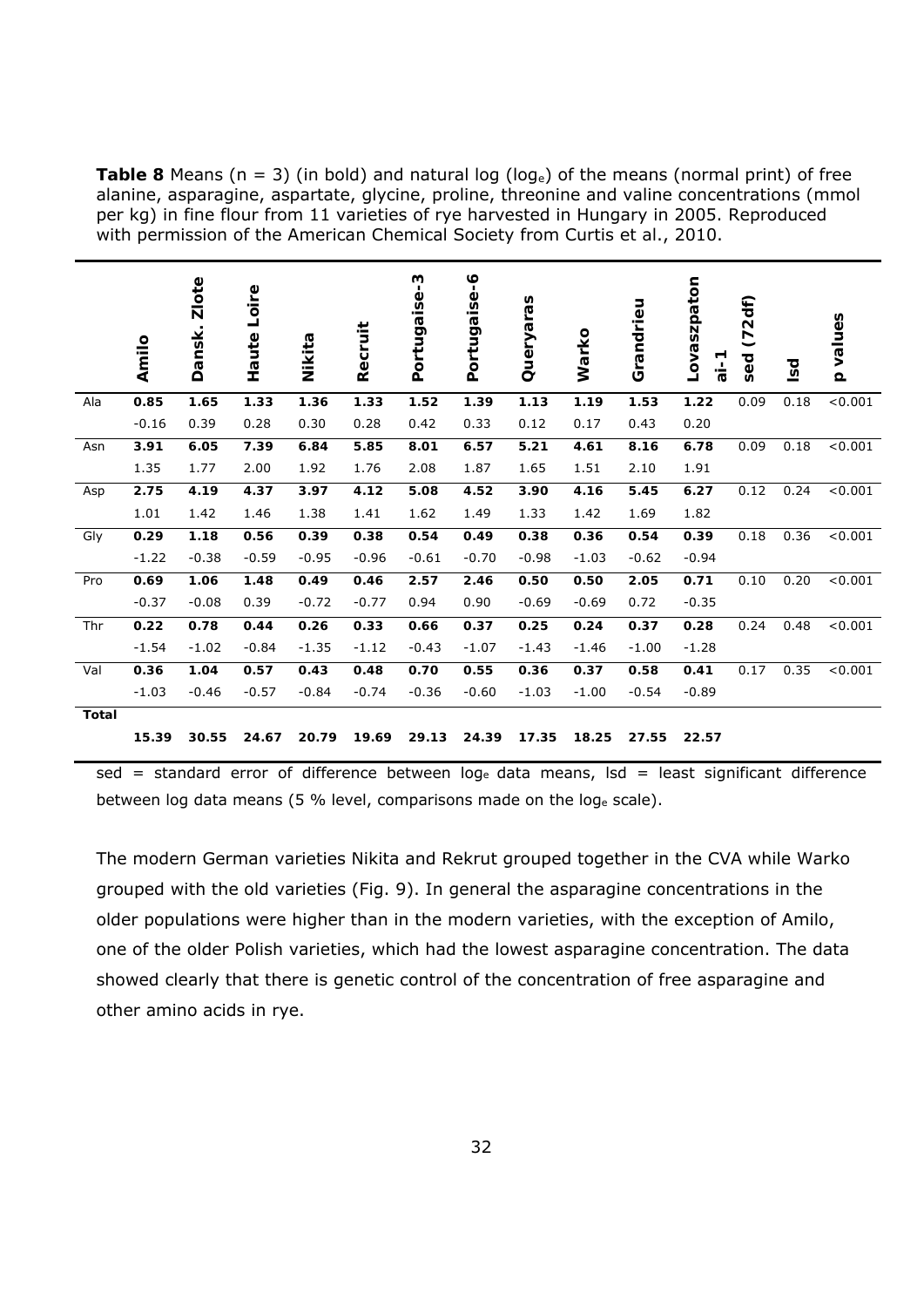

**Figure 9** Canonical variate analysis (CVA) plot of data on free amino acid concentrations in grain of eleven rye varieties harvested in Hungary in 2005. CV scores (+), means (×) and 95 % confidence circles are shown. Reproduced with permission of the American Chemical Society from Curtis *et al*., 2010.

Grain sugar concentrations are given in Table 9. The reducing sugars, glucose, fructose and maltose, were analysed because they are major participants in the Maillard reaction. Sucrose was also analysed because it is the most abundant sugar in cereal grain and because it can take part in the later stages of the Maillard reaction after thermal and pH degradation.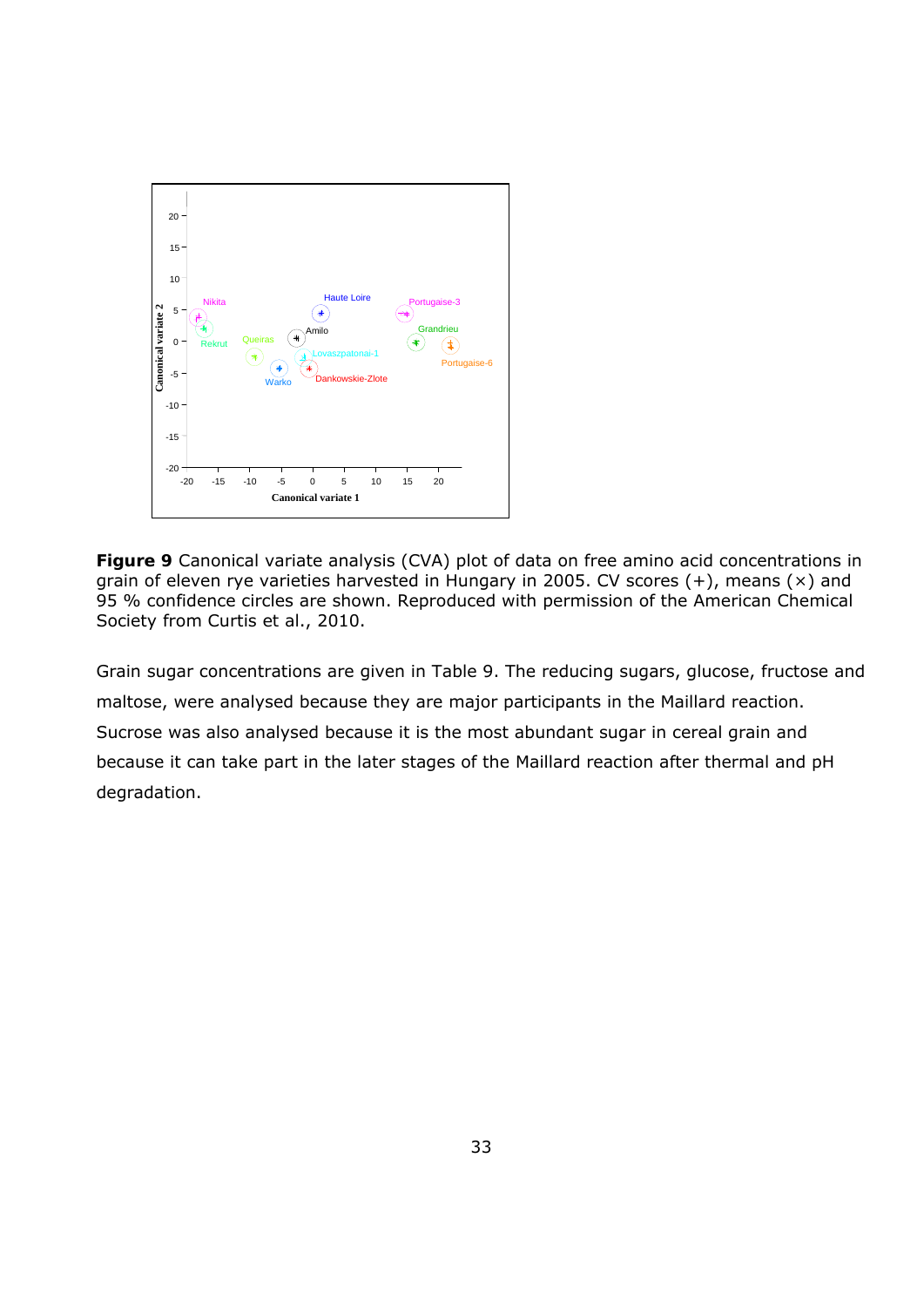**Table 9** Means (*n* = 3) of sucrose, fructose, maltose and glucose concentrations (mmol per kg fresh weight) in flour from 11 rye varieties harvested in Hungary in 2005. Predicted mean natural log (loge) values from the REML analyses for glucose are given in parentheses, along with the p-value for the combined effect of country, year, and variety for this sugar (varieties were not significantly different (NS),  $p > 0.05$ , for the other sugars).

|                  | <b>Fructose</b> | <b>Maltose</b> | <b>Sucrose</b> | <b>Glucose</b> | <b>Total</b> |
|------------------|-----------------|----------------|----------------|----------------|--------------|
| Amilo            | 0.57            | 0.62           | 22.81          | 1.48(0.38)     | 24.00        |
| Dankowskie-Zlote | 0.31            | 1.40           | 25.86          | $0.78(-0.27)$  | 27.57        |
| Grandrieu        | 0.51            | 0.98           | 30.88          | 1.40(0.33)     | 32.37        |
| Haute Loire      | 0.89            | 0.70           | 38.75          | 1.66(0.50)     | 40.34        |
| Lovanspatonai-1  | 0.81            | 0.72           | 26.70          | 1.16(0.08)     | 28.23        |
| Nikita           | 0.60            | 0.57           | 29.51          | $0.86(-0.18)$  | 30.68        |
| Portugaise3      | 1.40            | 1.66           | 38.85          | 3.05(1.09)     | 41.91        |
| Portugaise6      | 1.47            | 1.90           | 38.57          | 2.33(0.80)     | 41.94        |
| Queyras          | 1.26            | 1.00           | 26.34          | 1.19(0.04)     | 28.60        |
| Rekrut           | 1.02            | 0.73           | 26.87          | 1.16(0.07)     | 28.62        |
| Warko            | 0.26            | 0.70           | 26.88          | $0.71(-0.36)$  | 27.84        |
| sed              | <b>NS</b>       | <b>NS</b>      | <b>NS</b>      | 0.23           |              |
| Isd              |                 |                |                | 0.46           |              |
| p-value          |                 |                |                | < 0.001        |              |

CVA of the data (Fig. 10) showed similar groupings to those based on the analysis of free amino acids, separating old varieties from new and distinguishing between the varieties within each group. In particular, the older varieties had higher levels of sucrose in comparison to the new varieties, ranging from 30.9 mmol/kg for Grandrieu to 38.8 mmol/kg for Portugiase 3 compared with 26.9 mmol/kg (Recrut) and 29.51 mmol/kg (Nikita) for the new varieties. Amilo had the lowest concentration of sucrose at 22.8 mmol/kg.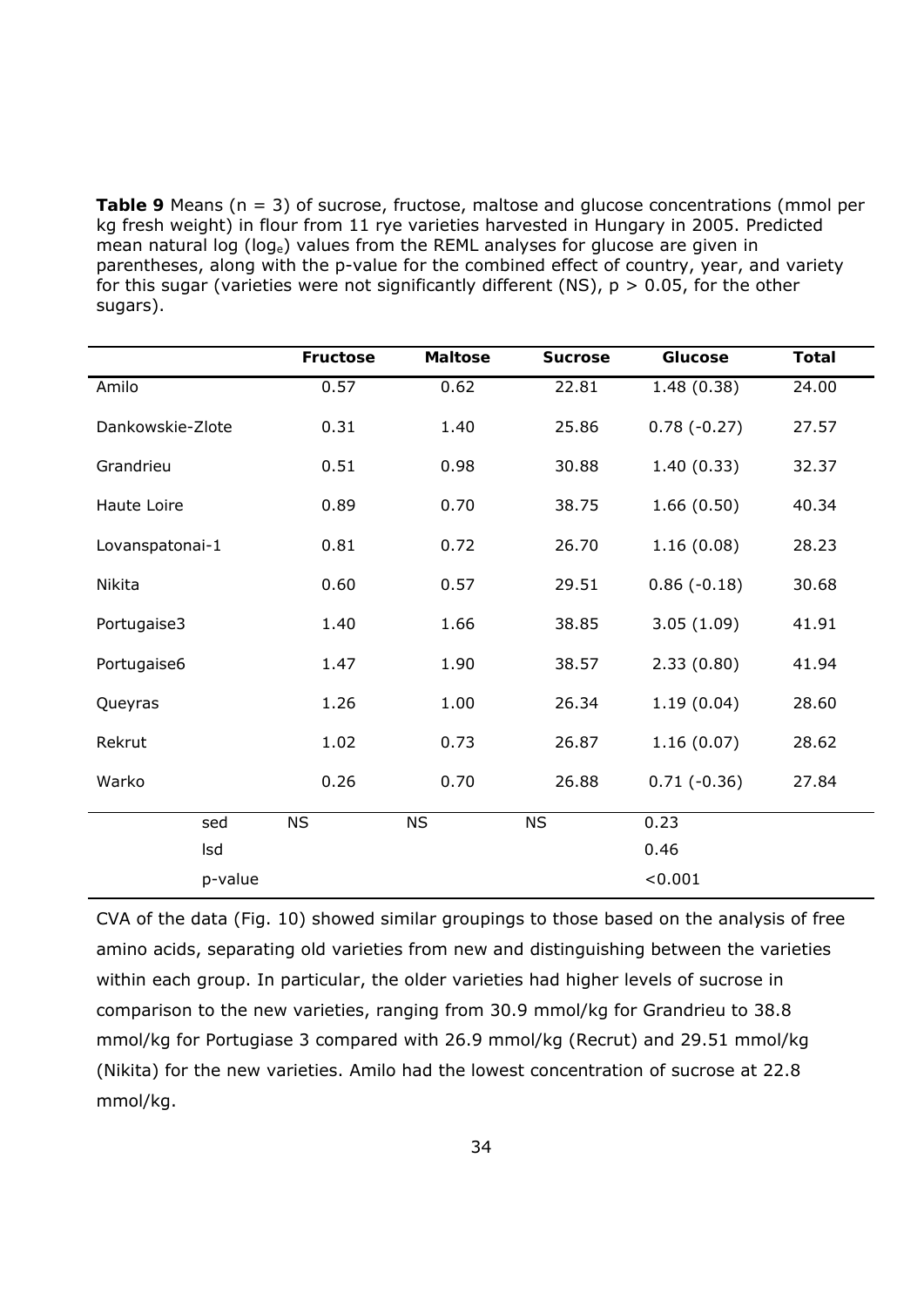

**Figure 10** Canonical variate analysis (CVA) plot of data on sugar concentrations in grain of eleven rye (*Secale cereale*) varieties harvested in Hungary in 2005. CV scores (+), means (×) and 95 % confidence circles are shown. Reproduced with permission of the American Chemical Society from Curtis *et al*., 2010.

## **4.5 Effects of location, variety and harvest year on the concentrations of free amino acids and sugars in rye grain**

Additional grain samples were obtained from varieties Amilo, Dankowskie-Zlote, Haute Loire, Nikita and Rekrut that had been grown at the same location in Hungary and harvested in 2006 and 2007. The same varieties were also grown at locations in the United Kingdom, Poland and France and harvested in 2007. All of the samples were analysed together to establish the effects of variety (genotype, G), location and harvest year (environment, E) on free amino acid concentrations in rye grain. CVA was applied to the data to show separation of the samples graphically and to indicate the significance of particular amino acids in this separation (Fig. 11). The analysis separated the samples firstly into five groupings and secondly between those from the UK and those from the other countries. The latter probably resulted from climatic differences between the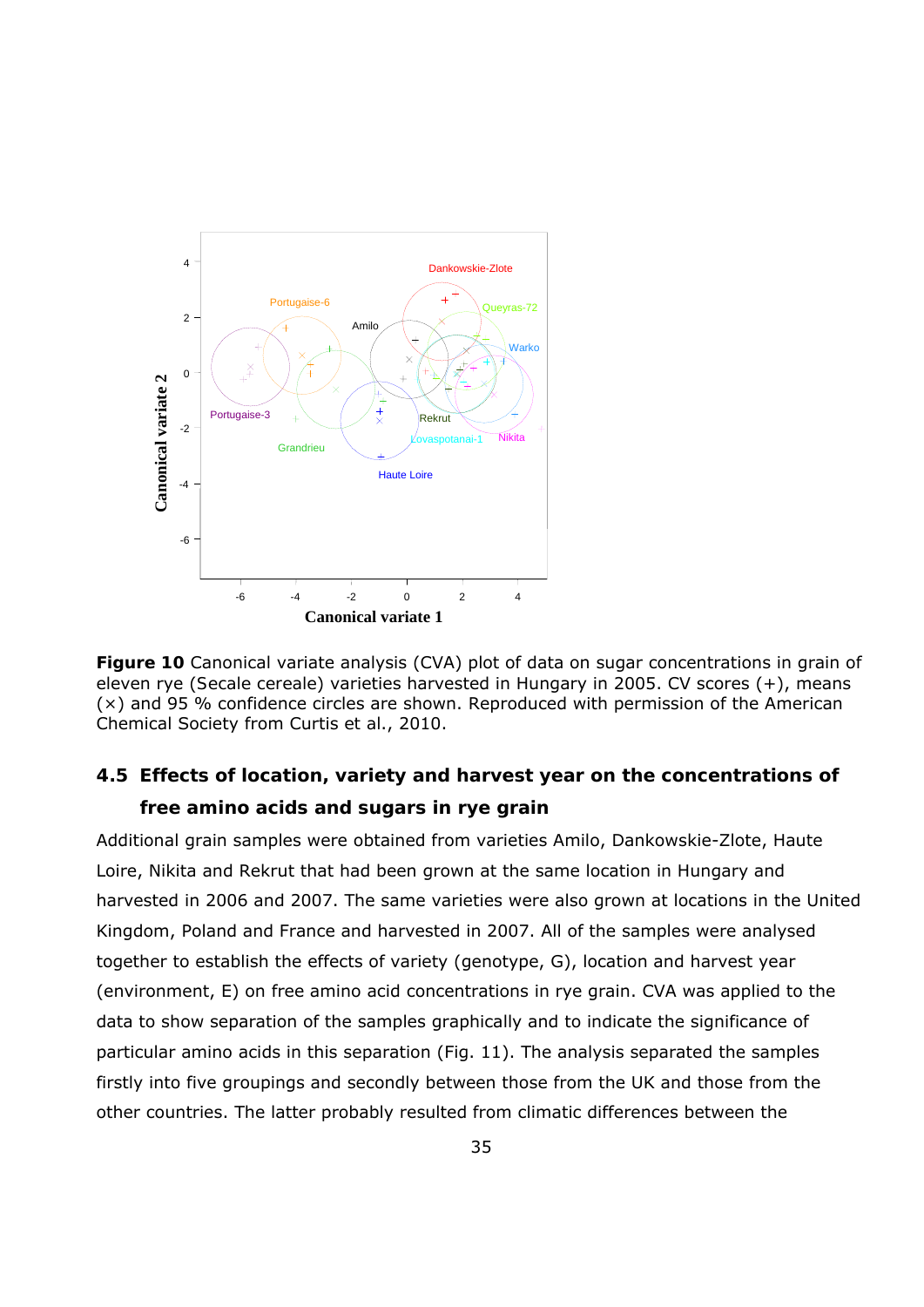continent and the UK. The main contributors to the variation in the free amino acid levels between samples were alanine, asparagine, aspartate, glutamate, glutamine, proline and threonine, with significant p values for the interaction between country, year and variety (genotype) effects (<0.001 for asparagine, glutamine and glutamate and 0,003 for aspartate).



**Figure 11** Canonical variate analysis (CVA) plot of free amino concentrations in rye grain, showing the CV scores (+) (with corresponding codes in parenthesis) for combinations of variety (Haute Loire (H), Rekrut (R), Nikita (N), Dankowskie-Zlote (DZ), Amilo (A), Queyras (Q), Warko (W), Lovaszpatonai-1 (L), Grandrieu (G), Portugaise-3 (P3) and Portugaise-6 (P6)), location (indicated) and year (2005, 2006 and 2007, indicated as 05, 06 and 07). Also shown are the corresponding CV means  $(x)$  and 95% confidence circles around each mean. Reproduced with permission of the American Chemical Society from Curtis *et al*., 2010.

In this data it was possible to observe effects of G, E and the interaction between the two  $(G \times E)$  on free asparagine concentrations. For example, the levels of free amino acids in the samples from the same location in Hungary in the three harvest years ranged from 14.8 – 26.3 mmol/kg in 2005; 14.6 – 33.3 mmol/kg in 2006 and 36.8 – 50.5 mmol/kg in 2007. In the case of Amilo the concentration of free amino acids in 2005 was 14.8 mmol/kg while in 2007 it was 42.7 mmol/kg, almost three times higher. Amilo had the lowest concentration of asparagine in 2005 and the second highest in 2007.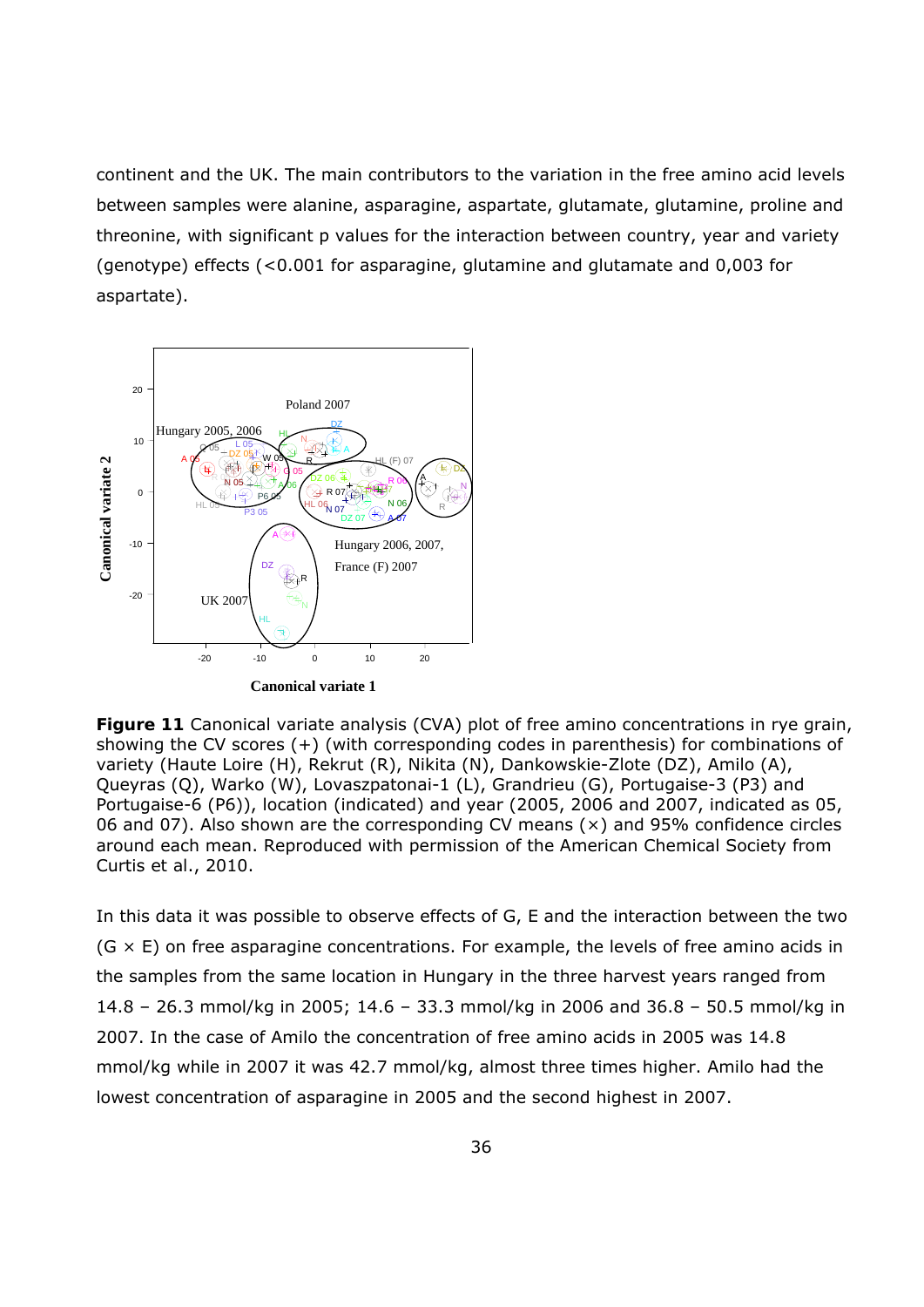The other varieties also showed differences between 2005, 2006 and 2007, with Recrut, for example, showing low levels in 2005 and the highest levels in 2007. Dankowskie Zlote, on the other hand, had the highest asparagine levels in 2006, while Nikita had the lowest asparagine levels in 2005 but higher levels in 2006 and 2007.

The concentration of glucose, fructose, maltose and sucrose in the samples are present in Table 10. Of these sugars, only glucose was affected significantly by the location, harvest year and variety (genotype), and loge of means for glucose alone are included in the table. REML analyses showed that maltose and fructose were affected significantly by the environmental factors (location and harvest year) (Table 11), but not by genotype, while sucrose concentrations were affected by genotype (variety) and the environment (Tables 11 and 12) but not by the interaction between the two.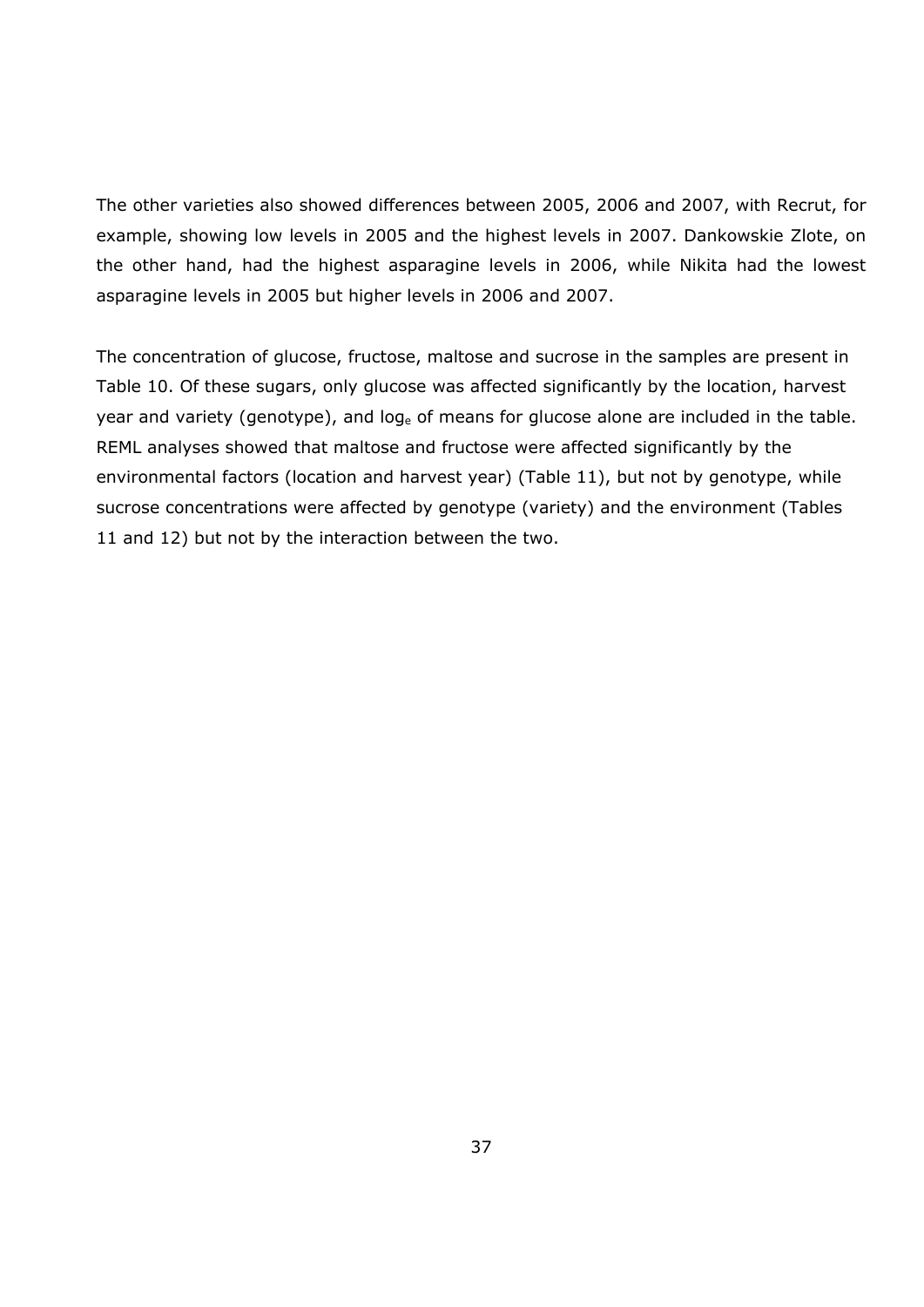**Table 10** Means of Sugar Concentrations (mmol/kg) in Flour from Five Rye (*Secale cereale*) Varieties Grown at Locations in Hungary in 2006 and 2007 and in France, Poland and the United Kingdom in 2007. Natural log (loge) from REML analyses of glucose concentrations are in parentheses; p values for country by variety by year interaction are given. Reproduced with permission of the American Chemical Society from Curtis *et al*., 2010.

| Country        | Year | Variety     | Fructose          | <b>Maltose</b> | <b>Sucrose</b>   | Glucose       | <b>Total</b> |
|----------------|------|-------------|-------------------|----------------|------------------|---------------|--------------|
| Hungary        | 2006 | Amilo       | 0.61              | 0.74           | 26.81            | $0.64(-0.46)$ | 28.16        |
|                |      | D-Zlote     | 1.34              | 1.24           | 38.5             | 2.09(0.71)    | 41.08        |
|                |      | Haute Loire | 0.99              | 2.16           | 38.89            | 2.92(1.06)    | 42.04        |
|                |      | Nikita      | 1.25              | 2.08           | 36.96            | 2.16(0.76)    | 40.29        |
|                |      | Rekrut      | 0.96              | 1.22           | 40.18            | 2.13(0.75)    | 42.36        |
| Hungary        | 2007 | Amilo       | 0.96              | 2.56           | 44.15            | 2.68(0.99)    | 47.67        |
|                |      | D-Zlote     | 1.01              | 1.26           | 41.85            | 2.31(0.83)    | 44.12        |
|                |      | Haute Loire | 0.88              | 2.17           | 44.72            | 2.35 (0.85    | 47.77        |
|                |      | Nikita      | 1.43              | 2.34           | 37.94            | 2.170.72      | 41.71        |
|                |      | Rekrut      | 0.69              | 2.45           | 41.97            | 1.73(0.49)    | 45.11        |
| France         | 2007 | Amilo       | 1.85              | 0.72           | 34.19            | 3.31(1.16)    | 36.76        |
|                |      | D-Zlote     | 1.29              | 0.66           | 34.66            | 3.33(1.13)    | 36.61        |
|                |      | Haute Loire | 1.77              | 1.04           | 44.94            | 3.80(1.32)    | 47.75        |
|                |      | Nikita      | 1.71              | 15.33          | 36.76            | 4.38(1.44)    | 53.8         |
|                |      | Rekrut      | 1.99              | 0.9            | 36.12            | 4.10(1.35)    | 39.01        |
| Poland         | 2007 | Amilo       | 1.21              | 1.43           | 37.06            | 1.77(0.50)    | 39.7         |
|                |      | D-Zlote     | 1.15              | 1.34           | 38.52            | 1.75(0.54)    | 41.01        |
|                |      | Haute Loire | 0.92              | 21.05          | 41.01            | 2.06(0.72)    | 62.98        |
|                |      | Nikita      | 0.71              | 1.71           | 40.27            | 1.75(0.56)    | 42.69        |
|                |      | Rekrut      | 1.29              | 1.49           | 38.96            | 1.95(0.66)    | 41.74        |
| United Kingdom | 2007 | Amilo       | 1.16              | 5.4            | 36.59            | 5.29(1.66)    | 43.15        |
|                |      | D-Zlote     | 2.34              | 7.89           | 40.45            | 15.96 (2.77)  | 50.68        |
|                |      | Haute Loire | 7.02              | 11.05          | 49.52            | 33.43 (3.51)  | 67.59        |
|                |      | Nikita      | 4.67              | 9.9            | 36.91            | 21.95 (3.09)  | 51.48        |
|                |      | Rekrut      | 2.92              | 7.22           | 36.19            | 14.54 (2.67)  | 46.33        |
|                |      | sed         |                   |                |                  | 0.23          |              |
|                |      | Isd         | N/S <sub>pc</sub> | N/Sb           | N/S <sup>a</sup> | 0.46          |              |
|                |      | p values    |                   |                |                  | < 0.001       |              |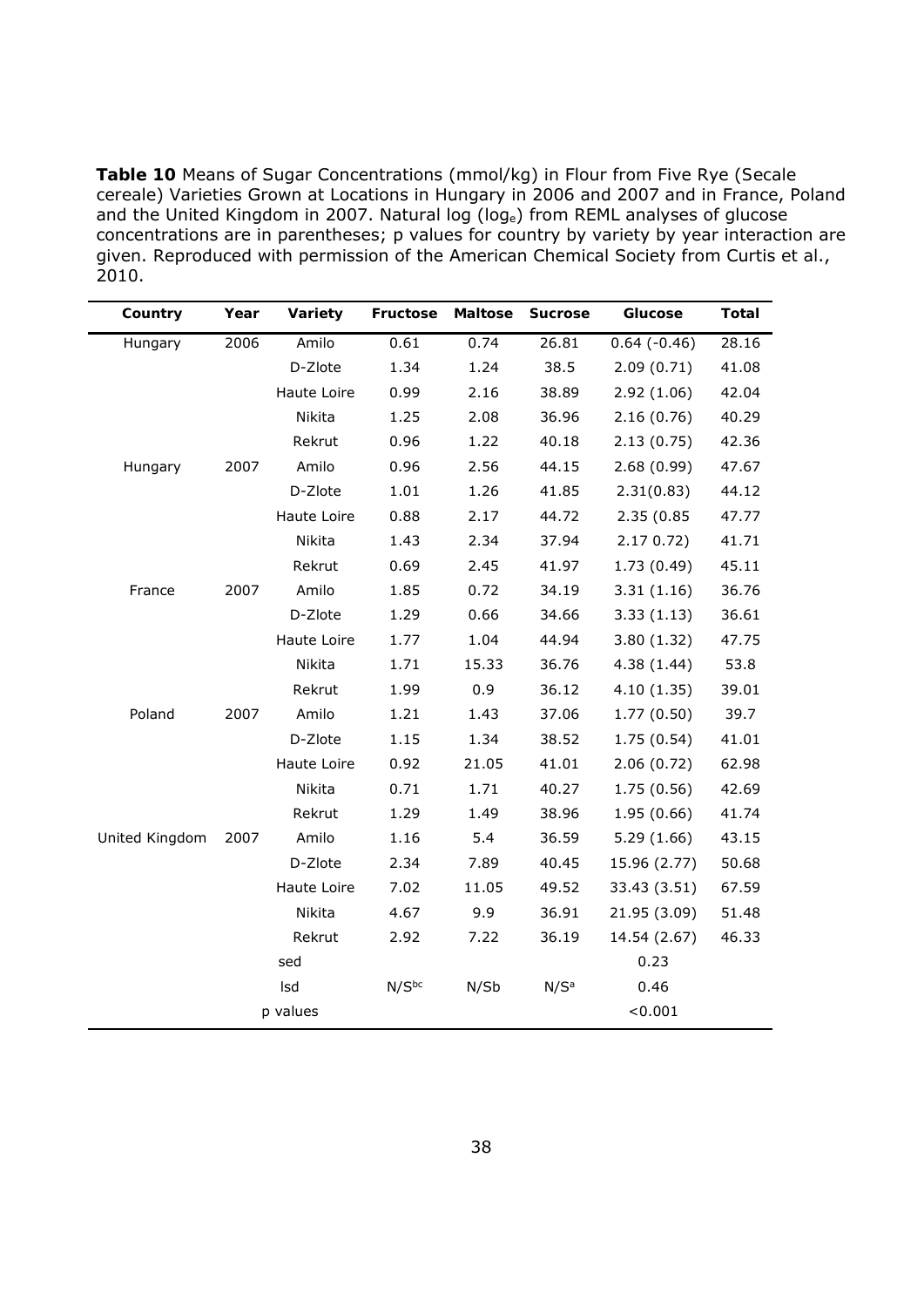**Table 11** Predicted means from canonical variate analysis for fructose, sucrose and maltose concentrations in rye grain harvested from locations in Hungary in 2005, 2006 and 2007 and in France, Poland and the United Kingdom (UK) in 2007. p values for country by year interaction <0.001. Reproduced with permission of the American Chemical Society from Curtis *et al*., 2010.

|           |      | Fructose |         |      | Sucrose |      |         | Maltose |      |
|-----------|------|----------|---------|------|---------|------|---------|---------|------|
|           | 2005 | 2006     | 2007    | 2005 | 2006    | 2007 | 2005    | 2006    | 2007 |
|           |      |          |         |      |         |      |         |         |      |
| Hungary   | 0.71 | 0.0041   | $-0.05$ | 3.32 | 3.58    | 3.74 | $-0.22$ | 0.29    | 0.48 |
| France    |      |          | 0.39    |      |         | 3.55 |         |         | 0.11 |
| Poland    |      |          | 0.03    |      |         | 3.67 |         |         | 0.67 |
| <b>UK</b> |      |          | 1.16    |      |         | 3.68 |         |         | 2.05 |
| sed       | 0.28 |          |         | 0.11 |         |      | 0.28    |         |      |
| Isd       | 0.55 |          |         | 0.22 |         |      | 0.56    |         |      |

**Table 12** Predicted means from canonical variate analysis for sucrose concentrations in the grain of eleven rye varieties. Reproduced with permission of the American Chemical Society from Curtis *et al*., 2010.

| Variety          | Predicted means |
|------------------|-----------------|
| Amilo            | -0.14           |
| Dankowskie-Zlote | $-0.08$         |
| Grandrieu        | $-0.68$         |
| Haute Loire      | 0.31            |
| Lovanspotanai-1  | 0.13            |
| Nikita           | 0.19            |
| Portugaise-3     | 0.95            |
| Portugaise-6     | 1.02            |
| Queyras          | 0.38            |
| Rekruit          | 0.09            |
| Warko            | $-0.67$         |
| sed              | 0.49            |
| Lsd              | 0.97            |
| p values         | < 0.05          |

sed = standard error of difference between  $log_e$  data means; lsd = least significant difference between log data means (5 % level, comparisons made on the loge scale)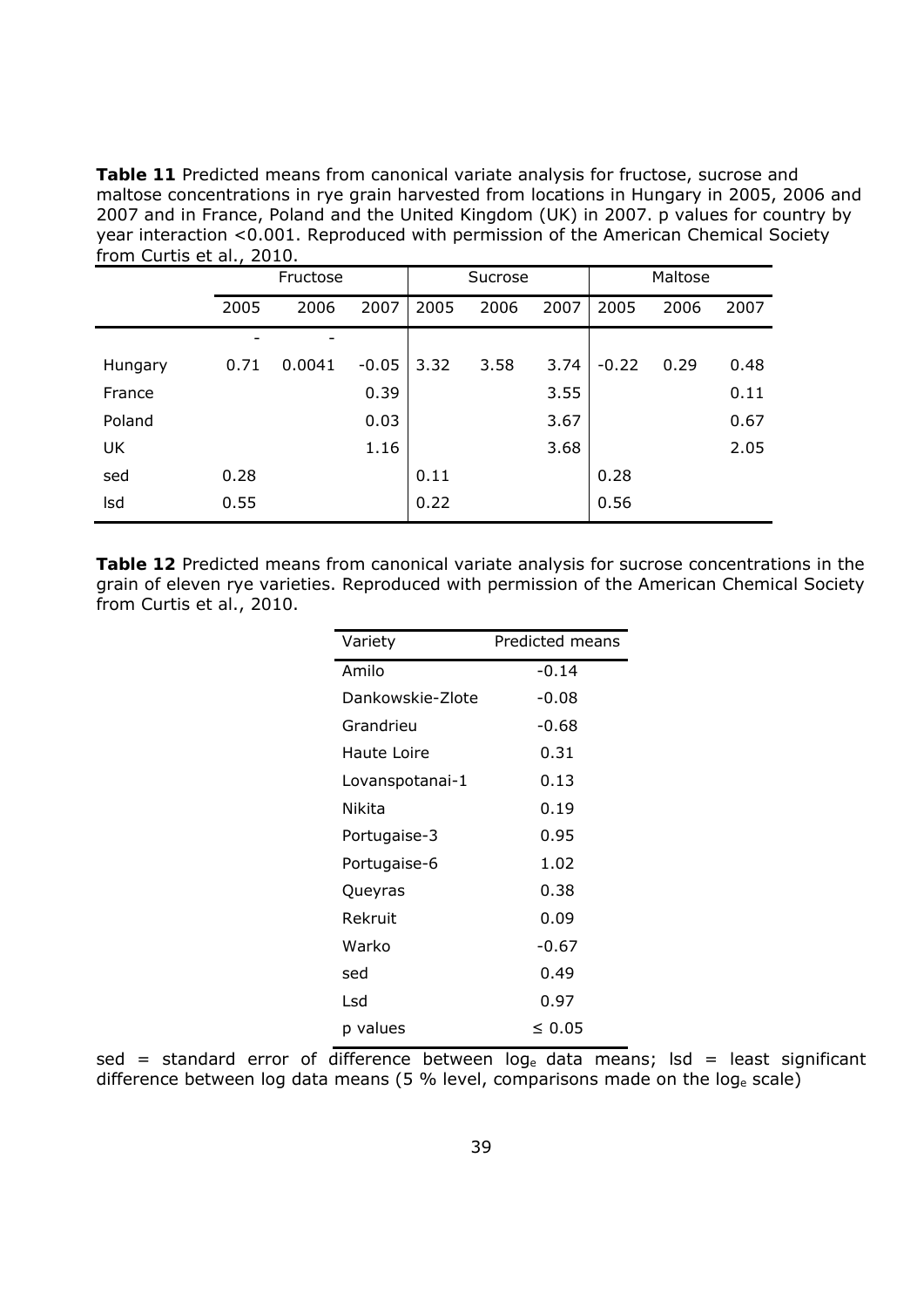# **4.6 Relationship between free amino acids, sugars and grain properties of rye**

The grain properties (thousand kernel weight, test weight, flour protein, grain protein, Hagberg falling number, and yields of flour and bran on milling) of the grain samples were determined. Principle component analysis (PCA) was applied because there were only single samples for the 35 combinations of country, year and variety. The analysis discriminated firstly between the old and new varieties on the basis of flour protein, grain protein, thousand kernel weight and test weight. Secondly it discriminated between the varieties within the 'old' and 'new' groups on the basis of bran yield, Hagberg falling number and test weight. The effect of Hagberg falling number was notable because a falling number under 100 is indicative of high concentrations of sugars due to starch breakdown caused by α-amylase activity, resulting usually from pre-harvest sprouting. Portugiase-3, Portugiase-6, Grandrieu and Haute Loire had the lowest falling numbers and these varieties also had the highest levels of free proline and asparagine. Another comparison could be made between the bran and flour yield from rye varieties grown in the United Kingdom and France. The grain samples from France had higher bran and lower flour yield in comparison to samples from the same varieties grown in the UK. They had also higher free asparagine concentration. This is consistent with the bran having a higher concentration of free asparagine than the flour, as has been reported for wheat (Shewry et al., 2009).

#### **4.7 Correlation between grain sulphur and acrylamide formation**

A selection of grain samples were used to analyse a wide range of free asparagine concentration and how this affects acrylamide formation in wheat and rye grain. The samples were milled and flours were heated for 20 min at 180 °C to form acrylamide. A wide range of concentrations of acrylamide was measured in the heated wheat flour (Table 13), from 690 µg/kg (parts per billion; ppb) to 16840 µg/kg, a difference of more than 24 fold. There was a close correlation between asparagine and acrylamide formation, as has been reported by Muttucumaru *et al*., 2006, but the best fitting model was a curve, possibly indicating that another factor became limiting at very high asparagine concentrations (Fig. 12). The data also revealed a strong negative correlation between grain sulphur content and acrylamide formation (Fig. 13).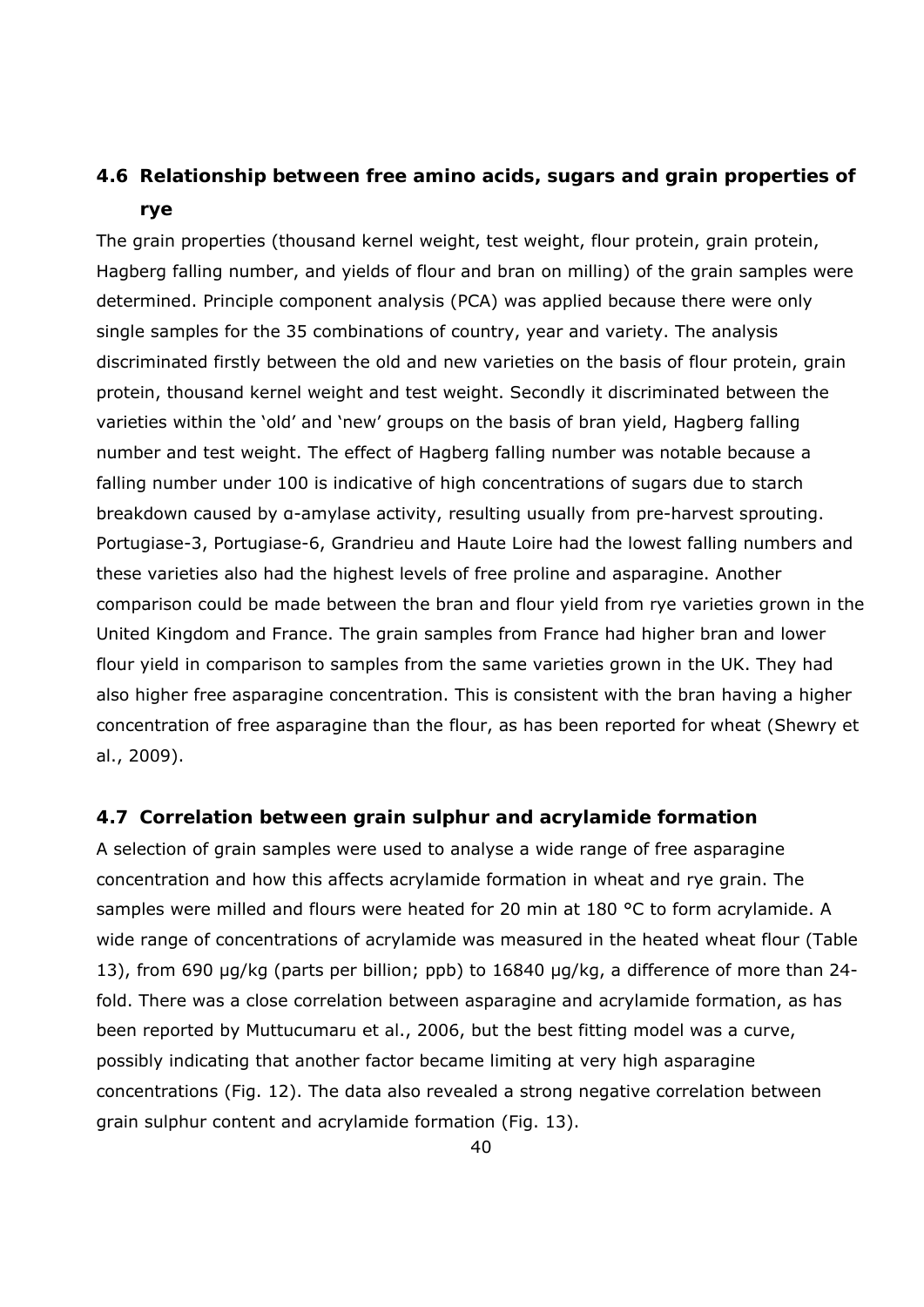**Table 13** Concentration of acrylamide formed in fine wheat flour after heating at 180 ºC for 20 minutes. Samples of grain showing a range of free asparagine concentrations were selected for analysis. Means ( $n = 5$  for asparagine,  $n = 3$  for acrylamide) are given in bold, standard errors in normal type.

| Genotype and sample         | Sulphur regime | Free asparagine | Acrylamide  |
|-----------------------------|----------------|-----------------|-------------|
|                             |                | (mmol per kg)   | (µg per kg) |
| <b>Spark Glasshouse</b>     |                | 62.02 6.77      | 16190 870   |
| <b>SR107 Glasshouse</b>     |                | 51.57 6.75      | 16840 170   |
| <b>SR7</b> Glasshouse       |                | 45.46 3.63      | 15970 370   |
| <b>Rialto Glasshouse</b>    |                | 39.01 5.04      | 16630 120   |
| <b>SR41 Glasshouse</b>      |                | 38.51 3.44      | 14280 140   |
| <b>SR3 Glasshouse</b>       |                | 25.87 2.09      | 12700 690   |
| Robigus Field site 3, 2006  | $+$            | 4.46 0.11       | 3120 170    |
| <b>Rialto Glasshouse</b>    | $\ddot{}$      | 3.270.37        | 3010 60     |
| Claire Field site 3, 2006   | $\ddot{}$      | 2.50 0.15       | 2220 50     |
| <b>SR3 Glasshouse</b>       | $\ddot{}$      | 2.05 0.14       | 1900 50     |
| Claire Field site 5, 2006   | $\ddot{}$      | $0.82$ 0.04     | 880 50      |
| Solstice Field site 5, 2006 | $\ddot{}$      | 0.70 0.09       | 830 20      |
| Einstein Field site 5, 2006 | $\ddot{}$      | $0.67$ 0.02     | 690 10      |



**Figure 12** Free asparagine concentration (mmol per kg) in wheat grain plotted against acrylamide formed in wheat flour (µg per kg).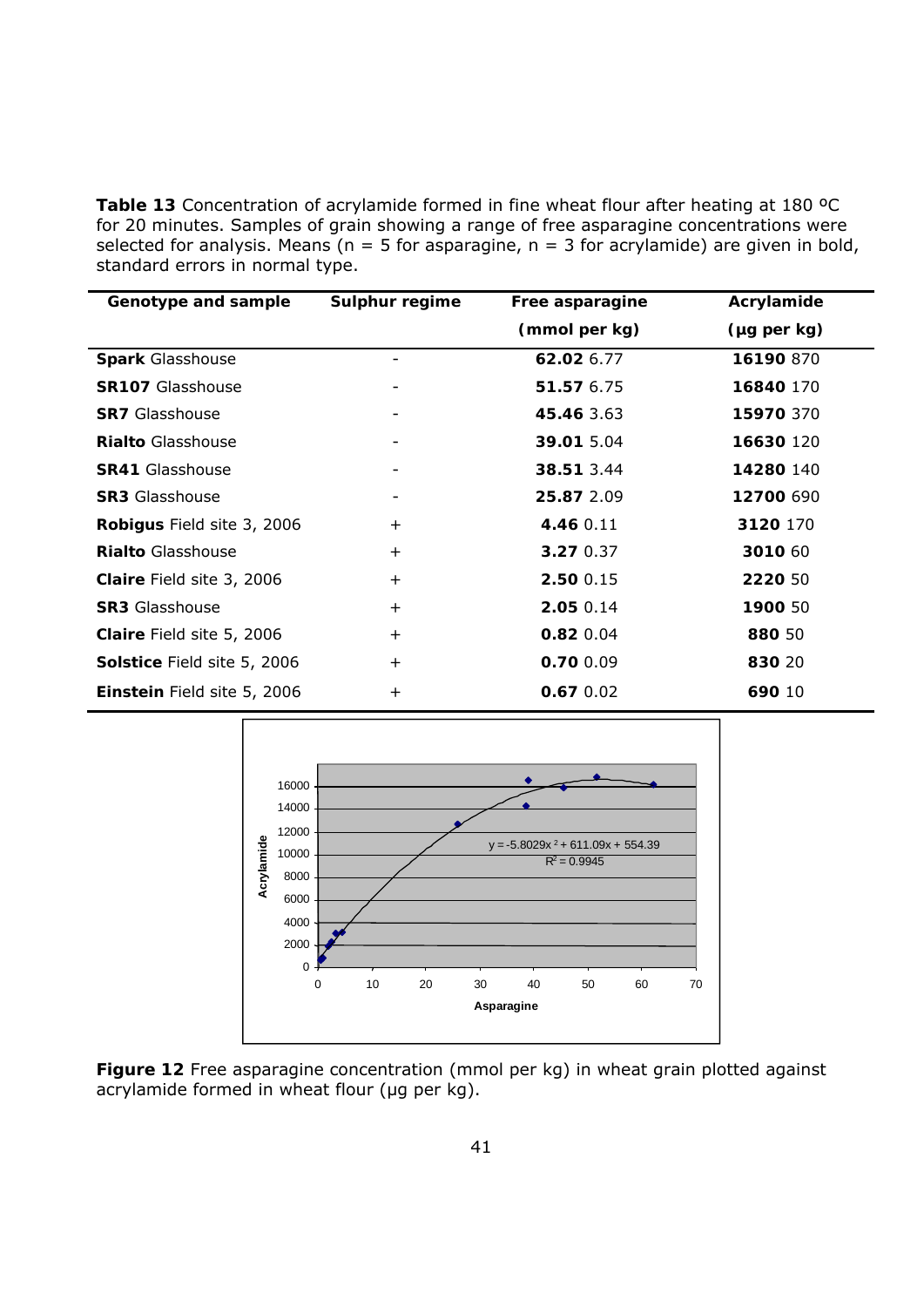

**Figure 13** Total grain sulphur (mg per kg) plotted against acrylamide formed in heated flour (µg per kg).

A close correlation was also found between asparagine concentration and acrylamide formation in rye flour (Table 14). However, when it was plotted alongside the wheat data (Figure 14), the fitted lines (slopes and intercepts) for the two sets of data were separate (p<1). More acrylamide accumulated per unit of asparagine concentration in wheat (697 µg/kg per unit of asparagine concentration (mmol/kg)) compared with rye (180 µg/kg per unit of asparagine concentration (mmol/kg)). Rye also differed from wheat in that asparagine accumulation was much less sensitive to sulphur availability. No rye samples were found to have low grain sulphur content, despite the fact that some had been produced on soils with very low sulphur levels, probably reflecting rye's greater ability to scavenge scarce nutrients. This meant that no correlation could be established between grain sulphur and acrylamide risk.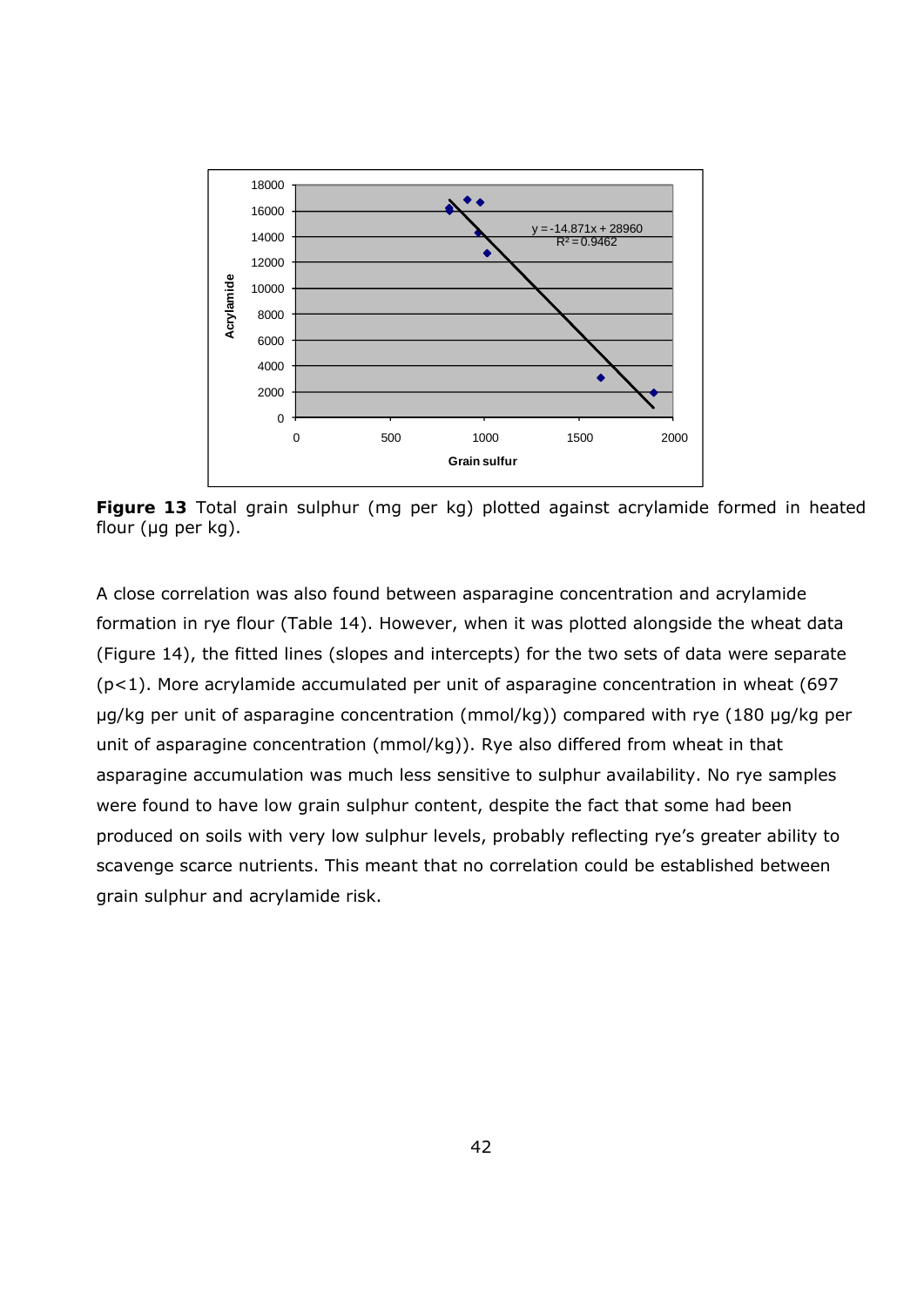Table 14 Acrylamide (µg per kg) formed in fine rye flour after heating at 180°C for 20 min. Samples with a range of free asparagine concentrations (mmol/kg) were selected for analysis.

#### **Rye samples**

| Variety      | <b>Harvest Year and</b>       |            |            |
|--------------|-------------------------------|------------|------------|
|              | <b>Country of Cultivation</b> | Acrylamide | Asparagine |
| Amilo        | 2006, Hungary                 | 954        | 3.63       |
| Amilo        | 2007, UK                      | 1354       | 5.37       |
| D-Zlote      | 2005, Hungary                 | 1266       | 6.05       |
| D-Zlote      | 2007, France                  | 2196       | 11.18      |
| D-Zlote      | 2006, Hungary                 | 2108       | 9.67       |
| Haute Loire  | 2006, Hungary                 | 2402       | 10.80      |
| Haute Loire  | 2007, France                  | 2845       | 13.53      |
| Haute Loire  | 2007, Hungary                 | 2947       | 15.14      |
| Nikita       | 2007, France                  | 2322       | 9.04       |
| Portugaise-3 | 2005, Hungary                 | 2232       | 8.01       |
| Warko        | 2005, Hungary                 | 1209       | 4.61       |



**Figure 14** Free asparagine concentration (mmol/kg) in wheat and rye grain plotted against acrylamide formed in heated flour (µg/kg).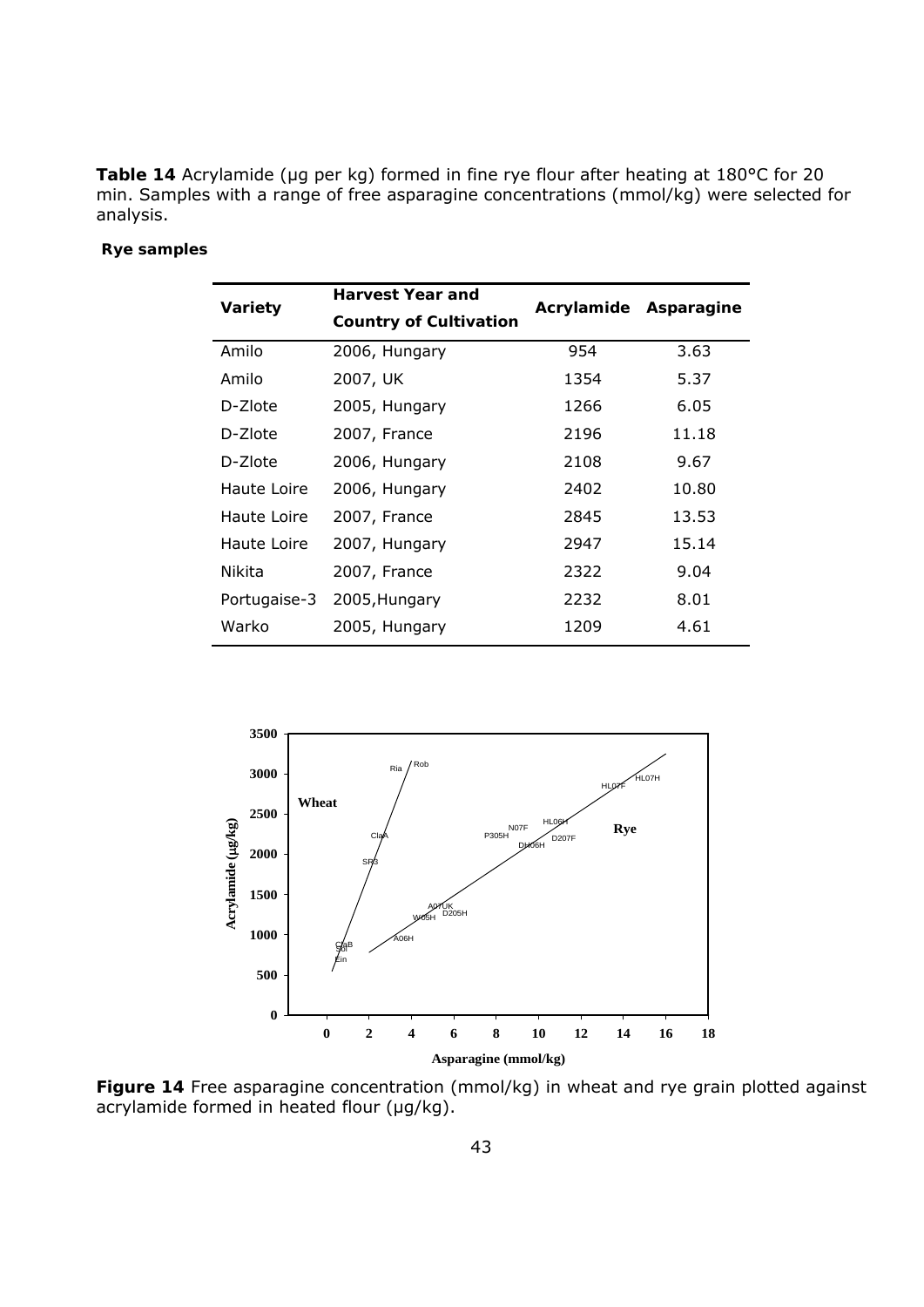# **4.8 Matrix-assisted laser desorption/ionization mass spectrometric**

**(MALDI-MS) imaging of asparagine distribution in wheat grain**  MALDI-MS imaging of asparagine and other free amino acid distribution in wheat grain was undertaken at the University of Sheffield in collaboration with Professor Mike Burrell. This technique allowed the visualization of the spatial distribution of asparagine within thin grain sections. Data profiles were obtained using Analyst QS software and transformed into three separate file formats to be used for analyses of multiple data sets, one of which was a mass spectrometric image (img) file. These files were imported into the Bio Map program and used to generate images of wheat grain based on the spectra that had been obtained from the mass spectrometer. Each image was derived from detected mass spectra peaks for each metabolite plotted against the matrix peaks.

Figures 15 shows images of asparagine distribution in sections of developing wheat grain (14 days post-anthesis) obtained using the Bio Map program. This is a widely used program in medical research, where it is used to plot metabolite distribution in tissue samples. The peaks were plotted against 132.00 amu peaks, corresponding to the monoisotopic mass of asparagine. The peak at 132.00 amu was normalised against the 172.000 amu peak of the matrix α-CHCA covering the sample (detected in each spectrum) and plotted again against 132.00 amu. The image shows the highest asparagine concentration in red (1.00) and lowest concentration in dark blue (0).

Grain was analysed from wheat (cv. Spark) plants grown in vermiculite under sulphursufficient (S+) and sulphur-deficient (S-) conditions, or in compost. In grain sections from plants grown in compost or with S feeding, asparagine was localised predominantly in the embryo (Fig. 15 A-D), whereas in the grain from plants grown in S-deprivation conditions, asparagine was distributed more widely and in higher concentrations, particularly in the endosperm (Fig. 15, E-F).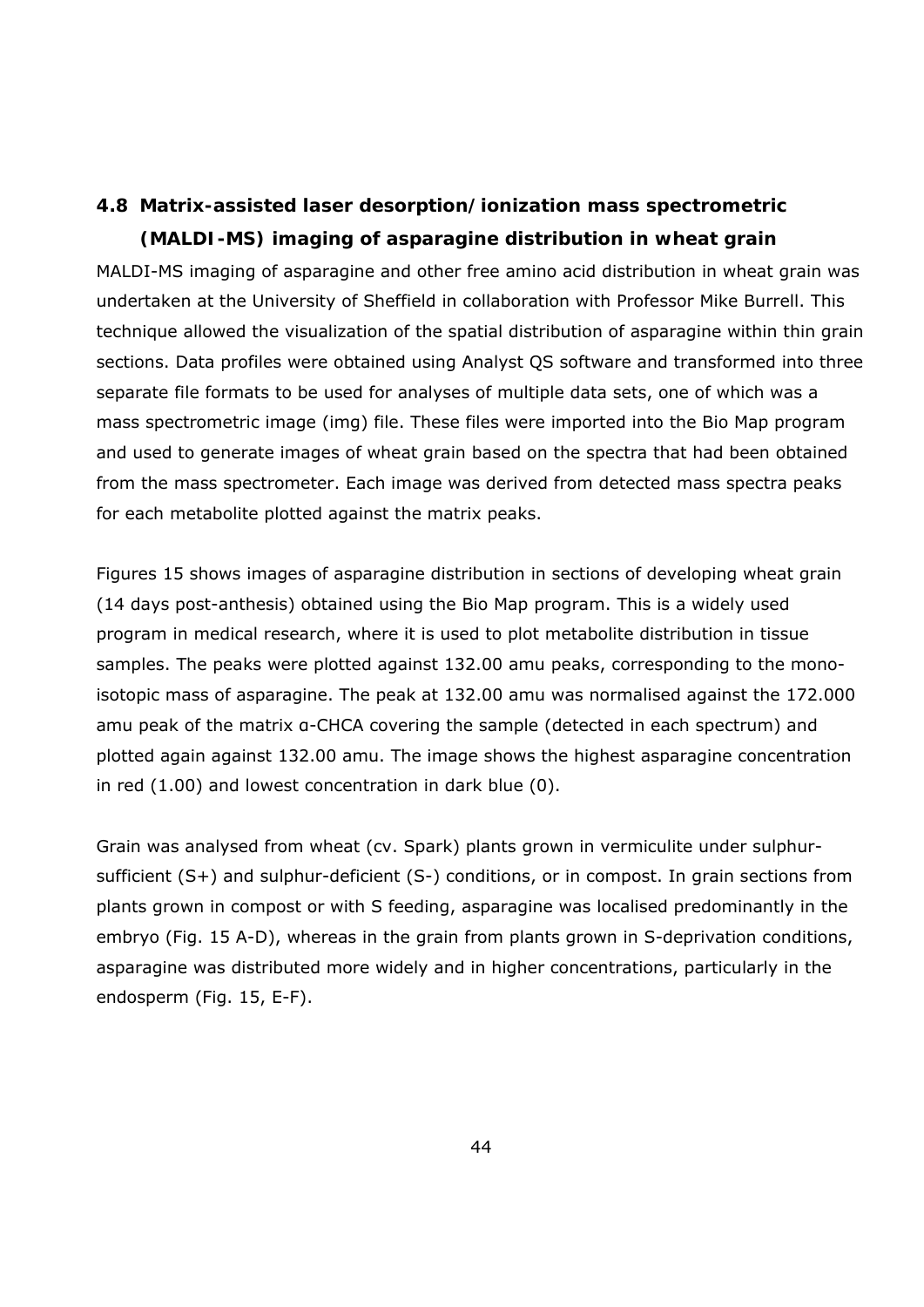

**Figure 15** Bio Map images of wheat (cv Spark) grain showing the distribution of free asparagine. A and B are from sulphur-fed plants, C and D from plants growing in compost, and E and F from sulphur-deprived plants.

# **4.9 Identification of quantitative trait loci (QTL) that affect asparagine accumulation in wheat grain**

A key target of the project was to begin the process of identifying QTL that affect asparagine accumulation in wheat grain, in other words regions of the wheat genome that contain a gene or genes that control, at least in part, asparagine synthesis, utilisation or degradation. All amino acid data from the 130 doubled haploid lines in the Spark  $\times$  Rialto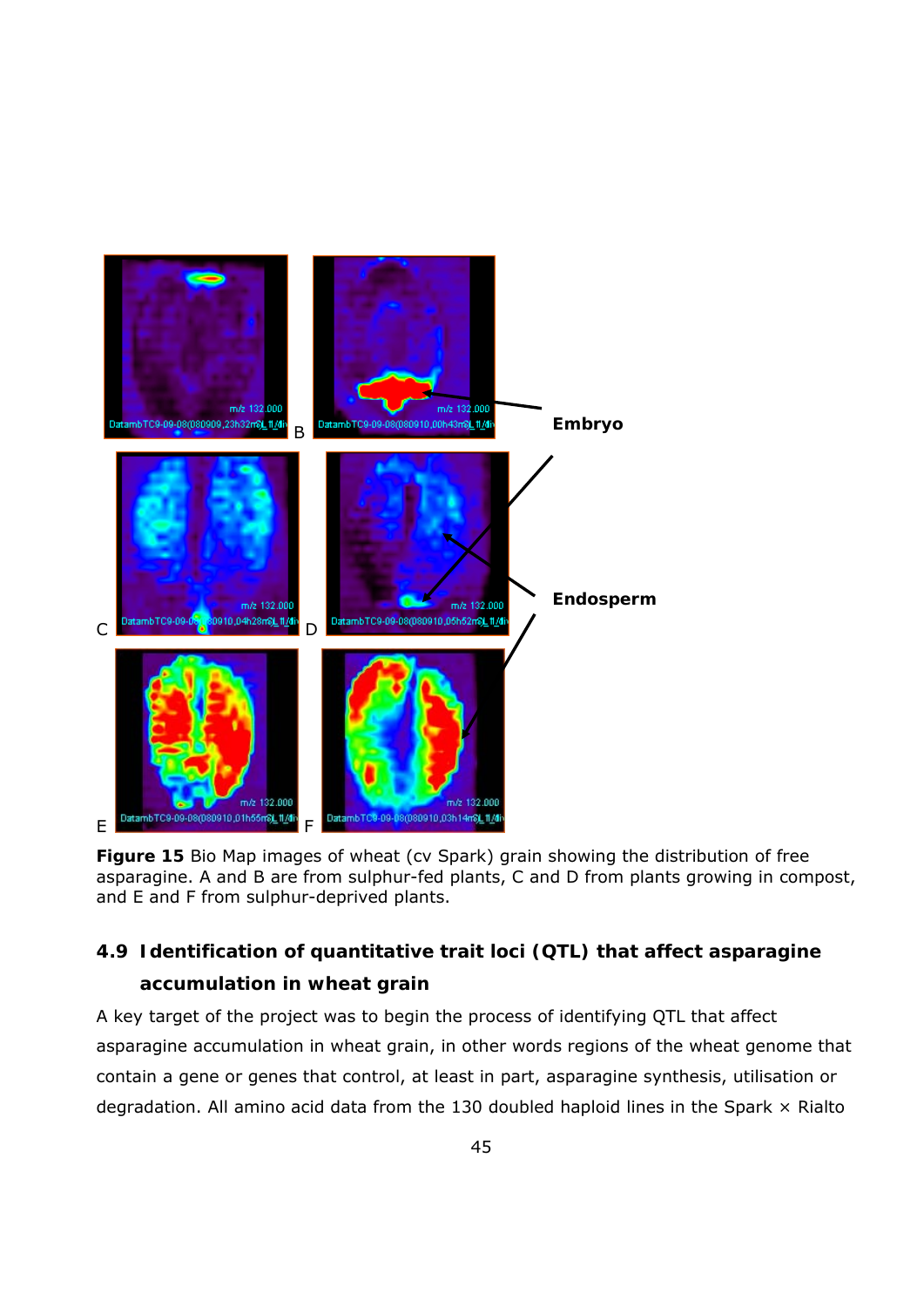mapping population and the parent varieties were analysed by GC-MS in a single replication for 2007-2008 to establish if there were significant differences between the lines and if there was enough variation for QTL analyses. The data were analysed by principle component analyses (Fig. 16).



**Figure 16** Principle component analyses of 130 doubled haploid lines and parent varieties Spark and Rialto grown at the Rothamsted farm, Woburn, 2007-2008. All free amino acids were analysed together.

The analysis showed that the DH lines could be divided into three separate groups. The top group in Figure 15 are a-type, the bottom group are b-type (with a rye translocation) and the middle group could be a- or b-type. This is consistent with the presence of QTL. Separation within the groups is due to an environmental factor, in this case sulphur availability.

This data provided confidence that QTL could be identified and another field experiment was conducted in 2008-2009, in which all 130 doubled haploid lines and the parent varieties were analysed under sulphur-deficient and -sufficient conditions. The analyses of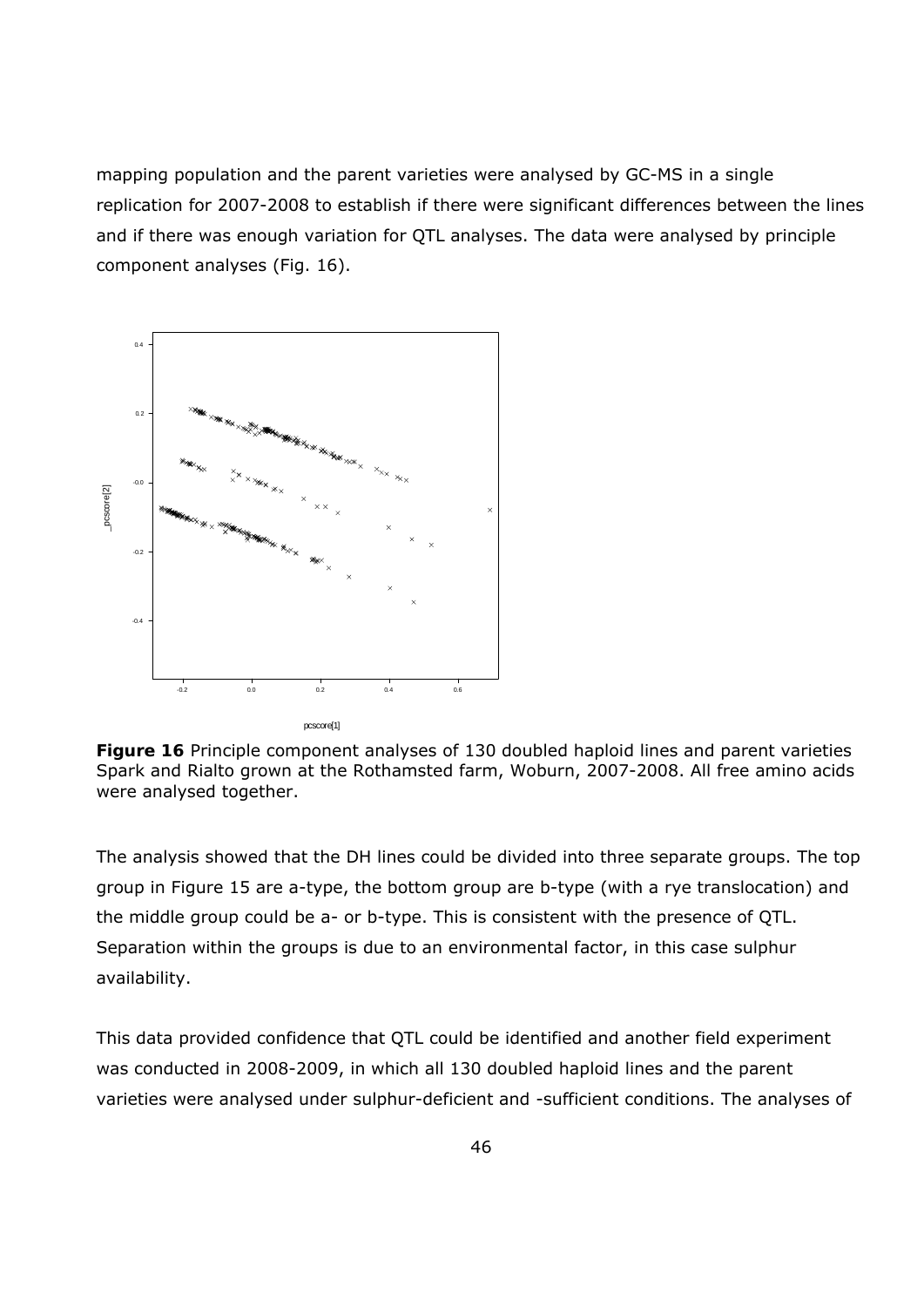free amino acids were performed in triplicate and are being analysed further. A third field trial was initiated in 2009 for harvest and analysis in 2010 to complete the QTL analyses.

## **5 DISCUSSION AND CONCLUSIONS**

Effects of environment (E), genotype (G) and the interaction between the two (G  $\times$  E) on free amino acid and reducing sugar concentrations were confirmed in wheat and rye flour (Curtis *et al*., 2009; 2010,). It was shown that there is a major contribution of variety (genotype) to the amino acid concentrations in both species. Free asparagine concentration was shown to be the main determinant of acrylamide risk in both species.

In the wheat analyses, the genotype effect was demonstrated clearly in experiments where closely related doubled haploid lines were grown in carefully controlled conditions and showed significant differences between each other (Curtis *et al*., 2009). The lowest observed asparagine concentration from all evaluated wheat samples was doubled haploid line SR3. This line has been shown to have very good bread making qualities (Wan *et al*., 2009), therefore could potentially be used in breeding for low acrylamide wheat varieties, or developed directly for testing for suitability for commercial use.

Significant differences were also seen in the free asparagine concentrations in the grain of different rye varieties. The environmental effects, however, were also significant, with both location of cultivation and year of harvest affecting the accumulation of asparagine and other free amino acids (Curtis et al., 2010).

Another important result from the research was the confirmation of massive accumulation of free asparagine in wheat grain in response to sulphur deficiency (Halford et al., 2007, Muttucumaru et al., 2008, Curtis et al., 2009). The study showed for the first time the inverse correlation between the sulphur content of the grain and acrylamide formation. We propose that wheat grain with less than 1000 µg/kg sulphur is not suitable for uses in which there is a high risk of acrylamide formation, such as the production of biscuits and some breakfast cereals. This is particularly pertinant given that the European Commission is considering adopting 1000 parts per billion as a guideline maximum level for acrylamide content in foods (a guideline level already adopted in Germany); in our study low sulphur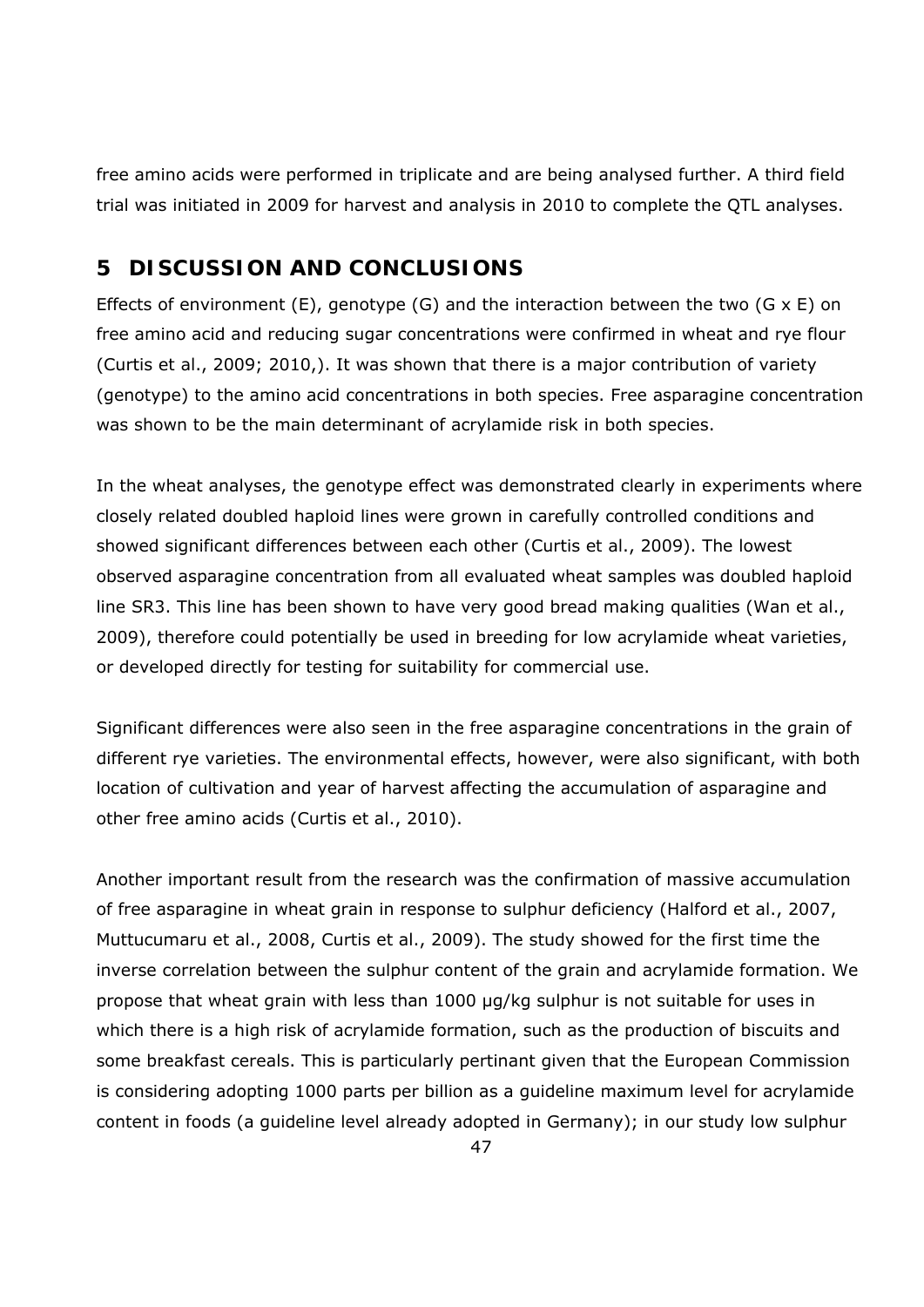wheat grain could produce far higher levels of acrylamide than that. Even moderate sulphur deficiency should be avoided, making the natural distribution of sulphur in fields and the even application of sulphur fertiliser to all parts of the field, including the margins, significant.

Although not studied here, nitrogen has been shown to have the opposite effect on wheat to sulphur; in other words increasing nitrogen application exacerbates the acrylamide problem by increasing the concentrations of free amino acids. Nitrogen is essential, of course, to maintain grain yield and quality, but there may be scope for reducing application of nitrogen at certain stages of development to avoid high asparagine concentrations at harvest. This requires further study. What is clear is that it is critical to avoid sulphur deficiency when nitrogen is applied because when the plant is unable to incorporate nitrogen into protein, as is the case when sulphur is not available, it stores the nitrogen as free asparagine. Further research is required to establish the optimum ratio of nitrogen to sulphur.

From our results showing the curved correlation between asparagine and acrylamide formation we could extract an equation helping to predict the amount of acrylamide that could be formed from the amount of asparagine:

$$
y = -6.305x^{2} + 648.21x + 2; (R^{2} = 0.9918),
$$

where **y** (in µg per kg) is the acrylamide level potentially formed in the heated flour and **x** is free asparagine level in the flour (mmol/kg).

It should be noted that the method used in this study gives an indication of the maximum acrylamide-forming potential of the flour, not what would form during processing for food production. Further analyses would have to be undertaken to derive equations relating the concentration of free asparagine, other amino acids and possibly sugars to acrylamide formation during different processes, such as bread, biscuit, snack and breakfast cereal production.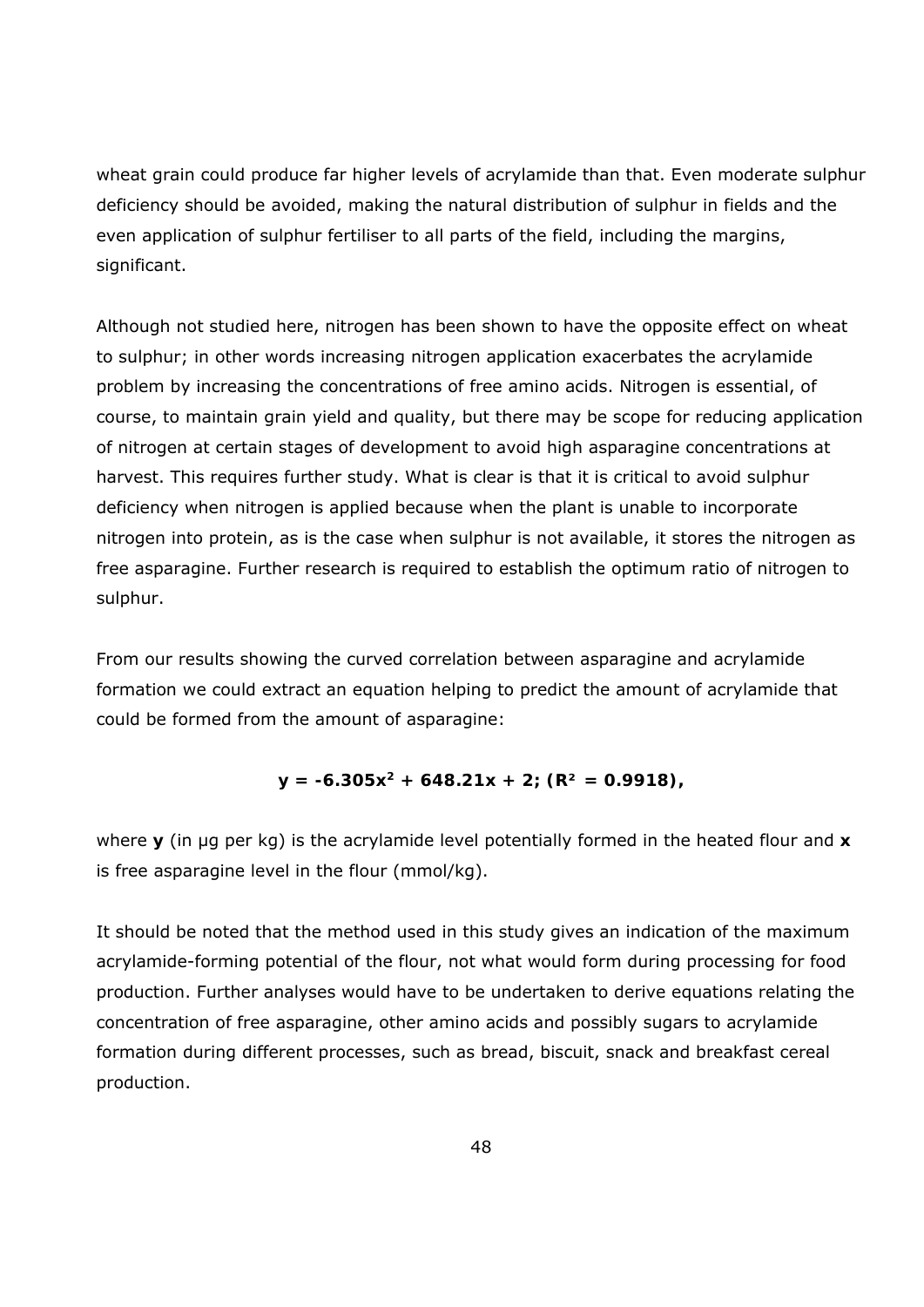For the grain analysed in the study, the relationship between asparagine and acrylamide was best represented as a curve, probably indicating that other factors than asparagine were limiting at very high asparagine concentrations. This is not inconsistent with previous studies in which the relationship was best represented by a straight line because the range of asparagine concentrations in the grain used in this study was much greater than that studied previously (Muttucumaru et al., 2008, Elmore et al., 2008, Muttucumaru et al., 2006).

Rye did not respond in the same way as wheat to sulphur deficiency in that grain sulphur concentration was not related to the availability of sulphur in the soil, suggesting that rye plants are able to acquire enough sulphur even if the soil levels are very low. Furthermore, grain sulphur did not correlate with the concentration of free amino acids, including asparagine, or with acrylamide formation, although it should be noted that rye's tolerance of low soil sulphur meant that the range of grain sulphur levels that was available was much narrower than for wheat.

Another difference between rye and wheat was the relatively high concentration of proline present in the rye samples. This may be a specific property of rye; like asparagine, proline is known to accumulate in plants in response to stress, but the rye studied here was not deliberately stressed. Proline has been shown to reduce the levels of acrylamide in model systems and that may explain the lower level of acrylamide formation per unit of asparagine concentration in rye samples compared with wheat.

The concentrations of reducing sugars (fructose, glucose and maltose) plus sucrose were investigated in rye and significance effects were detected in all four of them. The influence of environment (E), variety (G) and the interaction between them (G  $\times$  E) was significant for glucose, while for sucrose the main factor was variety and maltose, fructose and sucrose were all affected by variety by year interactions. This is an important result because varieties with low sugars in one environment may have high sugars in another year and/or at another location due to complex interaction between variety and environment.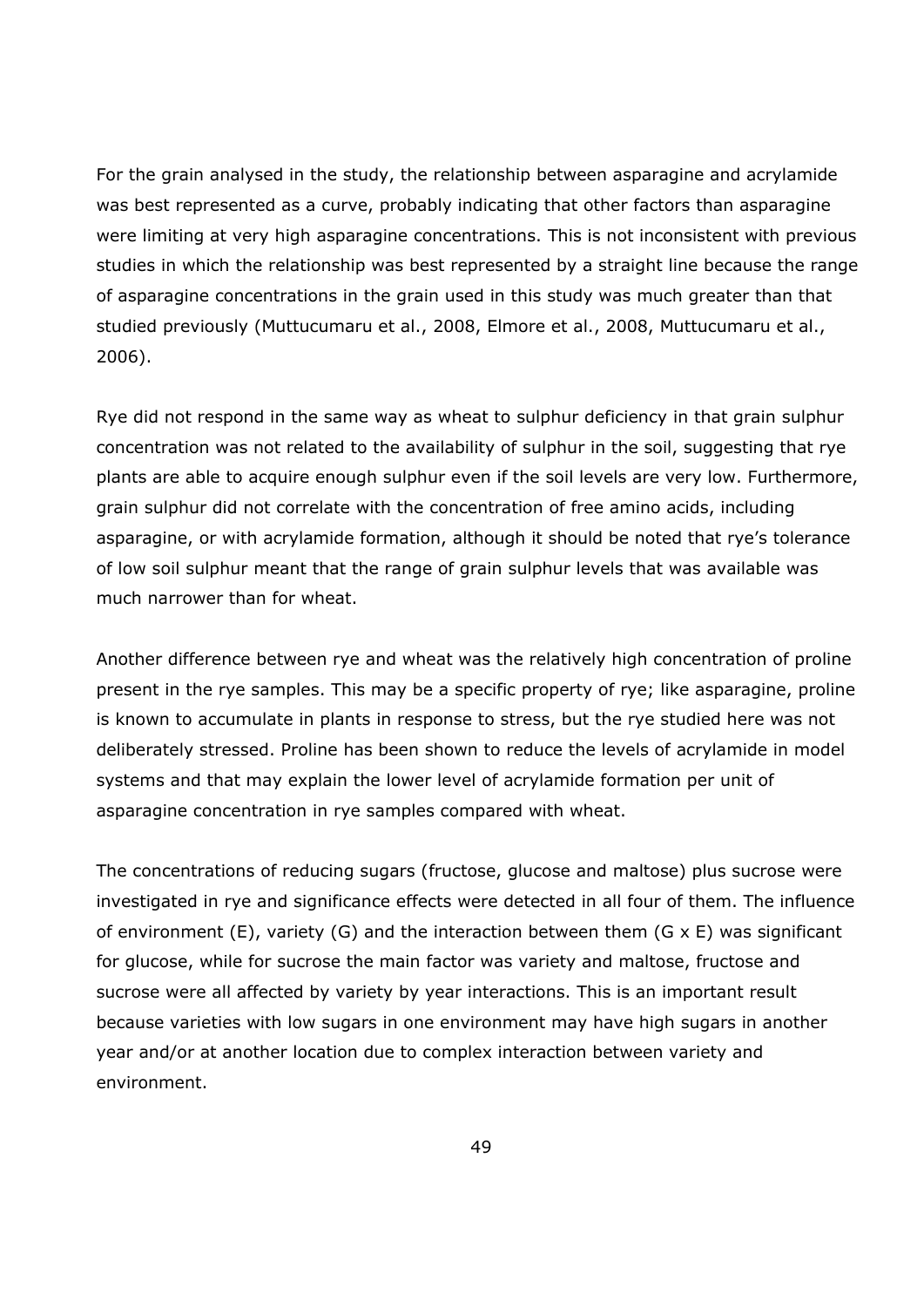Correlations were established between amino acid concentrations, sugar and grain properties. Total free asparagine in the grain was related to bran yield, the concentration being higher in grain with a higher proportion of bran on milling. Analyses of milling fractions in wheat have shown that the bran fractions contain higher concentrations of asparagine than white flour fractions (Shewry et al.) and the data reported here indicate that the same is likely to be true for rye.

 The results from the MALDI MS imaging could be significant for the early detection of asparagine accumulation in the endosperm (and therefore the white flour fraction) as a result of sulphur deficiency or other stress. The technique was able to detect asparagine accumulation as early as 10 days post anthesis. That would provide enough time for a farmer to take remedial action, for example by applying sulphur fertiliser.

The application of the technology in this way would require standardisation of the protocols and cost-effectiveness but it has the potential to provide a reliable and fast semiquantitative method for early detection of unacceptable levels of free asparagine accumulation in the grain. The method could also be used for analysis of metabolite distribution *in situ*, which is critical for further understanding of the metabolic pathways involving asparagine, other amino acids and sugars. The sensitivity of the technology to detect not only end metabolites but also metabolic intermediates could make it an invaluable tool for metabolic research.

## **6 CONCLUSIONS**

- Acrylamide formation correlates closely with free asparagine concentration in wheat and rye; equations have been developed to enable acrylamide potential to be determined from asparagine concentration.
- There is a massive accumulation of asparagine in wheat grain in response to sulphur deficiency. This does not occur in rye.
- There is an inverse correlation between grain sulphur content and acrylamide formation in wheat.
- It is essential to avoid even moderate sulphur deficiency in wheat; even distribution of sulphur fertiliser, including to field margins, is important.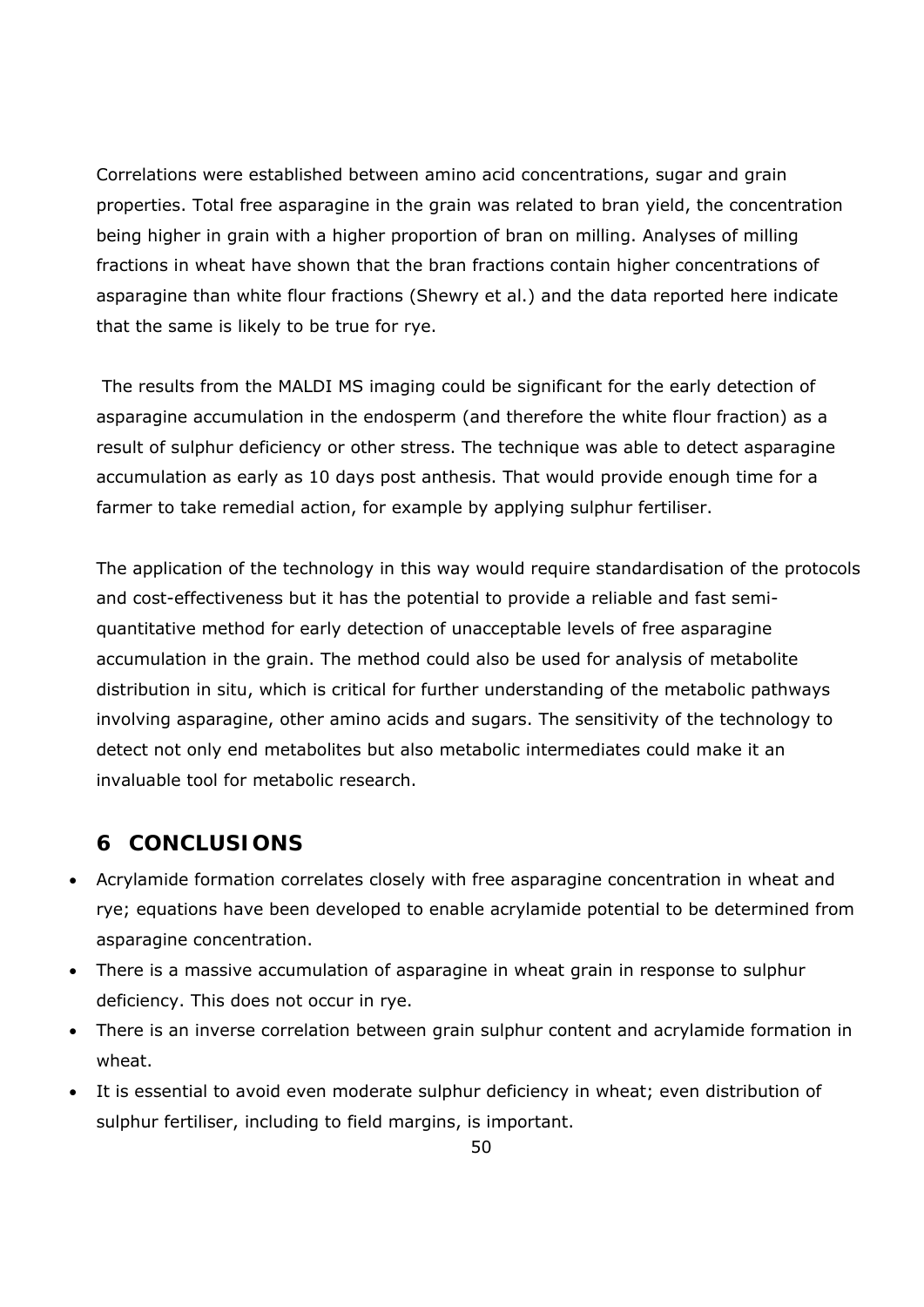- Nitrogen exacerbates acrylamide risk: there is a need to establish the optimum nitrogen: sulphur ratio to protect yield and quality while minimising the risk of acrylamide formation.
- Rye and wheat differ in their response to sulphur deficiency and in the amount of acrylamide that is formed per unit of asparagine concentration, rye being significantly lower than wheat.
- MALDI-mass spectrometry imaging is potentially a reliable, semi-quantitative method for early detection of unacceptable levels of asparagine accumulation and an invaluable tool for detailed metabolic research of amino acid metabolism.
- Reductions in acrylamide formation in wheat and rye products could be achieved by using low free asparagine varieties that are already available. Further reductions are likely to be achievable by plant breeding.
- A very low asparagine wheat line (SR3) was identified and could be used in breeding programmes or developed for commercial use.

## **7 REFERENCES**

- BUCHANAN, B. B. G., WILHELM.; JONES, RUSSELL L. (2000) Biochemistry & molecular biology of plants / [edited by] Bob B. Buchanan, Wilhelm Gruissem, Russell L. Jones., Rockville : American Society of Plant Physiologists, 2000.
- BURRELL, M., BENDALL, L., READ, D., LEAKE, J., CLENCH, M. & EARNSHAW, C. (2007) The cellular distribution of metabolites in mycorrhizal Orchid roots measured by Imaging MALDI. Comparative Biochemistry and Physiology a-Molecular & Integrative Physiology, 146, DOI 10.1016/j.cbpa.2007.01.487|23.
- CURTIS, T. Y., MUTTUCUMARU, N., SHEWRY, P. R., PARRY, M. A. J., POWERS, S. J., ELMORE, J. S., MOTTRAM, D. S., HOOK, S. & HALFORD, N. G. (2009) Effects of genotype and environment on free amino acid levels in wheat grain: Implications for acrylamide formation during processing. Journal of Agricultural and Food Chemistry, 57, 1013-1021.
- CURTIS, T. Y., POWERS, S. J., BALAGIANNIS, D., ELMORE, J. S., MOTTRAM, D. S., PARRY, M. A. J., RAKSZEGI, M., BEDO, Z., SHEWRY, P. R. & HALFORD, N. G. (2010) Free Amino Acids and Sugars in Rye Grain: Implications for Acrylamide Formation. Journal of Agricultural and Food Chemistry, 58, 1959-1969.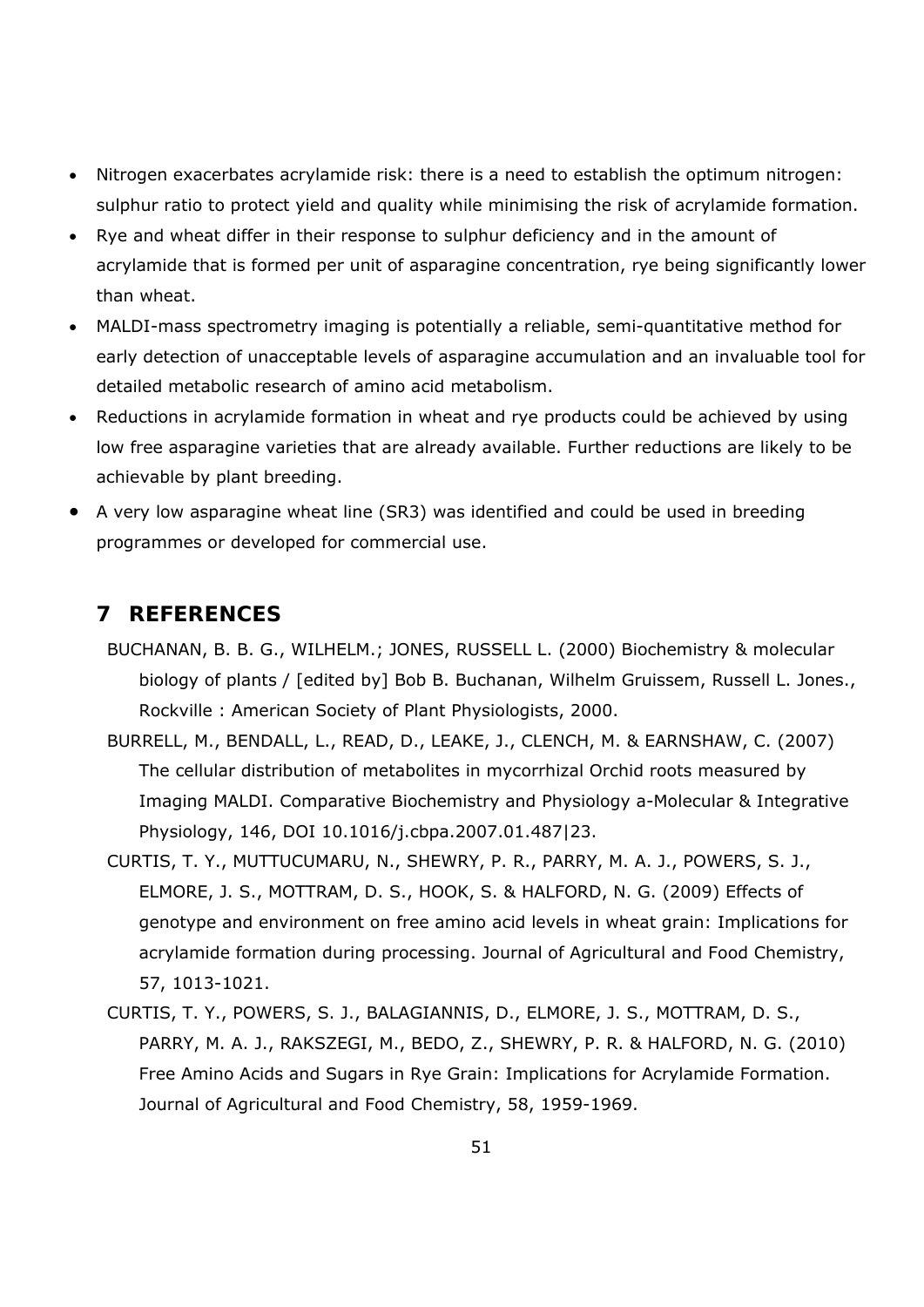- ELMORE, J. S., PARKER, J. K., HALFORD, N. G., MUTTUCUMARU, N. & MOTTRAM, D. S. (2008) Effects of Plant Sulfur Nutrition on Acrylamide and Aroma Compounds in Cooked Wheat. Journal of Agricultural and Food Chemistry, 56, 6173-6179.
- FRIEDMAN, M. (2003) Chemistry, biochemistry, and safety of acrylamide. A review. Journal of Agricultural and Food Chemistry, 51, 4504-4526.
- GRANVOGL, M., WIESER, H., KOEHLER, P., VON TUCHER, S. & SCHIEBERLE, P. (2007) Influence of sulfur fertilization on the amounts of free amino acids in wheat. Correlation with baking properties as well as with 3-aminopropionamide and acrylamide Generation during Baking. Journal of Agricultural and Food Chemistry, 55, 4271-4277.
- HALFORD, N. G., MUTTUCUMARU, N., CURTIS, T. Y. & PARRY, M. A. (2007) Genetic and agronomic approaches to decreasing acrylamide precursors in crop plants. Food Additives and Contaminants, 24, 26-36.
- MOTTRAM, D. S., WEDZICHA, B. L. & DODSON, A. (2002) Acrylamide is formed in the Maillard reaction. Nature, 419, 448-9.
- MUCCI, L. A. & WILSON, K. M. (2008) Acrylamide Intake through Diet and Human Cancer Risk. Journal of Agricultural and Food Chemistry, 56, 6013-6019.
- MUTTUCUMARU, N., ELMORE, J. S., CURTIS, T., MOTTRAM, D. S., PARRY, M. A. J. & HALFORD, N. G. (2008) Reducing Acrylamide Precursors in Raw Materials Derived from Wheat and Potato. Journal of Agricultural and Food Chemistry, 56, 6167-6172.
- MUTTUCUMARU, N., HALFORD, N. G., ELMORE, J. S., DODSON, A. T., PARRY, M., SHEWRY, P. R. & MOTTRAM, D. S. (2006) Formation of high levels of acrylamide during the processing of flour derived from sulfate-deprived wheat. Journal of Agricultural and Food Chemistry, 54, 8951-8955.
- RAKSZEGI, M., BOROS, D., KUTI, C., LAÌ NG, L. S., BEDO€‰Ì<, Z. N. & SHEWRY, P. R. (2008) Composition and End-Use Quality of 150 Wheat Lines Selected for the HEALTHGRAIN Diversity Screen. Journal of Agricultural and Food Chemistry, 56, 9750-9757.
- SHEWRY, P. R., ZHAO, F.-J., GOWA, G. B., HAWKINS, N. D., WARD, J. L., BEALE, M. H., HALFORD, N. G., PARRY, M. A. & ABÉCASSIS, J. Sulphur nutrition differentially affects the distribution of asparagine in wheat grain. Journal of Cereal Science, In Press, Corrected Proof.